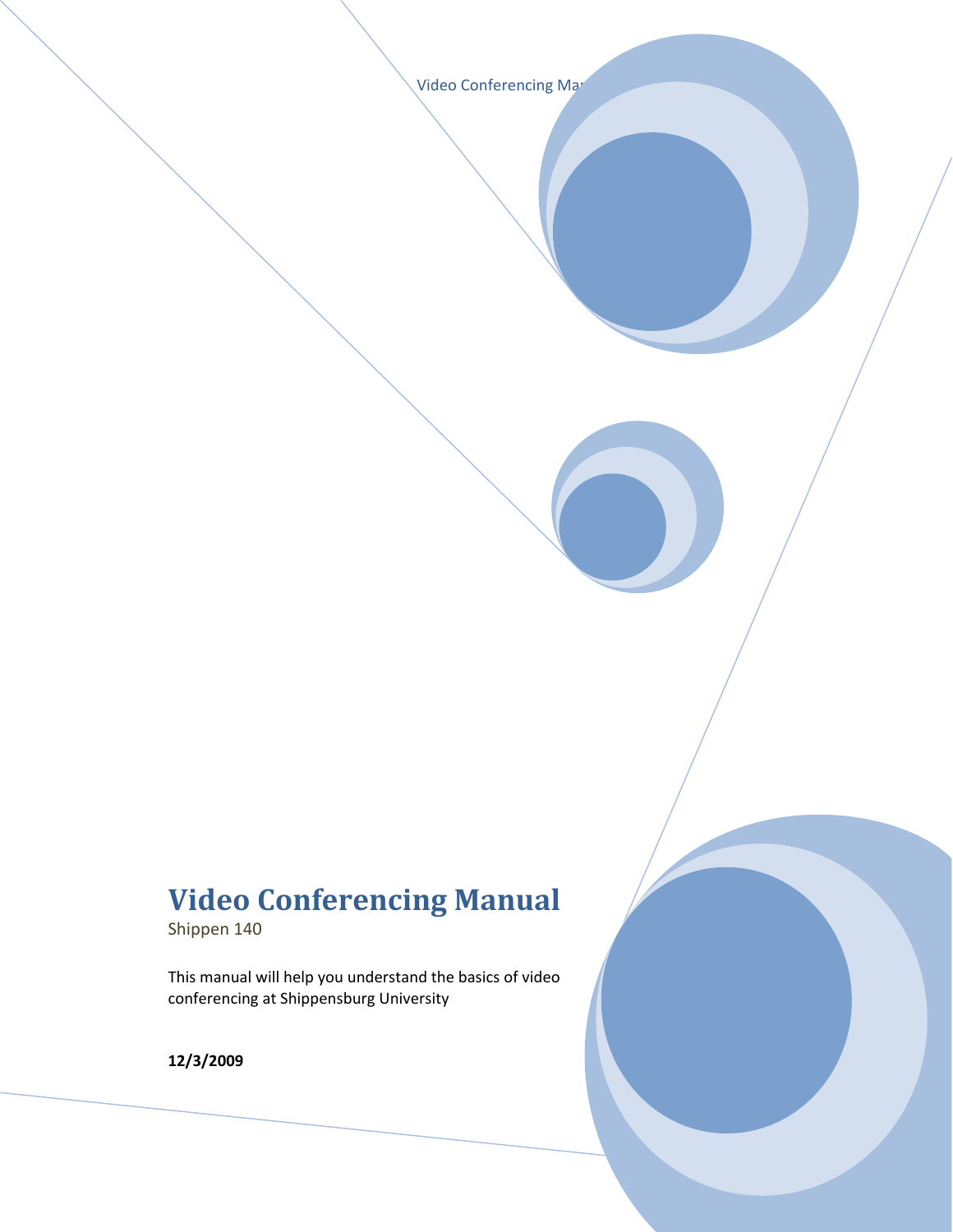# SPH 140 – Videoconferencing Facility (new 12/2005)

Locations:

- NEAR SITE: Shippen (SPH) 140 Shippensburg University
- FAR SITE: Dependent on program location

|                          | Sony Camera (front camera)                                                   |
|--------------------------|------------------------------------------------------------------------------|
| CO HMH HR H<br>CameraMan | ParkerVision CameraMan (rear camera)                                         |
|                          | Samsung 50" Plasma Display (front monitor)                                   |
|                          | Samsung 50" Plasma Display (rear monitor)                                    |
|                          | Smart L-250 Interactive Lectern                                              |
| $-400$                   | Close-up of Smart Sympodium Interactive Display<br>unit attached to lectern. |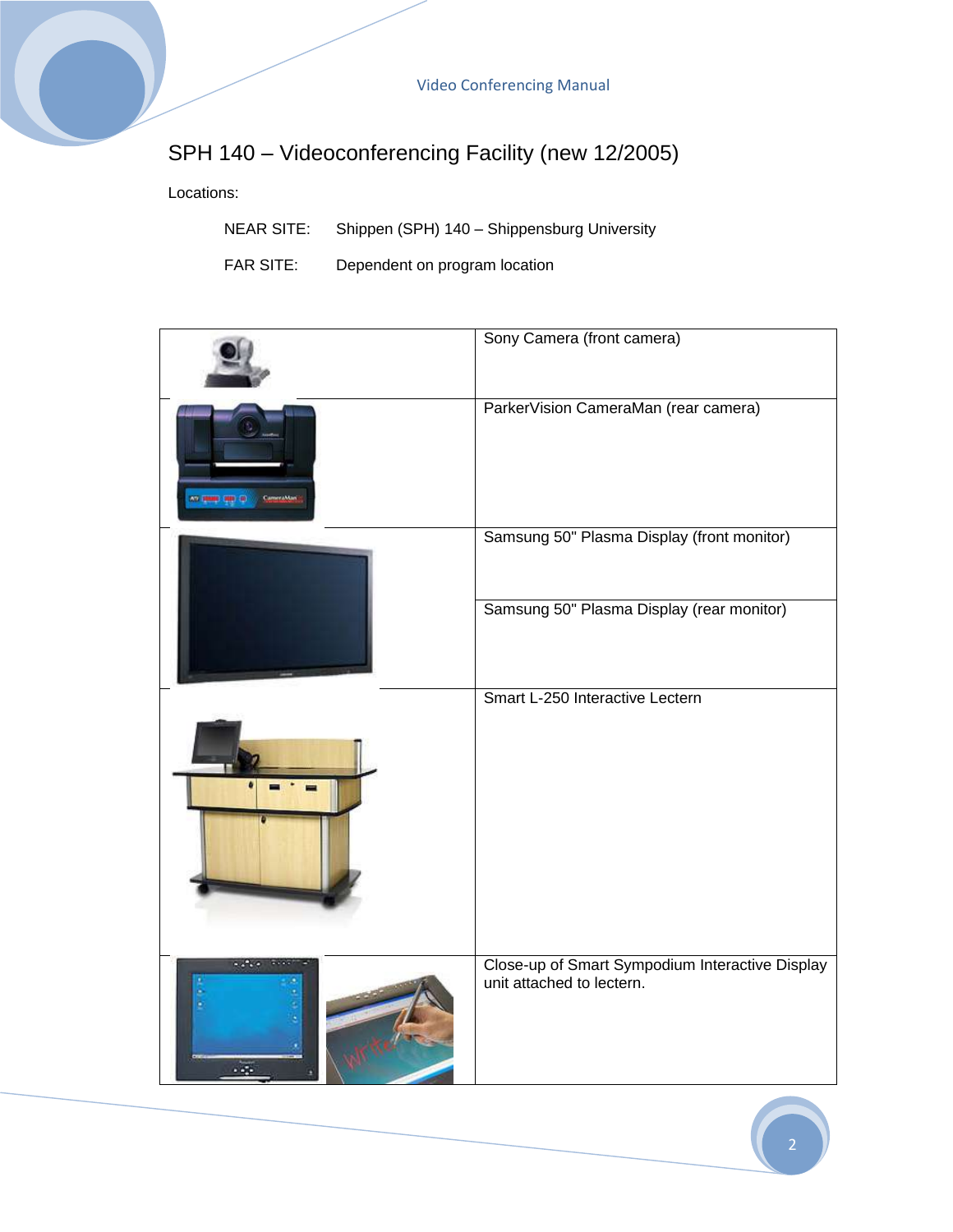|                  | <b>AMX</b>                                                                                                                                                                                    |
|------------------|-----------------------------------------------------------------------------------------------------------------------------------------------------------------------------------------------|
| MULL             | <b>DVD/VCR Combo Player</b>                                                                                                                                                                   |
| <b>Not Shown</b> | LCD Projector (ceiling mounted)                                                                                                                                                               |
|                  | Wireless Keyboard (integrated mouse track ball &<br>mouse buttons)<br>If the keyboard does not seem to function,<br>make sure the keyboard has a clear line of<br>sight with the RF receiver. |
| ΟR               | Wireless Lapel Microphone or Wireless Tracking<br>Microphone [use only one device]                                                                                                            |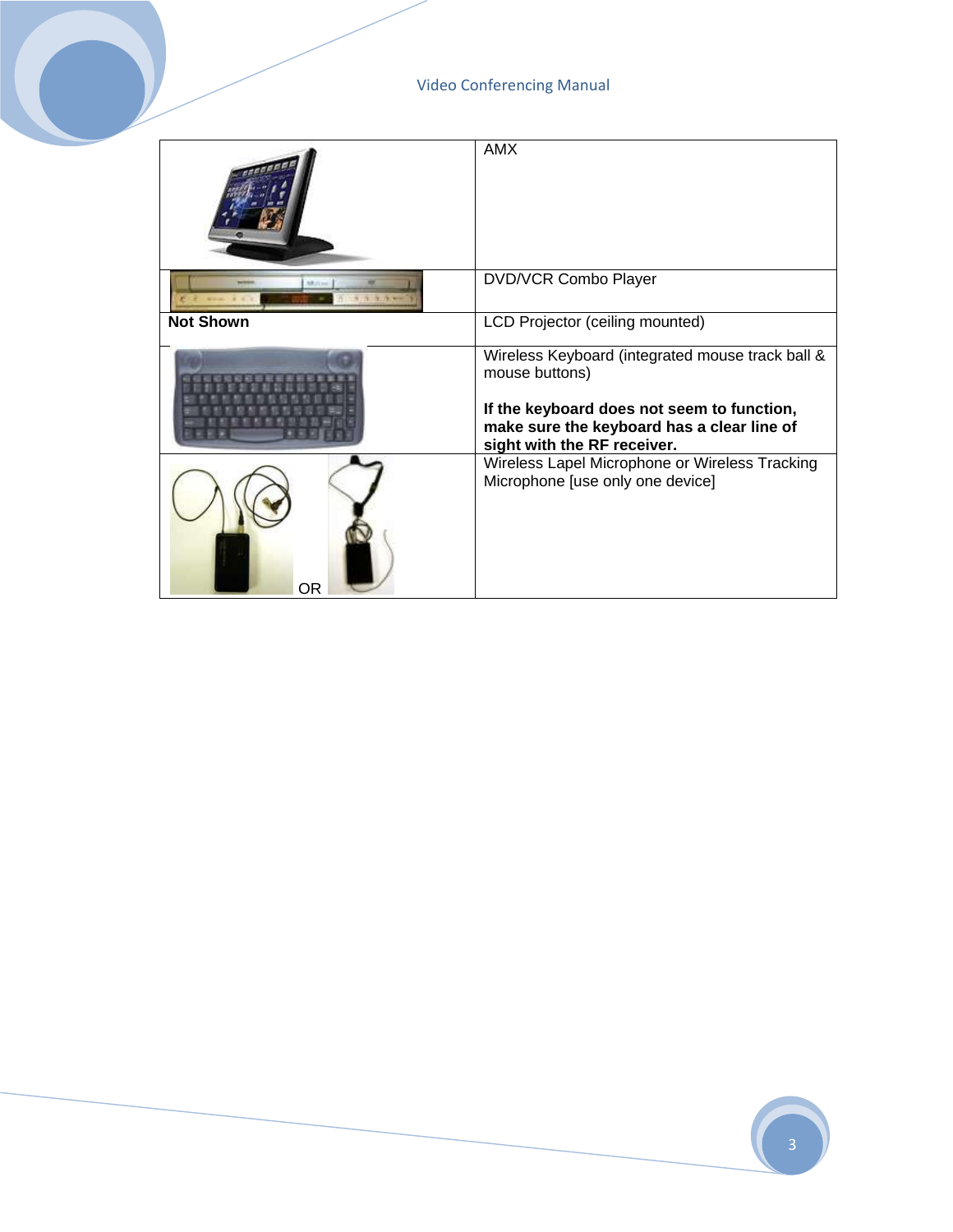### TO BEGIN SESSION…

Step 1: Unlock Lectern's three doors.



Step 2: Push button on Tower CPU to turn on Computer



Step 3: Push button on Smart Sympodium to turn on Interactive Display

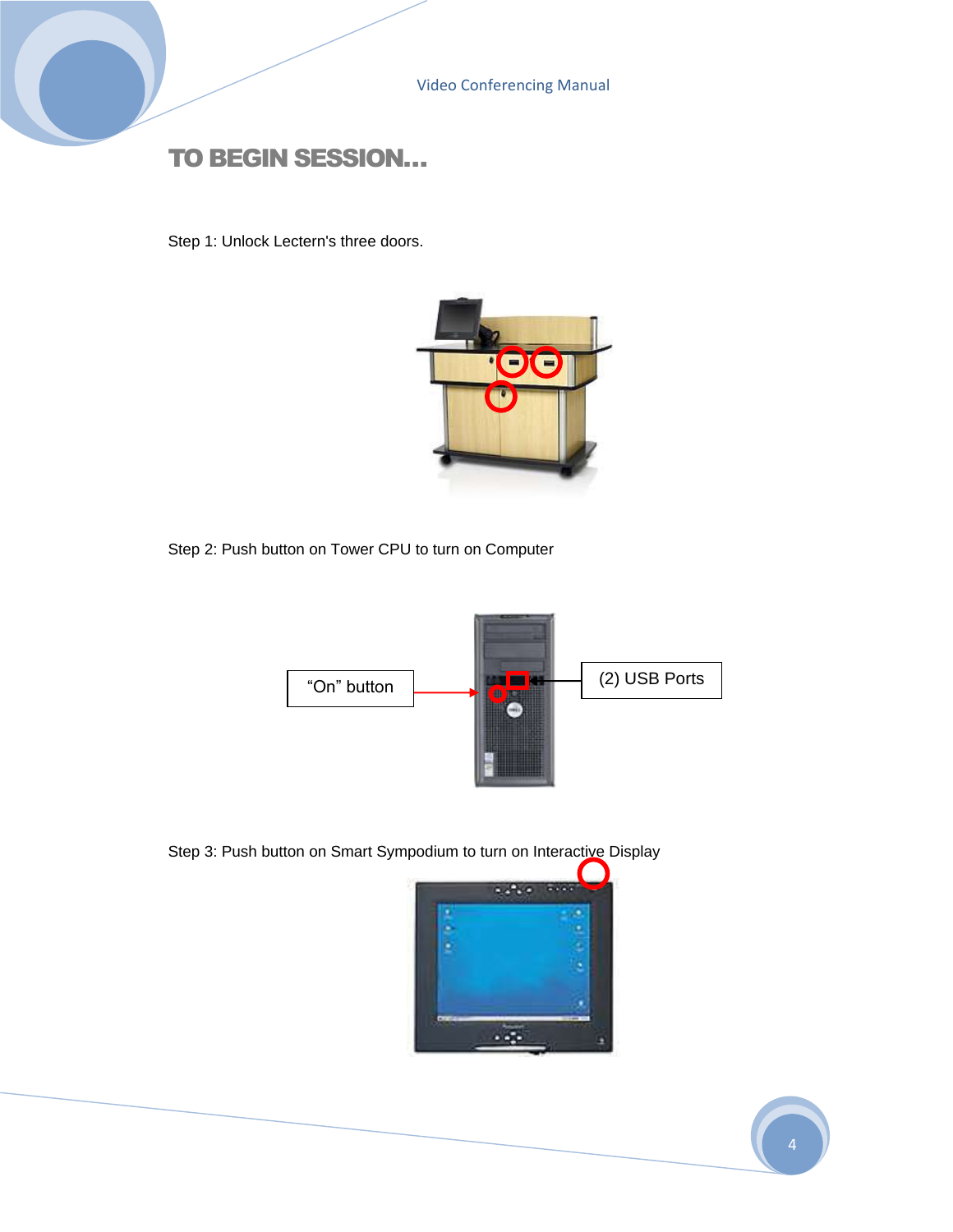Step 4: Push large black button at lower center of Wireless AMX Controller

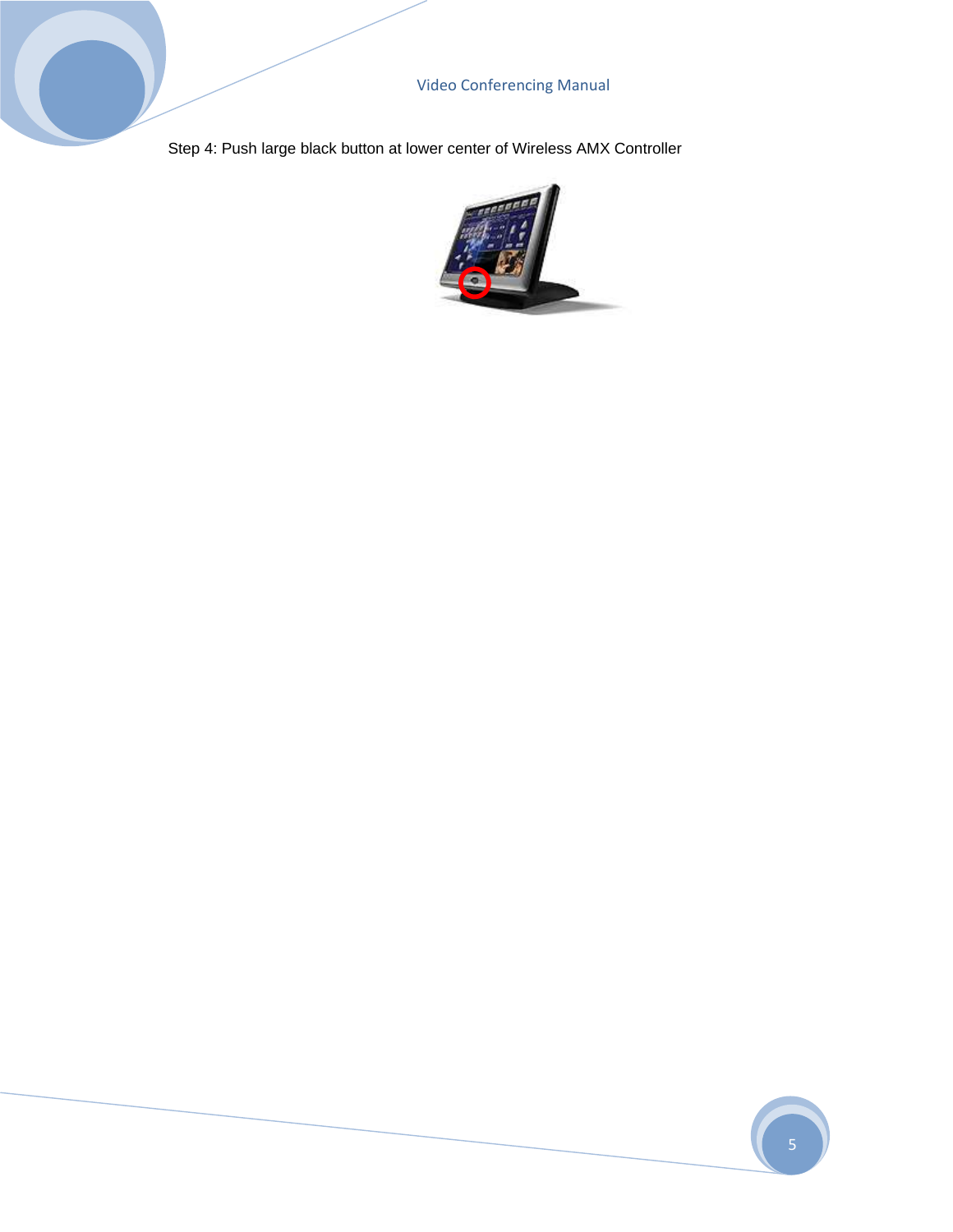Step 5: The Entry Screen appears. Press the "Video Conference" button.



Please wait approximately 20 - 120 seconds for the equipment to initialize. You will see the Polycom logo and hear **dramatic music**.

Step 6: Make a Call



- 1. Dial far site: Click on "Video Call Control" button on AMX
- 2. Press "Address Book" button
- 3. Scroll down list using the "Arrow" buttons to select far site location > Press "Enter" button
- 4. Press the "Call" button. You will see the far site in the "Rear Plasma".

Step 7: Tracking Microphone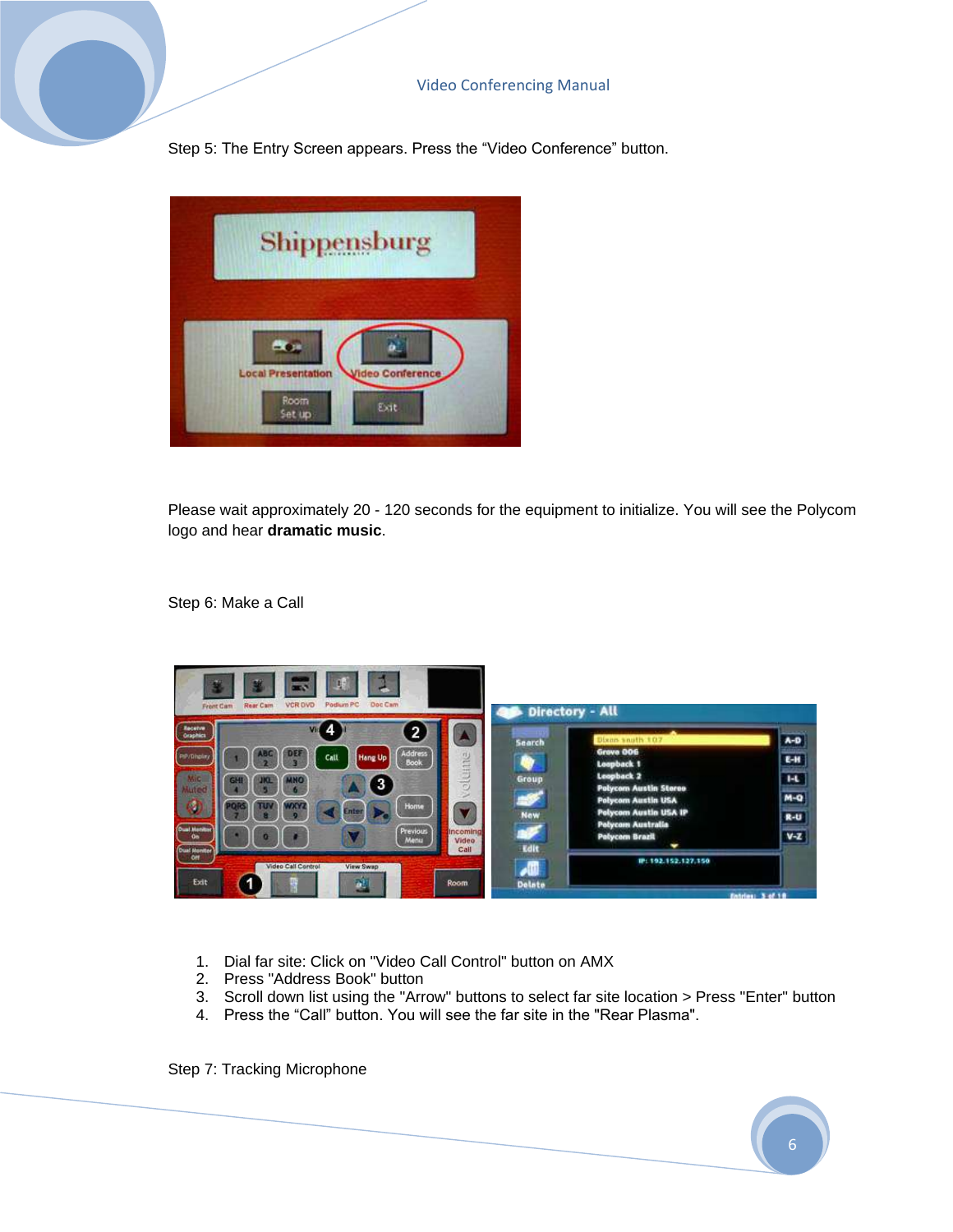IMPORTANT: Put the wireless "Tracking Microphone" strap around your neck. Make sure the receiver is located in the front and is right side up. (NOTE: If you hold your notes, your hands or a book, etc. in front of the receiver the camera will not track properly.) Press the "Rear Cam" button. Press one of the "Tracking" buttons to initiate the tracking signal between the camera and the microphone.



- 1. Arrow controls allow you to move position of the camera.
- 2. Zoom move the focus of the camera closer or farther away.
- 3. Set [Tight / Wide] 2 presets that allow you to quickly toggle between a tight and wide camera shot. **[Normally set to WIDE]**
- 4. Tracking Presets 4 presets that allow you to move the camera in close [tight], farther away [wide], Front [View of the podium], Left [left side of the classroom].

|                                                    | Rear Plasma             | Rear<br>Camera |              |
|----------------------------------------------------|-------------------------|----------------|--------------|
| $\ensuremath{\mathsf{LR}}$                         |                         |                | ${\sf RR}$   |
| $\mathsf{LF}\,$                                    | LCD<br>$\sim$<br>$\sim$ |                | $\sf RF$     |
| Instructor Interactive Lectern<br>Sympodium<br>AMX | Projector Screen        | Front Camera   | Front Plasma |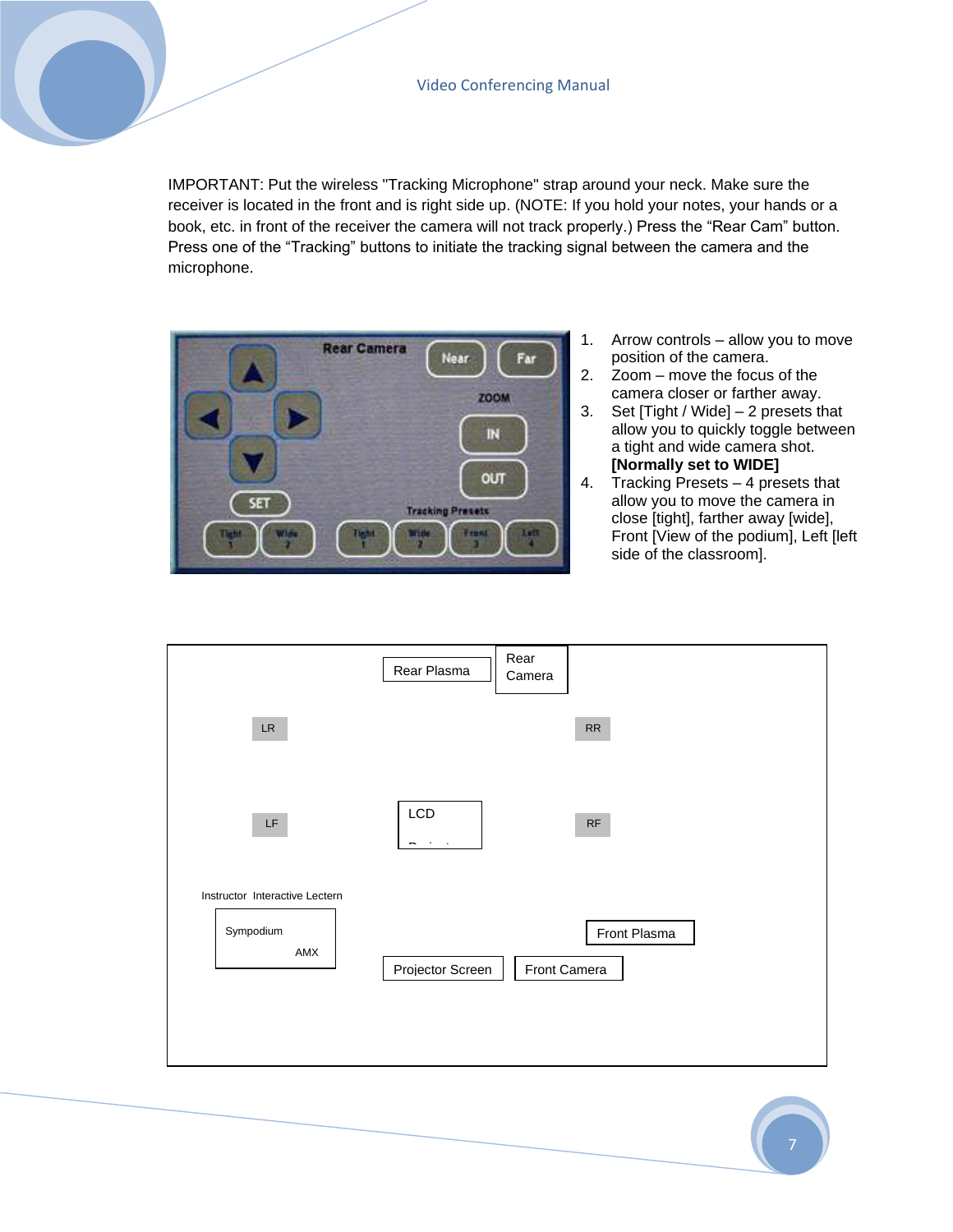Step 8: Toggling Between Devices

Use the buttons on the top of the screen to move between devices. Be aware that there is approximately a 15 – 20 second delay when switching between devices.



Choose a device. The center portion of the screen will show the device options.



- 1. Arrow controls allow you to move position of the camera.
- 2. Near / Far allows you to control cameras on the nearor far-side if the we are allowed to have access to the camera controls.
- 3. Zoom move the focus of the camera closer or farther away.
- 4. Set [Option Buttons listed below]
	- Wide show a wide camera angle
	- Front Left / Front Right / Rear Left / Rear Right -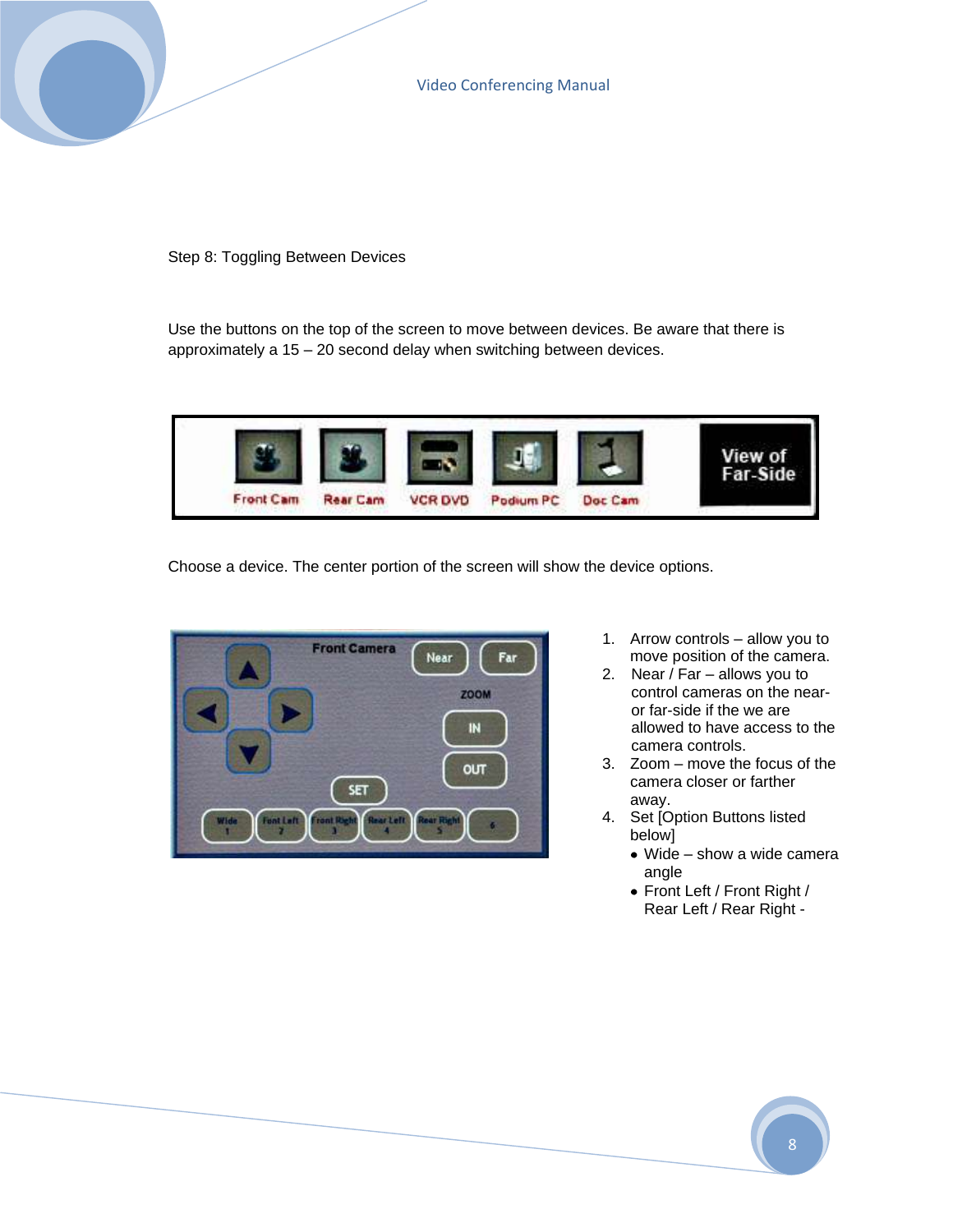



- 1. Arrow controls allow you to move position of the camera.
- 2. Near / Far allows you to control cameras on the nearor far-side if the we are allowed to have access to the camera controls.
- 3. Zoom move the focus of the camera closer or farther away.
- 4. Set [Tight / Wide] 2 presets that allow you to quickly toggle between a tight and wide camera shot.
- 5. Tracking Presets 4 presets that allow you to move the camera in close [tight], farther away [wide], Front [View of the podium], Left [left side of the classroom].
- 1. DVD / VCR allows you to choose the desired device.
- 2. Arrow Keys Allow you to move between menu items.
- 3. Menu / Enter The menu button displays the menu. Use the arrow keys and then the enter key to choose options.
- 4. VCR / DVD controls use the controls to play, stop, pause, fast forward and reverse the VCR / DVD.



AFTER SESSION CONCLUDES…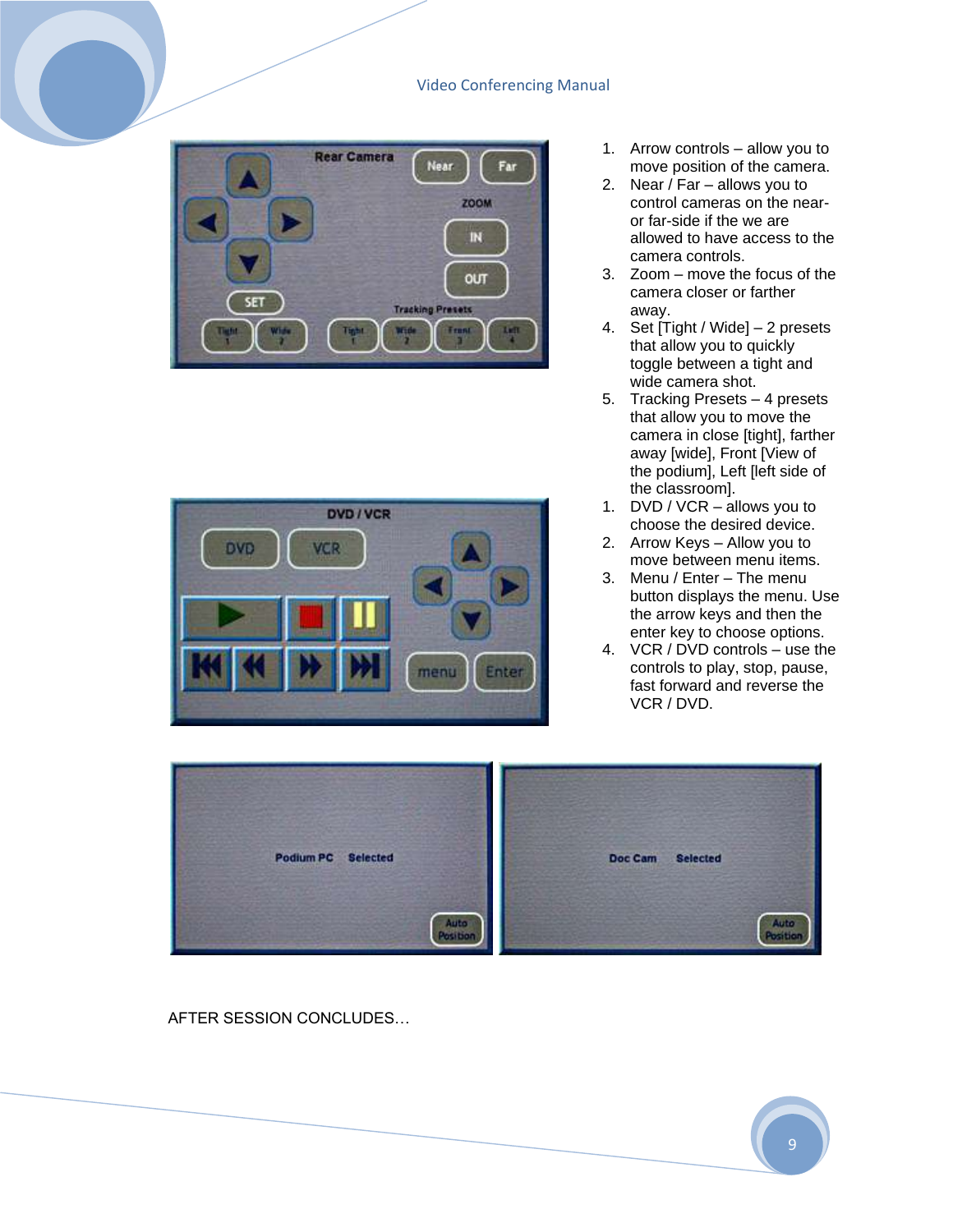Step 1: Disconnect call to Far Site. Press the "Hang Up" button.



Step 2: Remove "Tracking Microphone" & reattach to Charging Unit.



Step 3: Shut Down Computer > Turn off Sympodium

Step 4: Close and lock cabinet.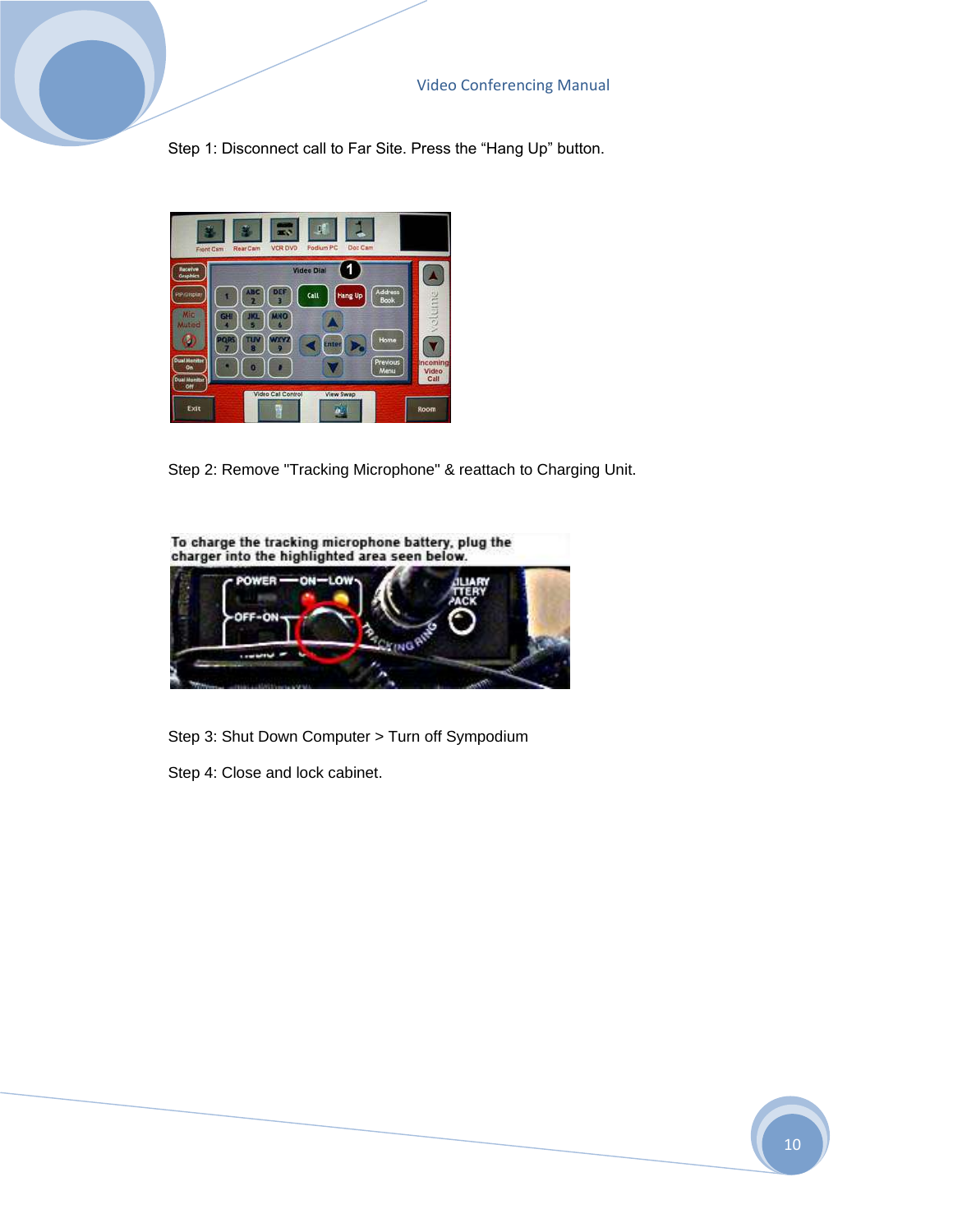# An Introduction To Videoconferencing for Instruction and Learning

*Section 2 of this training manual will discuss the following topics:*

- *An Introduction to Videoconferencing for Instruction and Learning*
- *The Global Education Environment*
- *An Historical Perspective on Distance Education*

#### An Introduction to Videoconferencing for Instruction and Learning

#### **Benefits**

ith videoconferencing, it is possible for individuals and groups in different locations to meet and interact face-to-face in real time. It is the best of both worlds allowing the student and professor to interact online as well as in the classroom. Videoconferencing W

enables us to function as much more than "talking heads." It makes possible the interactive use of documents, objects, and data on computers, fax, VCR tapes, slides and transparencies in real time. All of the audiovisual equipment you have used throughout your teaching career is at your fingertips.

The key characteristic of videoconferencing is that communication among faculty and students occurs simultaneously, in real time, at distant sites. In other words, videoconferencing augments the traditional classroom. It enables you to overcome barriers such as time and distance that limit access to quality education and allows for immediate feedback to questions or concerns. It increases access for students and promotes institutional growth, stability, and survival.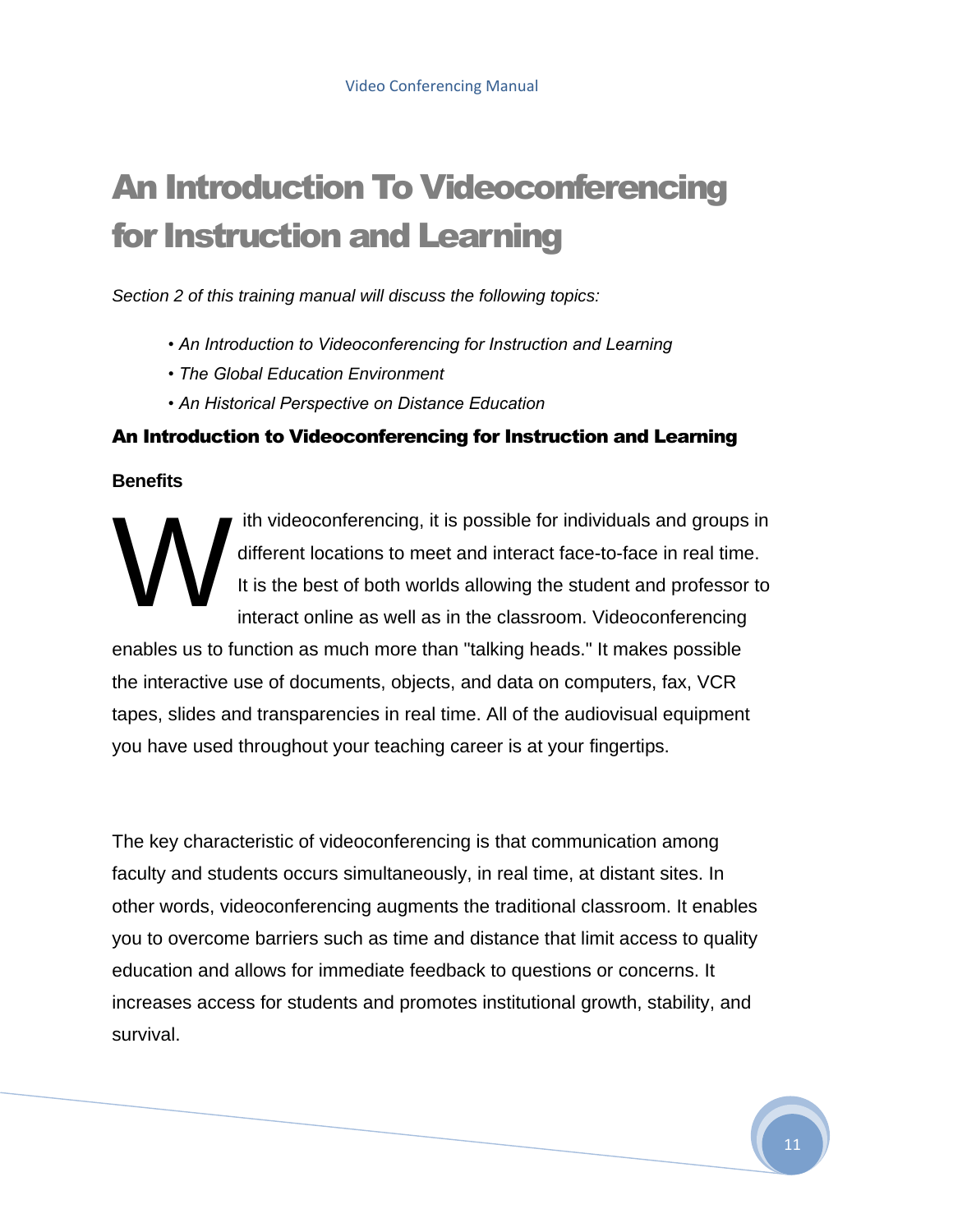The quality of teaching and learning in videoconference classrooms can be as effective as that in traditional learning environments because videoconferencing makes possible new and interesting educational opportunities. For example, the intellectual and research resources at your institution can be brought seamlessly to other sites and your students can have access to classes and scholars not available at your institution.

With videoconferencing, faculty can use the most powerful aspects of the interpersonal dynamic while taking advantage of interactive multimedia possibilities regardless of distance. Videoconferencing is far more than merely a "television" version of the lecture.

Most institutions begin using videoconferencing to deliver an existing curriculum to more students, perhaps more economically, in a way that is not geographically restricted. But there can and should be much more to videoconferencing than this.

The information world is expanding so rapidly that no educational institution can contain or teach all that is to be learned. Students can now tap into a knowledge base that is not constrained by your home institution's geographic location.

The modern communication media facilitate, and student expectations necessitate, a new individualized, customized, and interactive distance teaching and learning paradigm. In order to make effective use of the new media, administrative and faculty creativity will have to be directed to expanding

**12**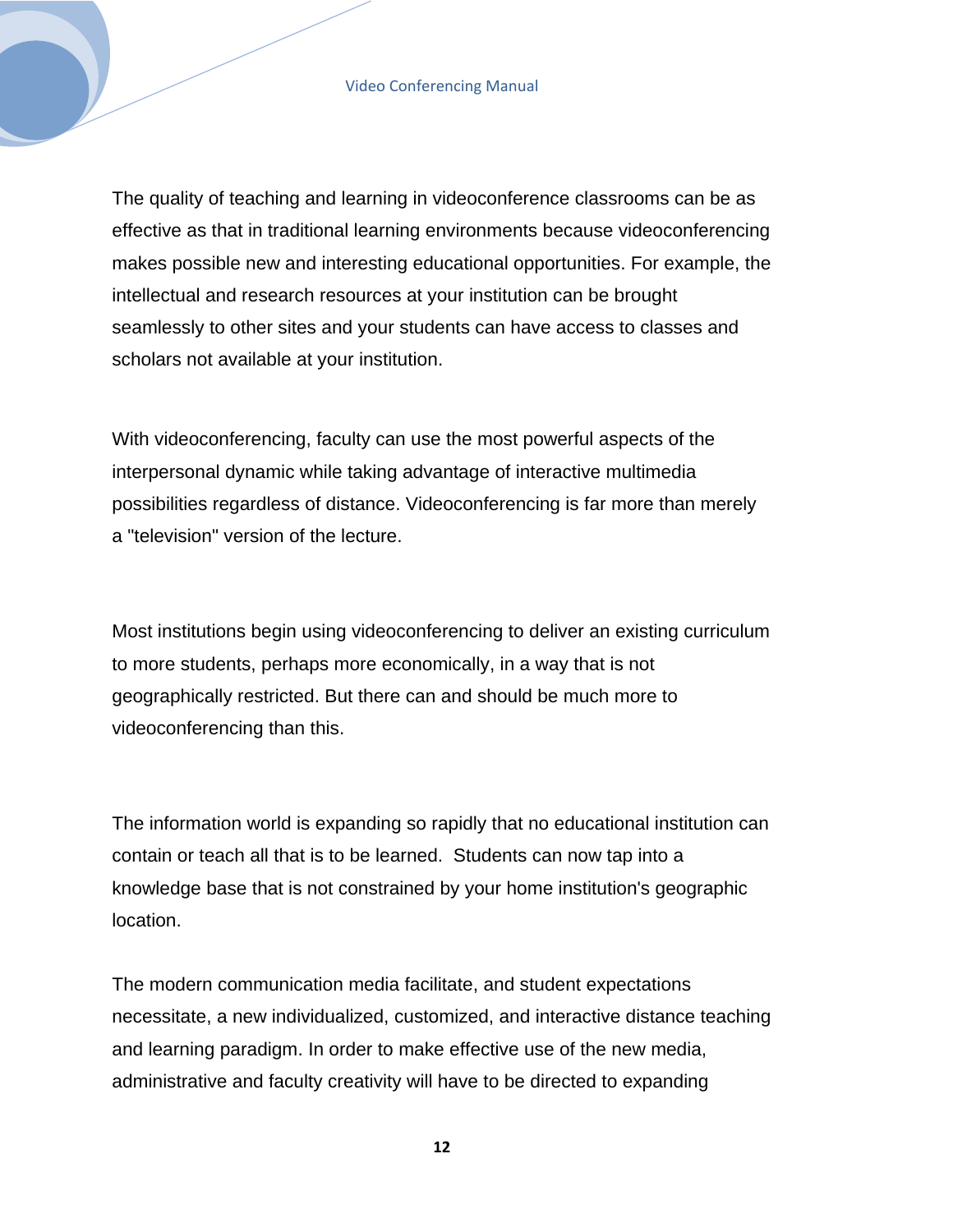pedagogical opportunities. It is much more than the same old wine in new bottles.



# Paradigm Shift

**Remember: What is important is not the technology, but what it can support and enable you to do to achieve your strategic goals in this new educational environment.**

Partnering, resource-sharing, and agile, networked relationships are the basis for achieving your goals. The emphasis is on establishing human connections. Technology is only a means to do so.

#### **Challenges**

Videoconferencing also has it challenges. Instructors need to be aware of the technological capabilities of the equipment in the classroom. Understanding their capabilities helps you have a realistic view of what will happen in your classroom. When working with equipment there are always technical issues that have to be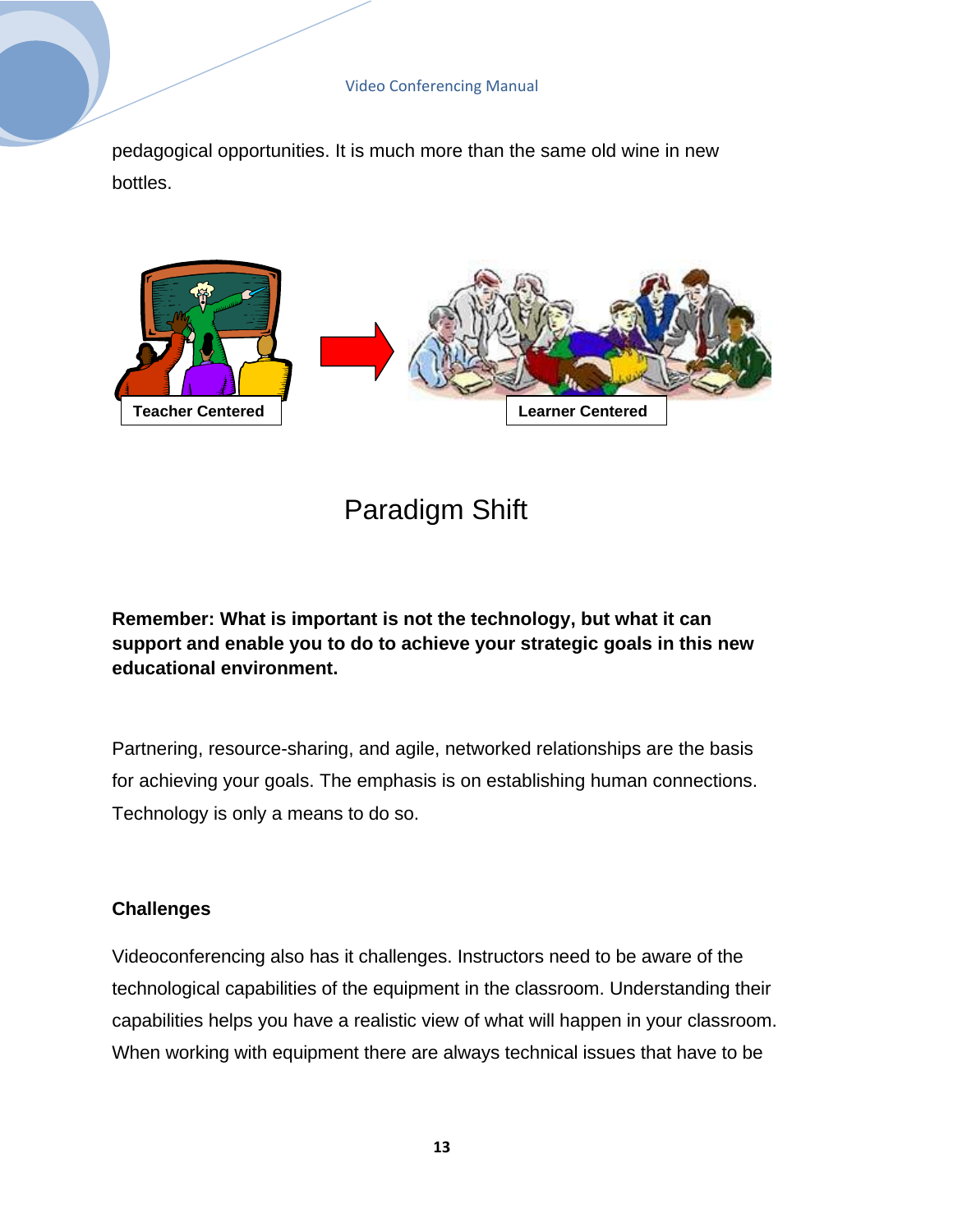overcome, whether there is a storm causing power fluctuations or a problem with the communication between facilities, the instructor along with graduate assistant needs to be flexible and have a contingency plan in place. Sometimes communication between the facilities can be awkward. Remember to include the other students at the other facility by calling by name and asking questions.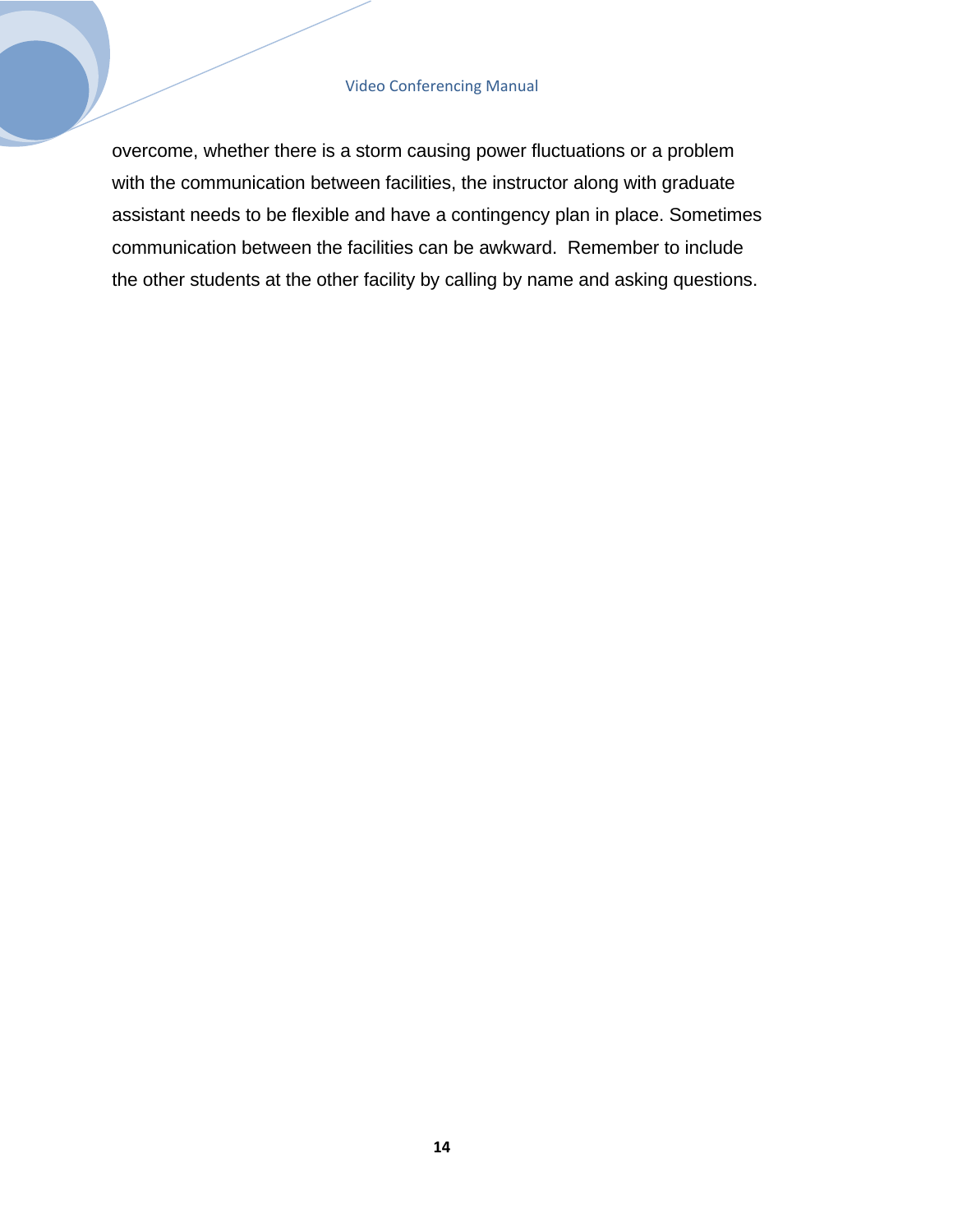Here are just a few examples of the kinds of relationships that videoconferencing can support.

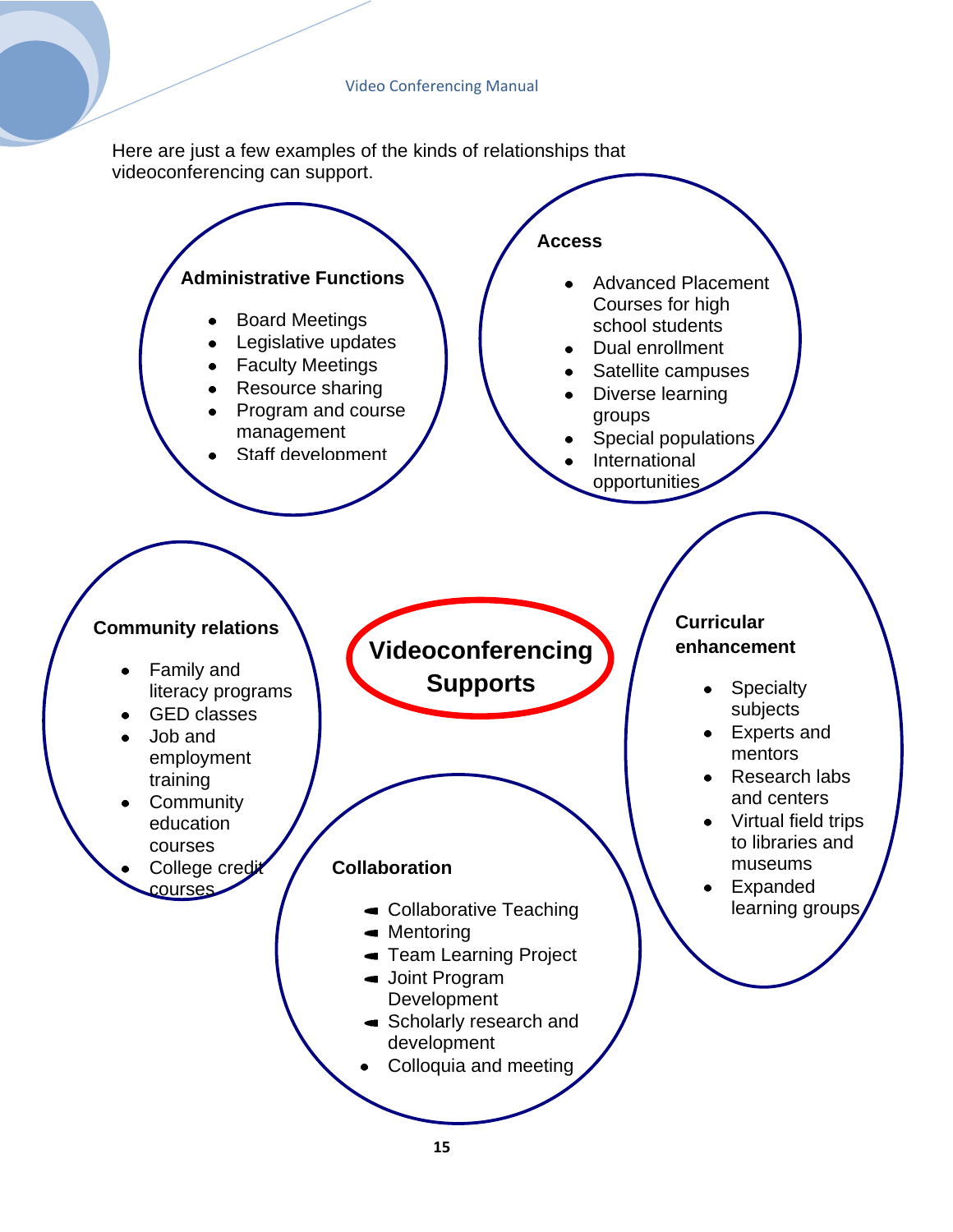#### **Hands-on Activity**



# Pull a card from your wallet or pocket

Place your card on the document camera

Tell us a little bit about yourself— What's your nickname? What's your hobby?

Remember to engage the far-side. Look into the back camera.

- Select the computer. Open a browser – Surf for a link about your hobby.
- Using the front camera take a poll of your class. How many people share your hobby?
- Select the Computer. Using the Smart Notebook software? Ask the class the question that appears on the screen. Fill in the graph using your pen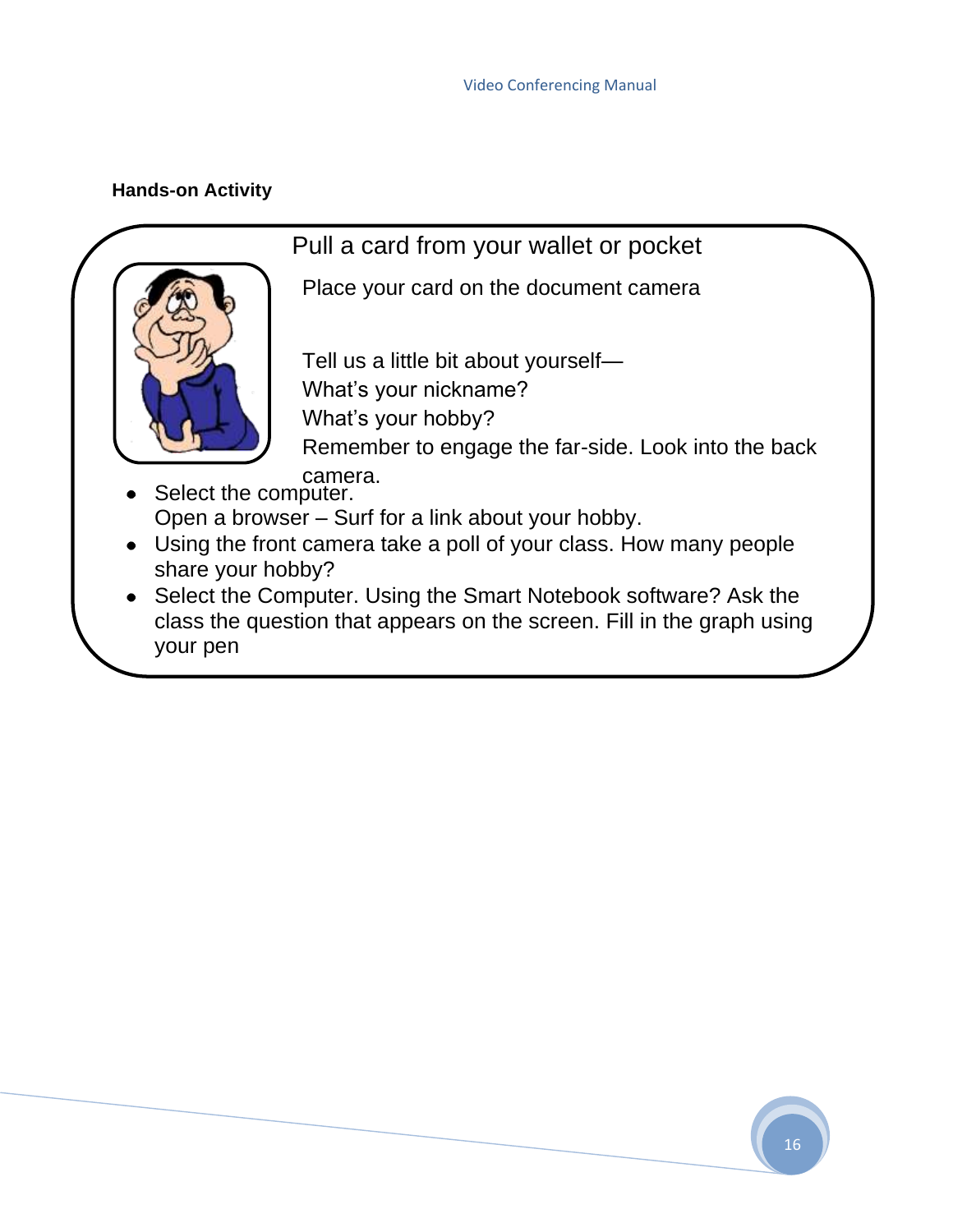# Best Practices

#### **TEACHING IN THE VIDEOCONFERENCE ENVIRONMENT** *Curricular and Instructional Strategies for Interactive Videoconferencing*

nstructional design is a very important part of teaching effectively using interactive videoconferencing. Instructional design for videoconferencing focuses on specifying instructional goals and strategies and also on planning activities that encourage interaction between professor and students, students and students, and students and the course material.  $\sum_{\text{planon}}$ 

This training session and this manual are not intended to substitute for a course in instructional design. Please consult with the members of the Instructional Design and Development Services department for more information.

We will focus, instead, on the things that need to be considered when using technologically mediated instruction such as videoconferencing. It is important to stress that there is more to it than adapting what you currently do in a traditional classroom.

*Teaching via videoconference opens up options that are not possible in the traditional classroom.* For example, most colleges do not have the resources to bring the world expert in a field or the author of the text you assign to your class for a live discussion with your students. Videoconferencing enables you to do that and much more. It is up to you to make strategic decisions about how to strengthen your teaching and your students' learning by using the technologies now available to you.

**This Section includes suggestions for planning and preparing to teach your videoconference course, including the following topics:**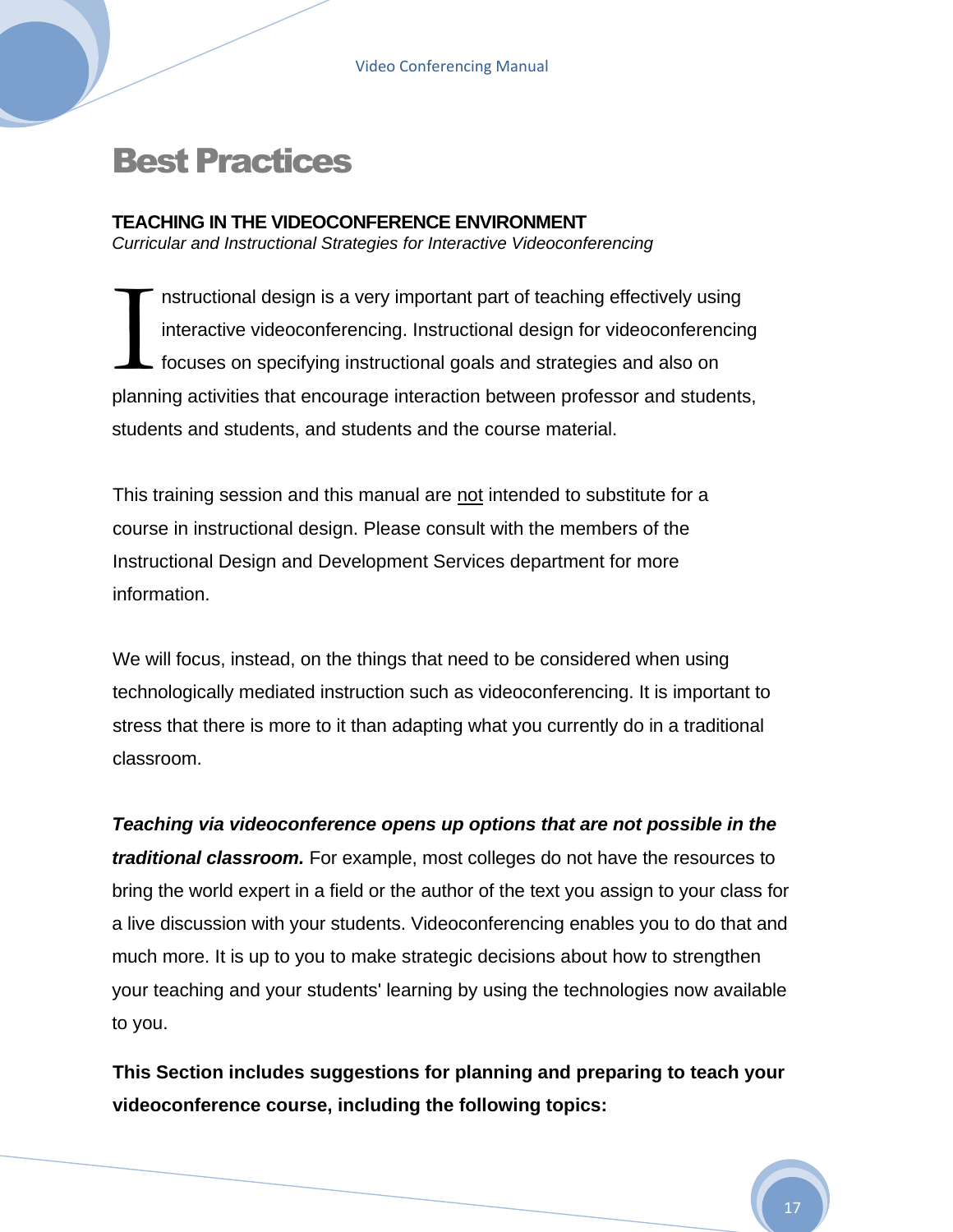- Adapting Teaching Techniques
- Planning a Lesson for Interactive Video
- Delivery Techniques
- Camera Presence
- Stimulating Interaction
- Questioning Strategies
- Interactive Teaching Techniques
- Classroom Management Tools
- A Checklist for Preparing to Teach a Quality Videoconference Course
- A Sample Student Welcome Letter

#### **Adapting Teaching Techniques**

Most of the teaching techniques you already use can be used in the videoconference classroom. You can use the following chart to think through the various options and their potential adaptations to the video medium.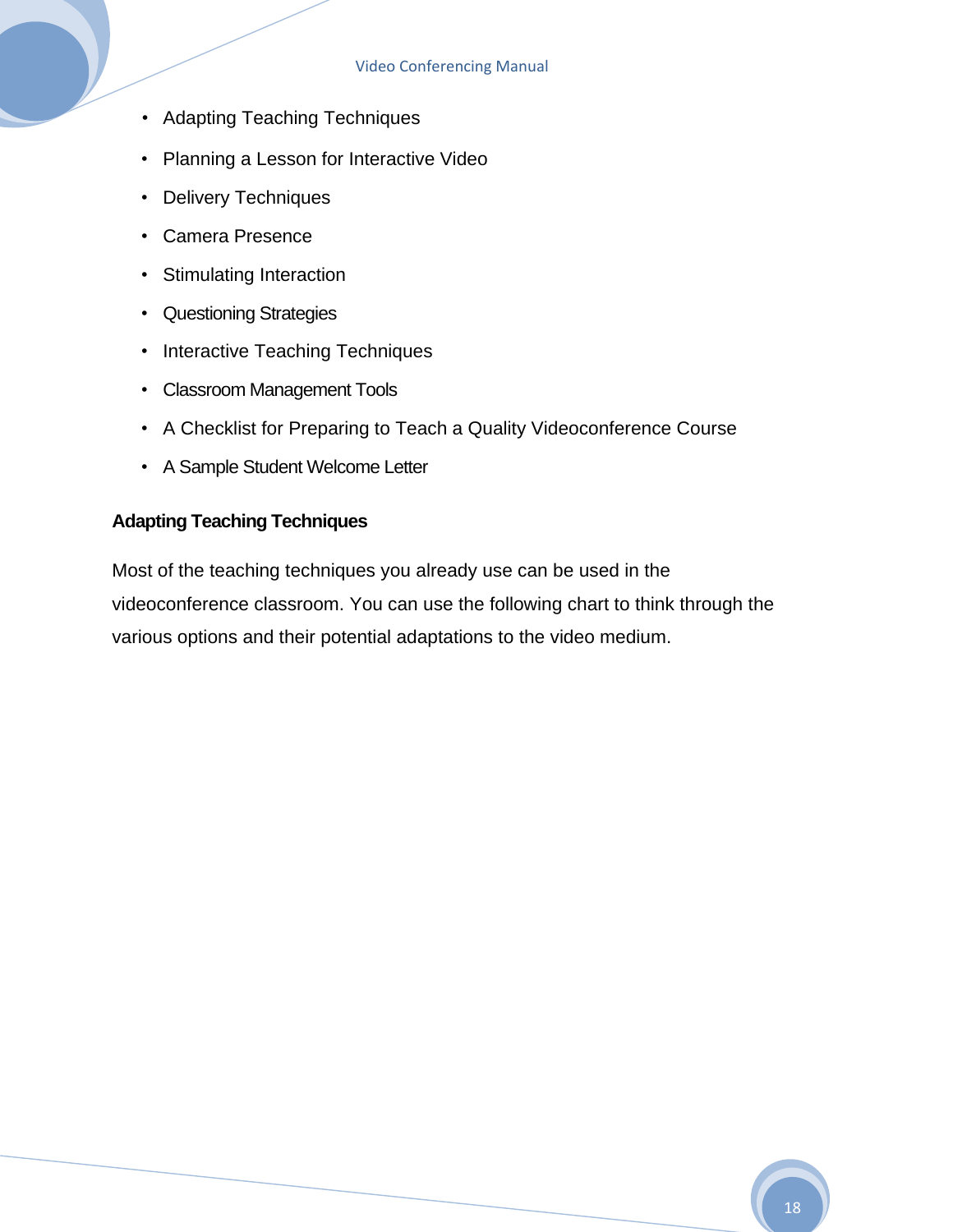# **Teaching Mode Comparison Chart**

| <b>Teaching Mode</b>    | <b>Conventional Class</b> | <b>Can Still Do in</b> | <b>New Options in the</b> |
|-------------------------|---------------------------|------------------------|---------------------------|
|                         | <b>Environment</b>        | Videoconference        | Videoconference           |
|                         |                           | <b>Environment</b>     | <b>Environment</b>        |
|                         |                           |                        |                           |
|                         |                           |                        |                           |
| Lecture                 |                           |                        |                           |
|                         |                           |                        |                           |
|                         |                           |                        |                           |
| <b>Q &amp; A</b>        |                           |                        |                           |
|                         |                           |                        |                           |
|                         |                           |                        |                           |
|                         |                           |                        |                           |
| <b>Discussion &amp;</b> |                           |                        |                           |
| <b>Dialogue</b>         |                           |                        |                           |
|                         |                           |                        |                           |
|                         |                           |                        |                           |
| <b>Case Studies</b>     |                           |                        |                           |
|                         |                           |                        |                           |
|                         |                           |                        |                           |
| <b>Group Work</b>       |                           |                        |                           |
|                         |                           |                        |                           |
|                         |                           |                        |                           |
|                         |                           |                        |                           |
| <b>Role Playing</b>     |                           |                        |                           |
|                         |                           |                        |                           |
|                         |                           |                        |                           |
| <b>Team Teaching</b>    |                           |                        |                           |
|                         |                           |                        |                           |
|                         |                           |                        |                           |
| <b>Expert Guests</b>    |                           |                        |                           |
|                         |                           |                        |                           |
|                         |                           |                        |                           |
| <b>Demonstrations</b>   |                           |                        |                           |
|                         |                           |                        |                           |
|                         |                           |                        |                           |
| <b>Multimedia</b>       |                           |                        |                           |
|                         |                           |                        |                           |
|                         |                           |                        |                           |
| Other                   |                           |                        |                           |
|                         |                           |                        |                           |
|                         |                           |                        |                           |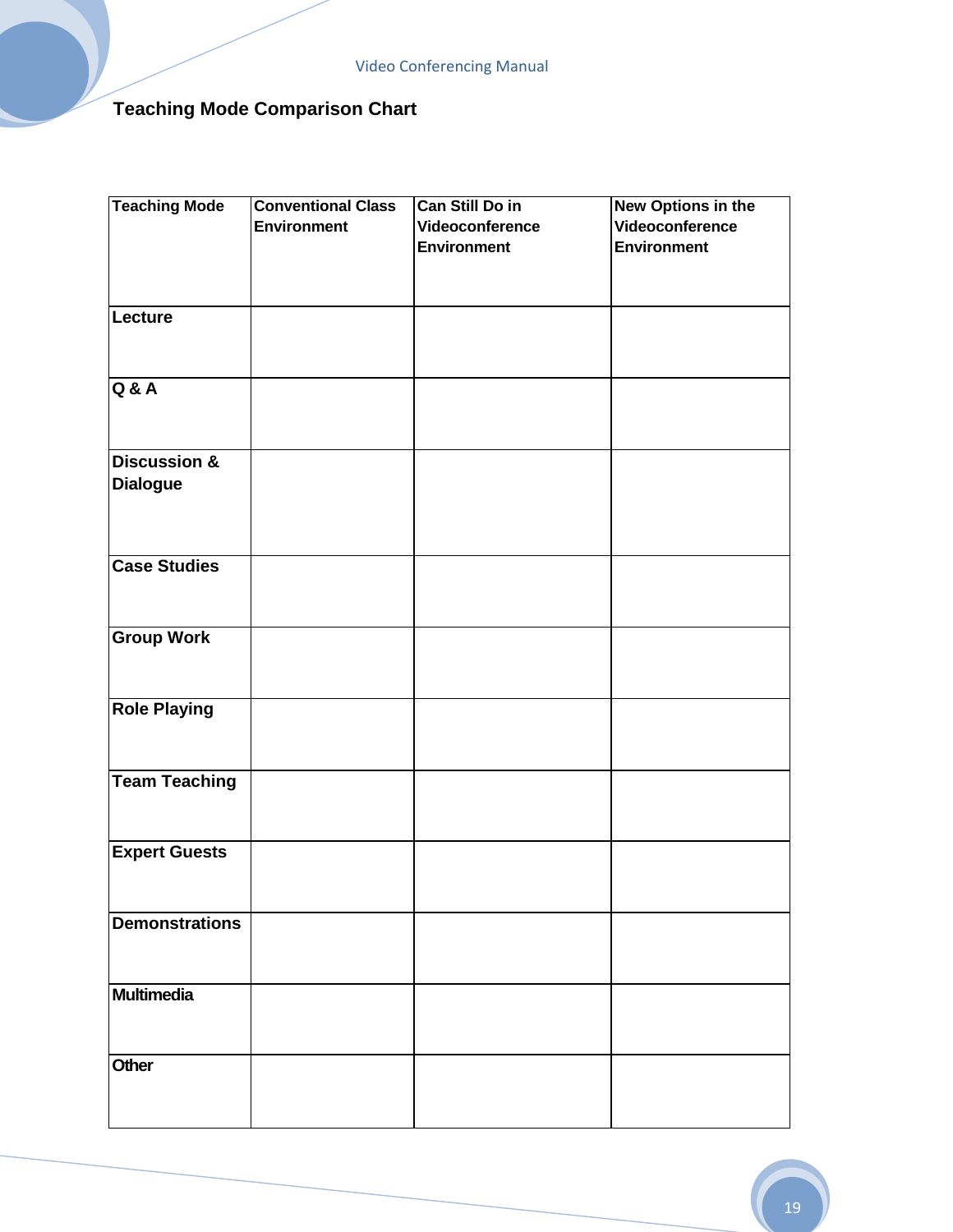#### **Planning a Lesson for Interactive Video**

Videoconferencing is most effective when various presentation media are used. You can mix videotape, PowerPoint, three-dimensional displays from the document camera and SmartBoard ™ notations, with live views of the professor and the students. Flowing from one medium to another to get your message across maximizes the potential of videoconferencing.

What is different in videoconferencing is that distance changes the presentation dynamics. You need to pay attention to the transitions from one element to another. Doing so will make your class operate more smoothly so that the students are not distracted.

Videoconferencing also requires more preparation time, especially in the beginning. You will need to structure your presentation in order to use the technologies to your advantage. Breaking your presentation into short segments is particularly important, especially if you are lecturing.

For any class, the basic elements of instructional design must prevail what do you want your students to learn and how are you going to facilitate that process?

The following section describes a simple five-step planning process to assist you as you develop lessons to be taught using the medium of videoconferencing.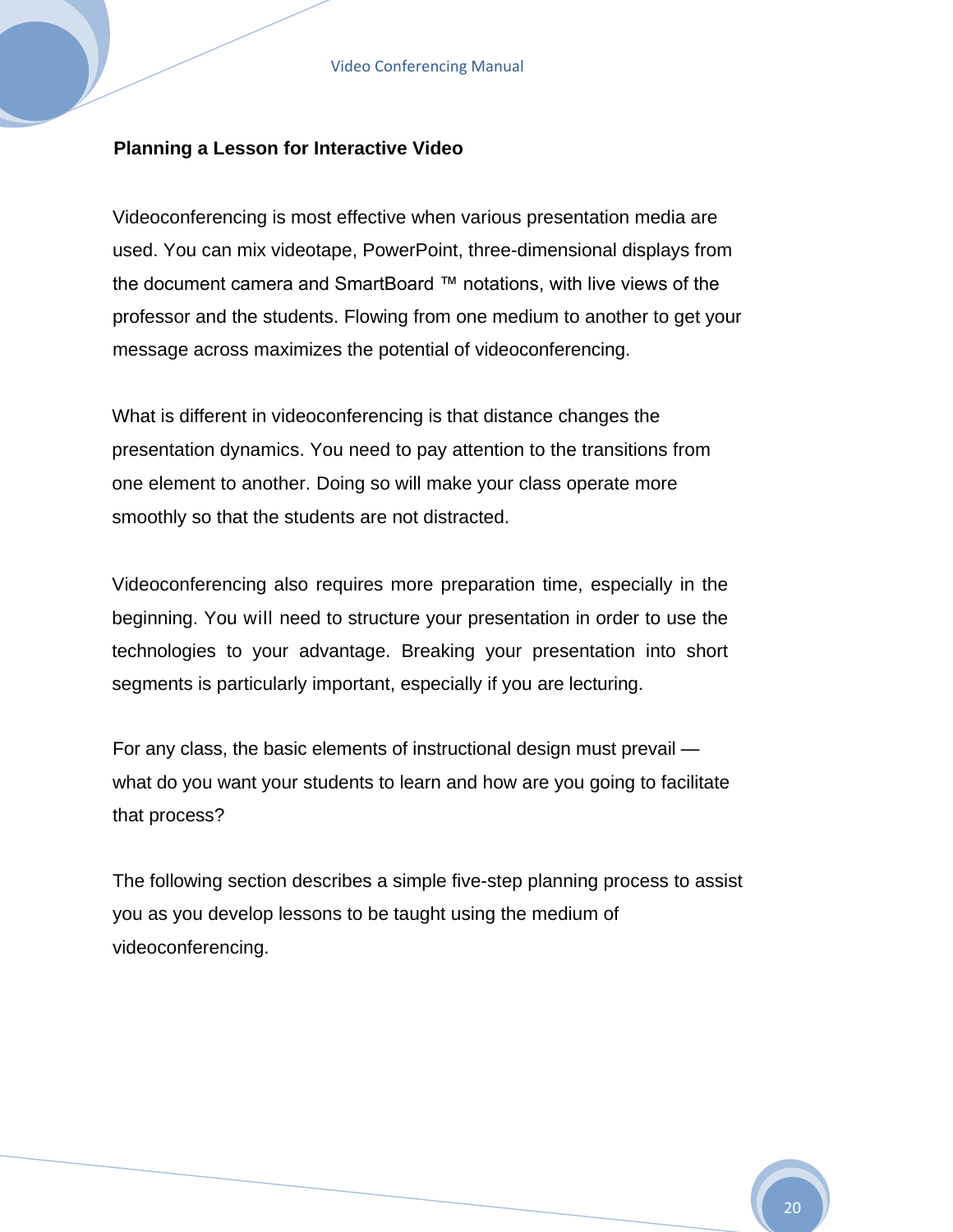# **Five Step Planning Process**

| 1. Learner Outcomes          | What do you expect your students to<br>accomplish?                                                                                                                                                                                                                                                                           |  |
|------------------------------|------------------------------------------------------------------------------------------------------------------------------------------------------------------------------------------------------------------------------------------------------------------------------------------------------------------------------|--|
| 2. Strategies and Activities | How will you convey the topic (Lecture<br>discussion, handout, etc.)?                                                                                                                                                                                                                                                        |  |
| 3. Media Selection and Cues  | What audiovisual aid will you use to support<br>your instructions? Have you planned to cue<br>them in<br>Document Camera<br><b>Audio Clip</b><br>Video Clip<br><b>Slides</b><br>Documents on PC<br><b>PowerPoint Presentation</b><br>Internet<br><b>SmartBoard</b>                                                           |  |
| 4. Handouts and Materials    | Have you made arrangements to distribute<br>handouts to students at all sites?                                                                                                                                                                                                                                               |  |
| 5. Time                      | How will you allocate time during the course<br>period?<br>Introduction<br><b>Content Delivery</b><br><b>Information Sharing</b><br>Hand-outs on activities<br><b>Discussion</b><br>Demonstration<br><b>Student interaction</b><br>Q & A<br><b>Student Presentation</b><br>Evaluation<br>Feedback<br>Assignments<br>Advising |  |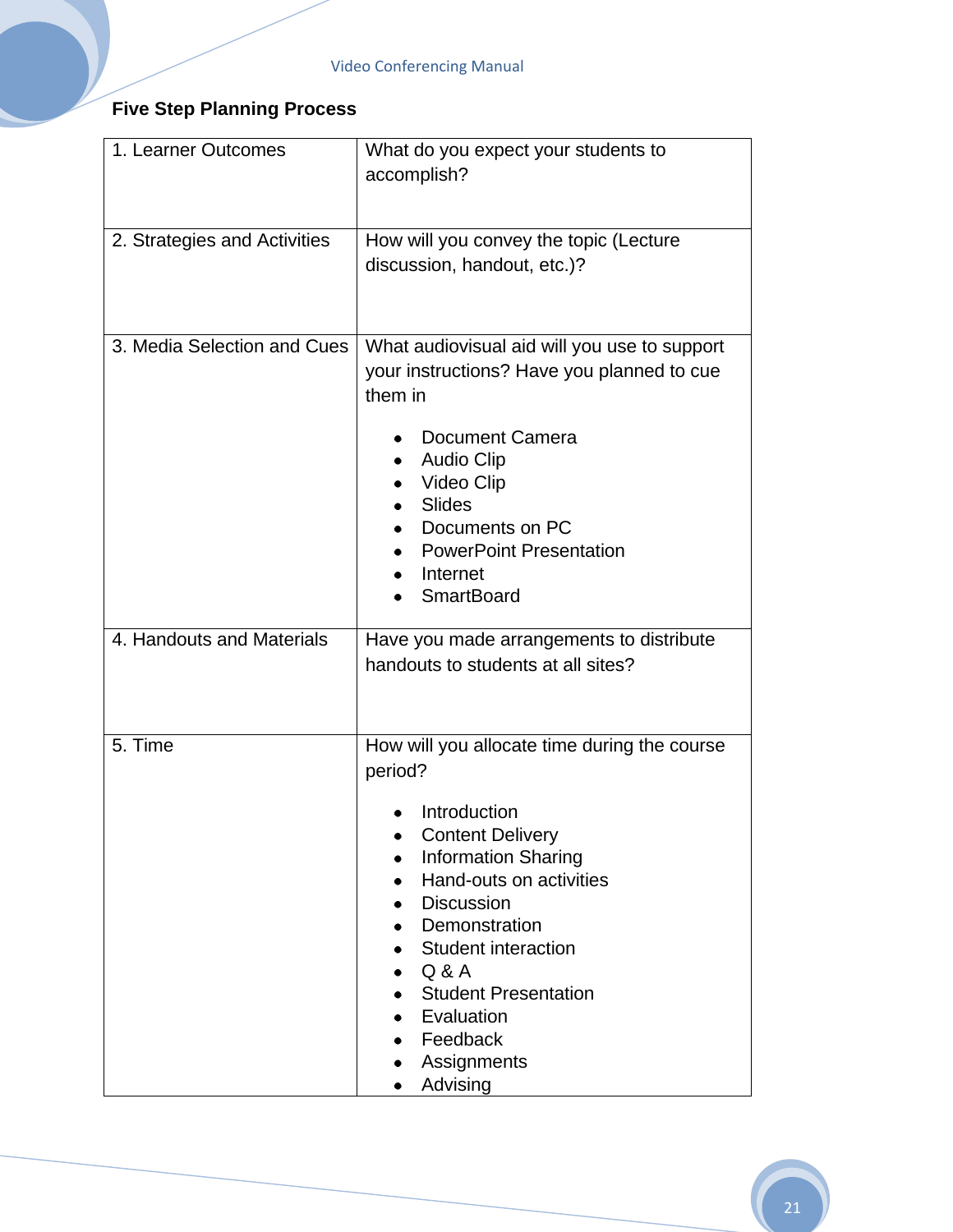#### **Delivery Techniques**

Orient your students to the classroom equipment, procedures and protocol at the beginning of the first session and repeatedly throughout the first week or so. Assure them that they are not on "television" and that they can only be seen by the people at the other site(s). And remember, this is not broadcast television. This is a classroom. Moreover, the home site and remote site(s) constitute one single class, not multiple classes electronically looking in on each other.

Articulate your expectations for the class on the very first day and emphasize that you intend to focus on creating interaction. Specify in your written syllabus the "etiquette" you intend to use throughout the semester.

#### **Instruct students on classroom protocol:**

- mute any open microphones when not speaking
- don't wad papers or tap pencils near an open microphone
- speak directly into the microphone
- be aware of a slight audio delay, and demonstrate this for the students
- establish procedures on pagers, cellular phones, and laptop keyboard sounds
- speak up or hold up a book, a flag, or a hand if you want to make a comment
- request that students remain in the same seat throughout the course
- as necessary, allow students to move around to optimize their field of vision (but recognize that this might have an effect on grouping students for camera pre-sets)
- assign students to rotate as classroom facilitators
- move and gesture slowly and smoothly

This list, of course, is not exhaustive. See sample letter to students at the end of this chapter.

Use verbal transitions to help the students maintain continuity. Explain what's happening as you move through your presentation. Say, "I'm going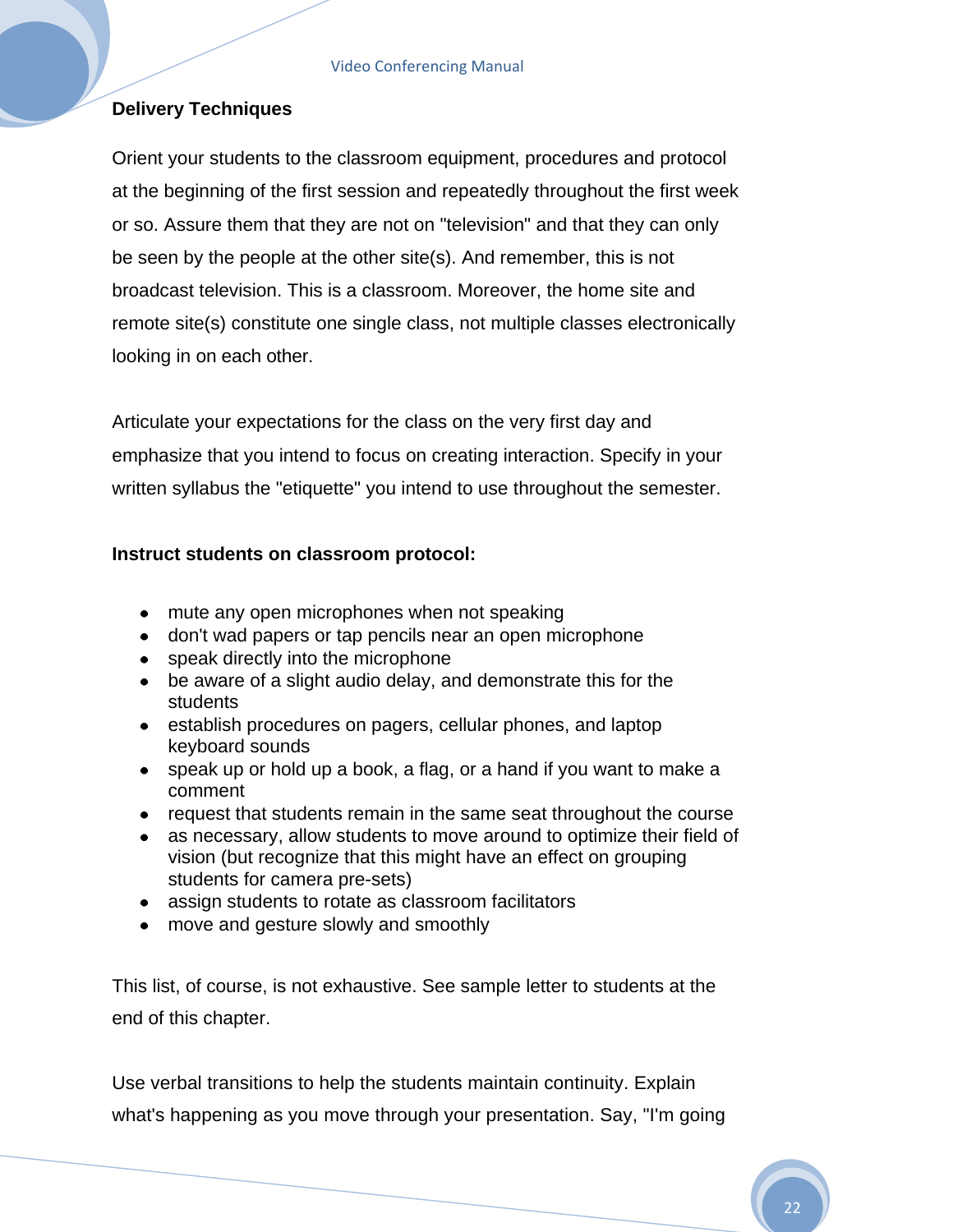to switch to a videotape segment now" or "please look at the slide" as you move to a new element. This helps the students stay focused.

Students learn well when information is organized into smaller pieces, so break your presentation into shorter segments. Segmenting also facilitates interaction with the audience.

Think through the basic elements of learning: Students will watch, listen, write, question, participate, present. How can you use available media to facilitate these activities? Determine length and sequence of activities based on your teaching style.

#### **Camera Presence**

As a reminder, there are a few things you should be aware of when teaching in the videoconferencing room:

#### **Colors:**

Choose the color of your clothing carefully. Avoid reds, hot pinks and electric blues. Regular blues and bluer shades of green work well. Avoid high contrast stripes, plaids, and complex patterns, even on ties or jackets. No contrasts such as unbroken navy blue or black should also be avoided. Professors with darker complexions should avoid white or bright colors.

#### **Jewelry:**

Less is more. Do not wear jewelry that dangles or makes clinking noises.

#### **Make-up:**

It is not necessary to change anything you do currently. This is not broadcast television, and you are not expected to behave or look like actors.

#### **Eyeglasses:**

Be aware that lighting might cause glare. Check this on the monitor.

#### **Voice:**

Practice natural vocal delivery. Conversational pitch is optimal; it is not necessary to move up to the microphone. At some transmission speeds there is a slight audio delay. If that is the case, speak slowly until you become used to the delay.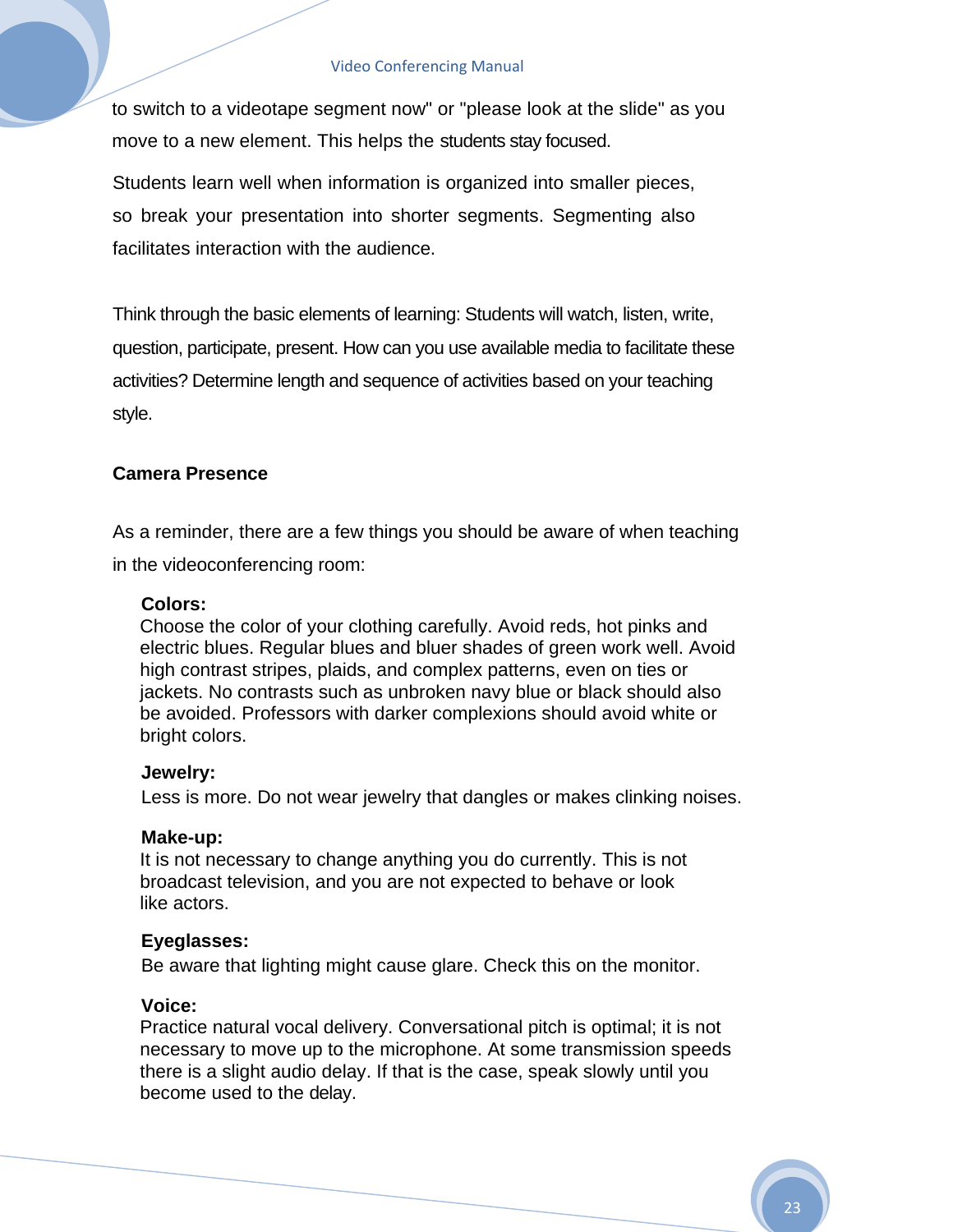#### **Movement:**  Move and gesture slowly and smoothly

Just as in your regular classroom, nonverbal interaction is a key element for engaging students. Make eye contact with the video camera and use close-up camera shots when you convey important ideas. Use appropriate and normal gestures.

Vary the pitch of your voice and your facial expressions to avoid being a "talking head." Speak clearly and maintain a moderate speaking pace so students at the remote site can understand you.

Practice various camera angles as well as alternative modes of presentation. Videotape yourself, view the tape in the privacy of your home, critique your presentation, and make changes as appropriate. Remember that you are welcome to connect to the IDDS office to try out your presentation with the IDDS staff.

#### **Stimulating Interaction**



The instructor must make every effort to stimulate classroom interaction. The day of the dry lecture with no interaction is over.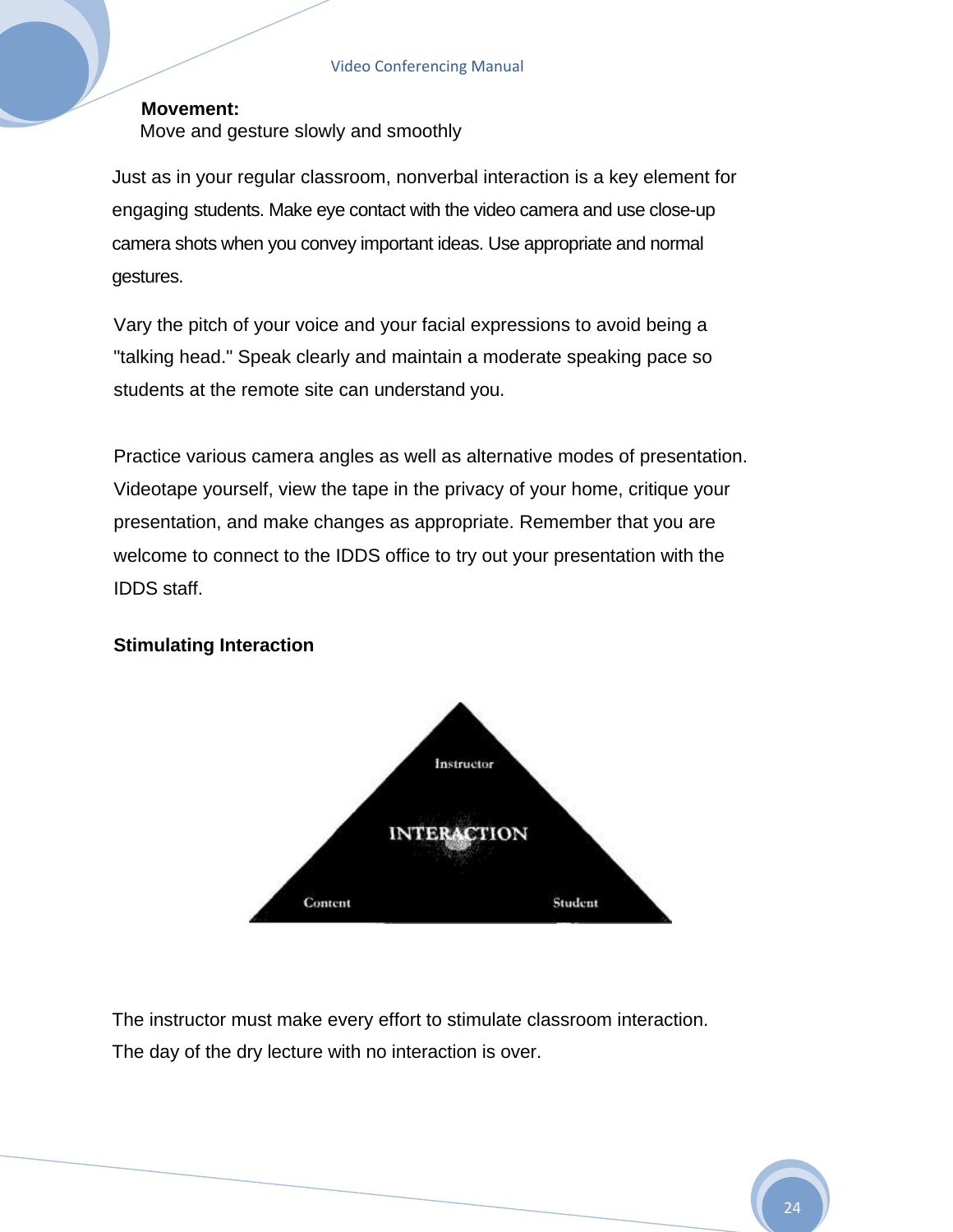Student-teacher connection is more important than physical proximity.

One technique that is particularly effective in stimulating interaction is to place the desks in a semi-circle at both the home and remote site(s). Thus each site is looking at the other site(s) looking back at them. Such an arrangement creates an opportunity for dialogue by sharing visual, oral, and emotional, if not physical, space.

Using the technique of the semi-circle, the professor moves from behind the lectern to the "center" of the room and teaches "in the round" by turning from the camera to the home site and being "part of the picture" at both sites.

#### **Encouraging Interaction**

Here are some suggestions that can be used in a videoconference classroom to encourage and motivate student interaction.

- Initiate interaction with students at the remote site within the first five minutes so that the students don't fall into a pattern of passive observation.
- Integrate interaction with activities or assignments prepared in advance.
- Use the tools at hand document camera, slides, VCR, whiteboard, multiple camera pre-sets - to increase your ability to provoke and stimulate student interest, attention, and interaction.
- Invite all to participate. Assign responsibilities to specific students in advance.
- Increase student-to-student dialogue and interaction as well as student-to-professor dialogue.
- Wait time is important. Remember that there is a slight audio delay. Allow a short silence while you await a response.
- Clearly define discussion topics and possibly assign them in advance.
- Use written assignments, case studies, or quizzes as a starting point for a discussion.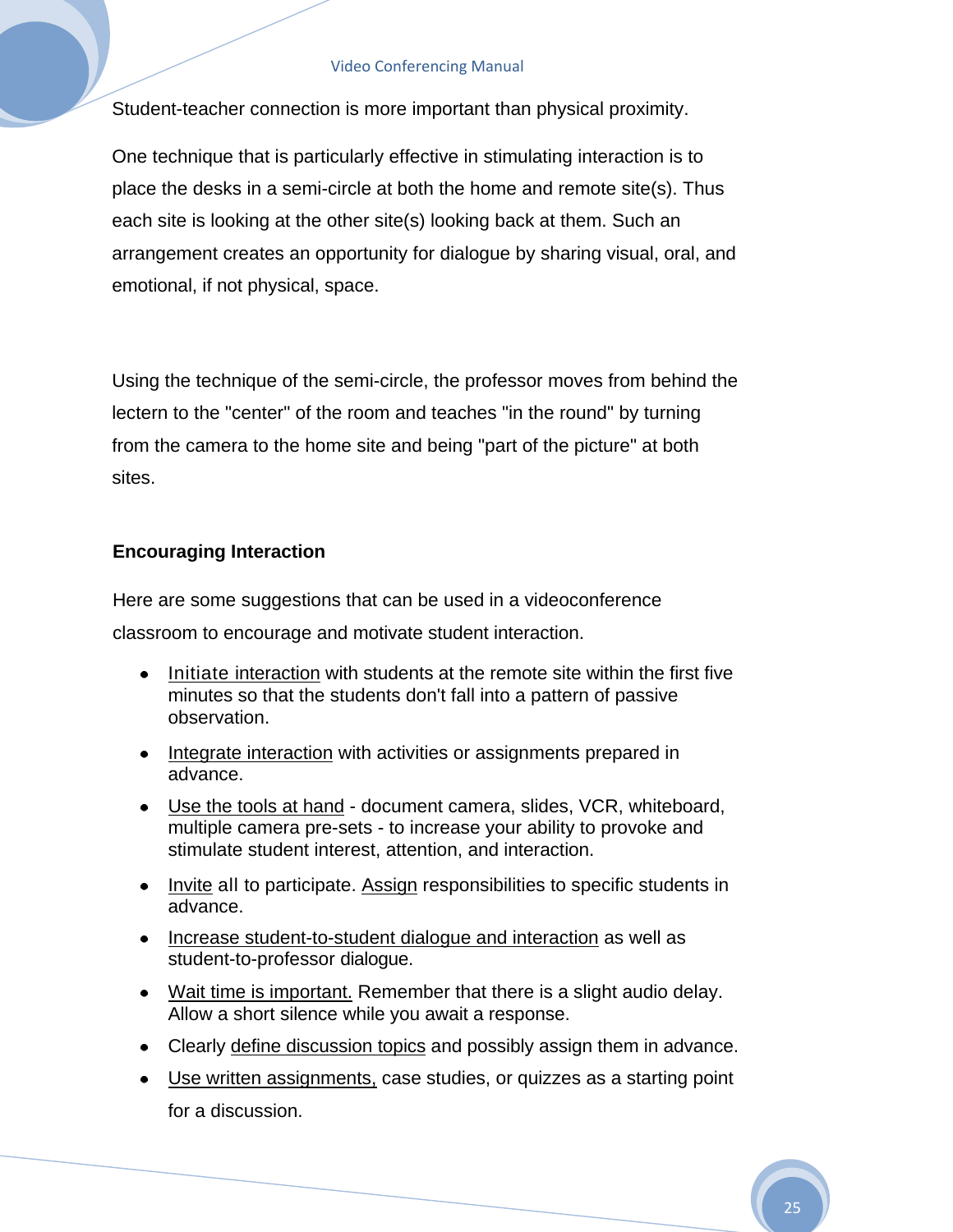- Do group work on camera.
- Have students use the equipment for individual presentations or panel discussions.
- Use supplemental services for the exchange of ideas e-mail, fax, phone, WWW, chat rooms, and bulletin boards.
- Vary the timing of interactive segments.
- Vary interactive activities.
- And finally, hold students as accountable for learning protocols as they would be in any class. They must prepare, pay attention, ask questions, take notes, participate, study, and do work on time.

#### **Questioning Strategies**

Here are some suggestions for maximizing questioning and interacting in a videoconference class:

- **Protocol:** Establish the ground rules for questions during the first class. Some faculty have found that a "question sign" is an eye-catcher.
- **Personalization:** Assign seats and familiarize yourself with the class roster. Use the names of students at the local and remote site(s) when asking a question.
- **Team Activities:** Assigning colors to groups at each site is a useful strategy during a cooperative learning activity (for example, "the blue team will report next on their discussions").
- **Group Participation:** Ask a student by name to survey his or her group for questions.
- **Auditory/Visual Learning:** Ask questions that appear in writing on the screen to enable students to both see and hear the questions.
- **Focus:** Ask one question at a time.

#### **Classroom Management Tools**

Make a master roster and seating chart; use it for the first several sessions or for guest speakers. Since it is difficult to see individuals in a group shot, the seating chart may also be helpful for students to learn names of those at the remote site. Some professors have had the students on the far-side create large name tags to help them recall student's names.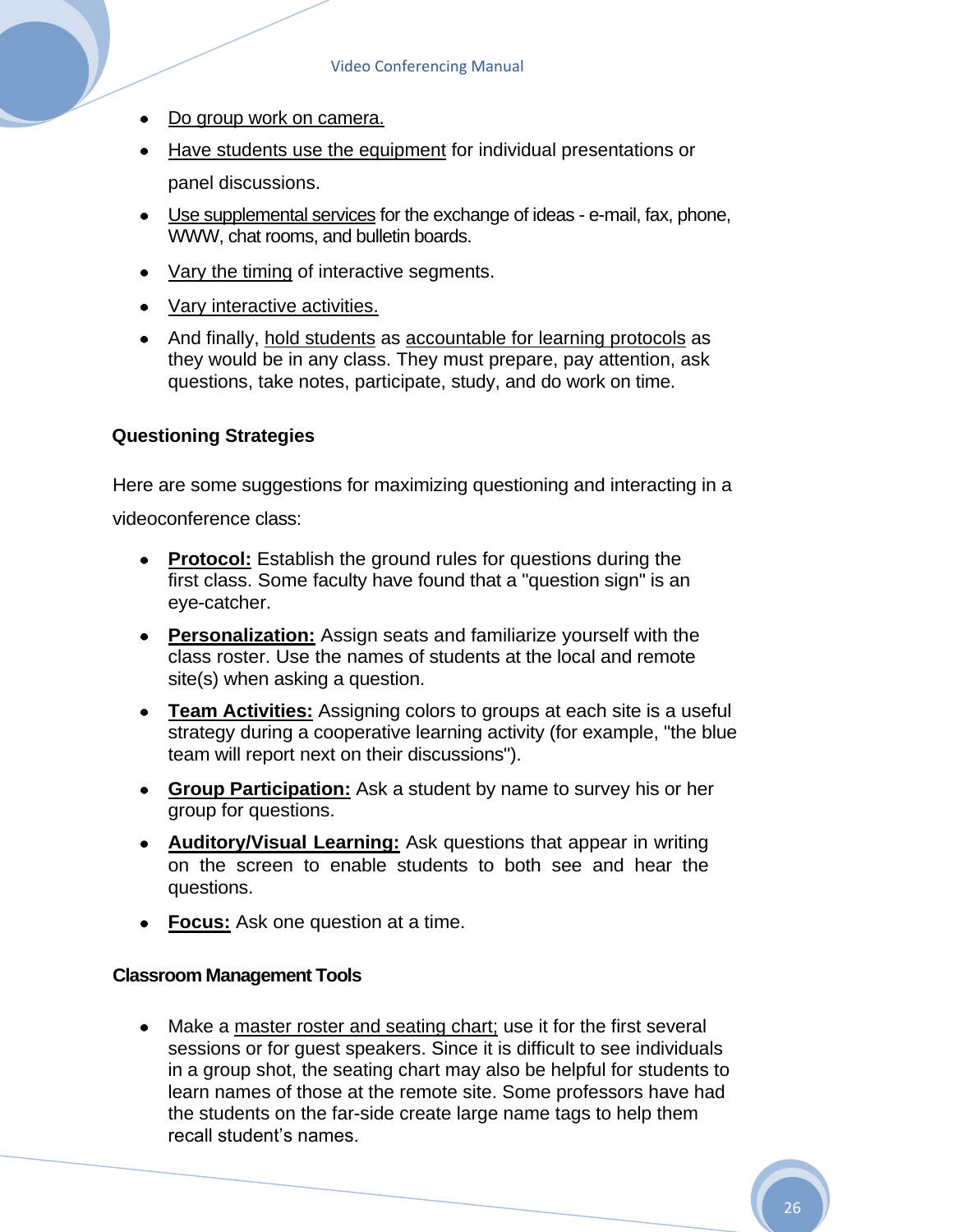- Use names. It is a basic instructor skill, but it is particularly important at a distance.
- Be yourself. Come across the way you do in a face-to-face situation.
- Open with an informal roll call. Use it as an occasion to get students from the remote site talking to the originating site.
- Look at the camera. Make eye contact with the camera lens. This will appear to students at the remote site as direct eye contact with you.
- Plan a videoconference technology orientation during the first class meeting. If you are new at this, admit it and relax.
- Remember not to do anything for the local site that you are not able to do for the remote site (for example, passing out a paper at the last minute without immediate plans to fax, e-mail, or post it on a web site for the students at the remote site).

#### **Back-up Plans**

A fax machine is available in the Media Services office. Your graduate assistant will have access to the office. This will enable you to send materials to remote sites in emergency or last-minute situations.

The speaker phone, usually located on top of the cabinet that holds the AMX device near the podium, can be used in the event that the audio portion of the videoconference is not working.

A technical support person is available at each remote site; the graduate student at the far-side is usually hired by the MBA program while with student at Shippensburg is a Distance Ed funded student. Please go over the day's lesson briefly with these tech support people so that they can continue with any graphic materials in the event of your video absence.

Send materials ahead. Should the videoconference go down, your students at the remote site will still be able to see graphics or notes on their own document camera.

On those days when you have scheduled a videotape presentation, always request that a copy be available in the remote classroom as well. Should there be a system problem, all sets of students will still be able to see the videotape.

A phone list of technical support people for all sites involved is available on the bulletin board behind the podium.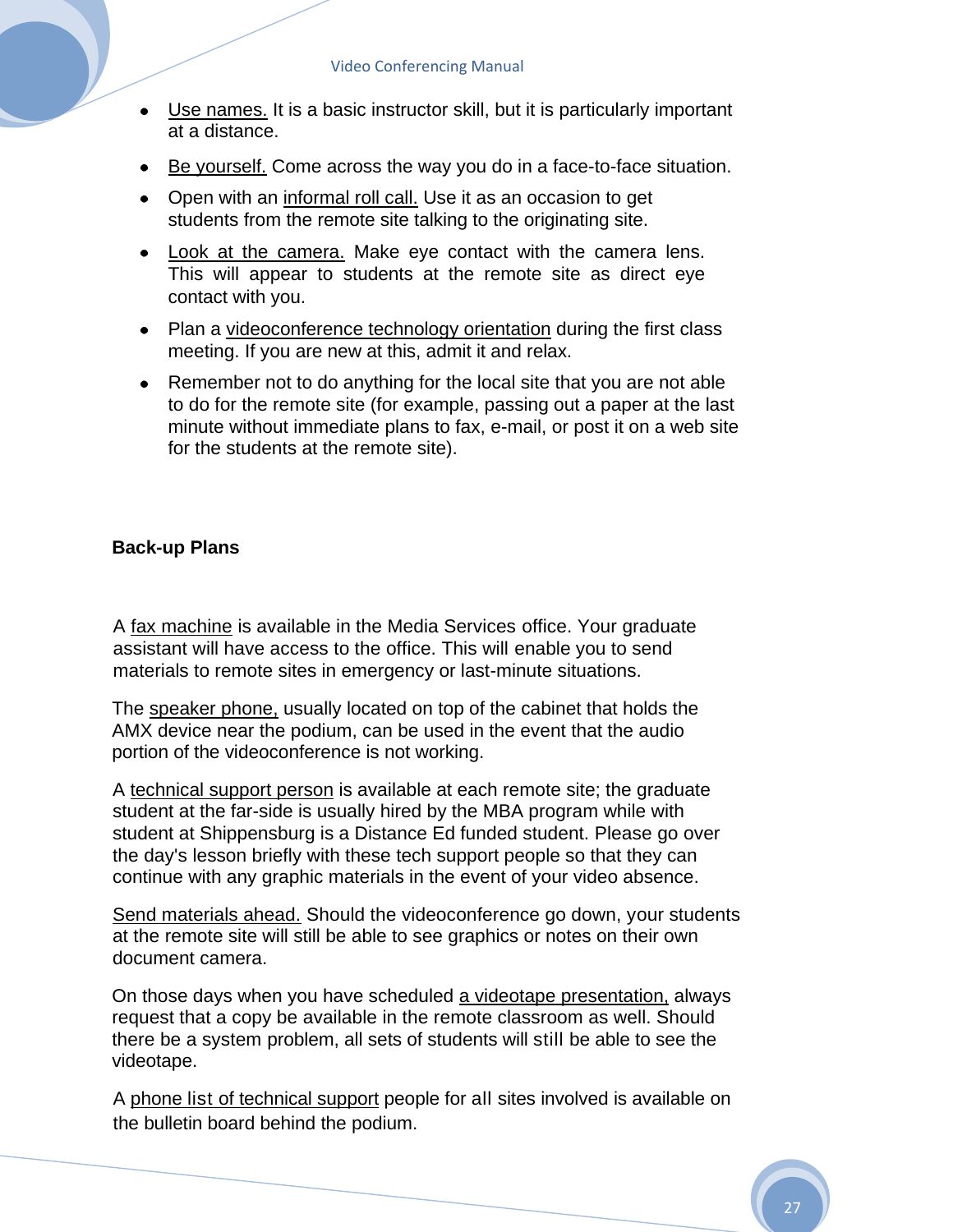A phone list for bridge and video connection numbers is available on the AMX unit in the videoconference room in case the conference goes down.

Discuss protocols for possible system interruptions with students in advance of such an occurrence.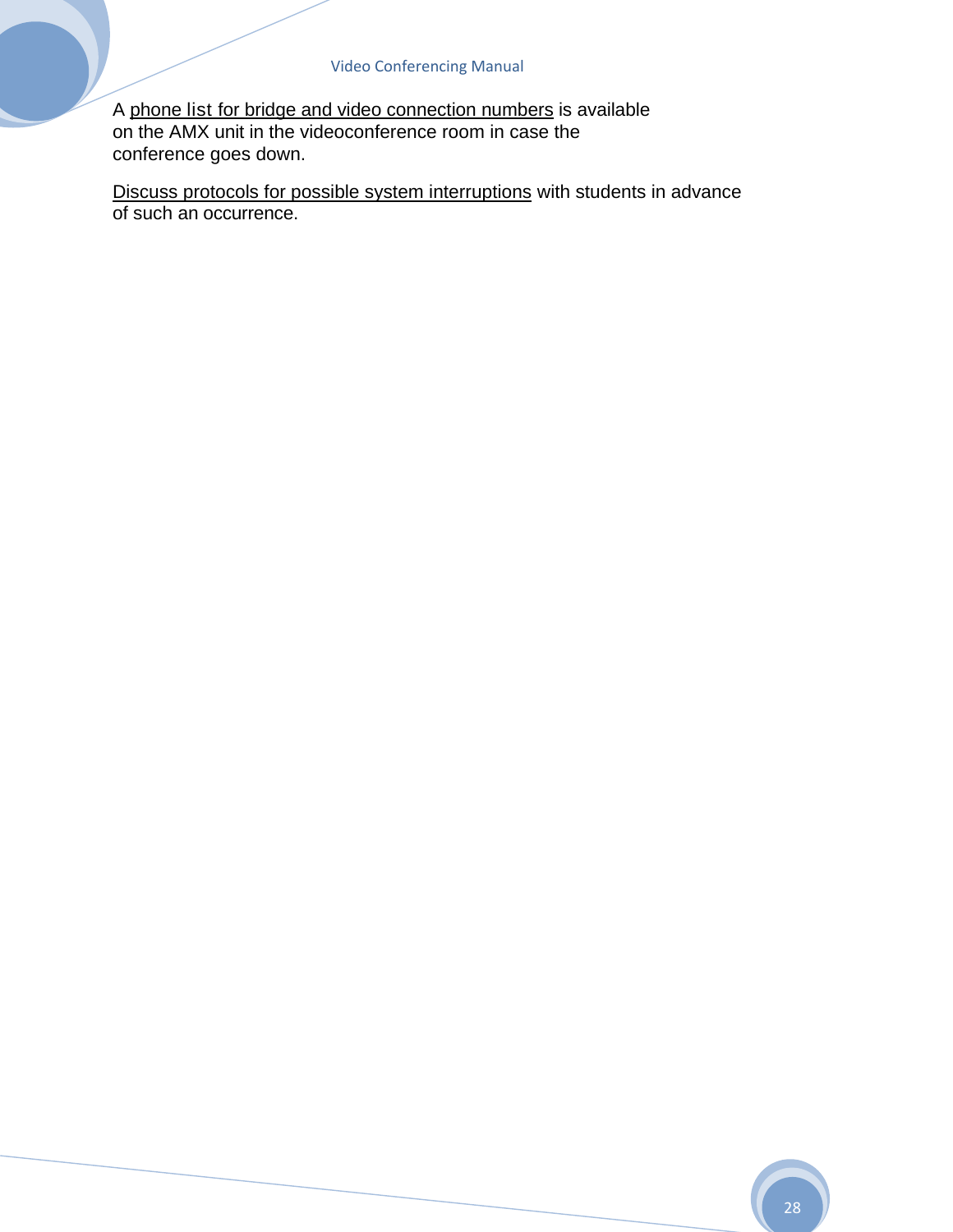Tips for Videoconferencing

#### **Near-Side**

Although the Professor is in your classroom your classmates cannot hear you unless you press the microphone to speak. Please remember to press the microphone even if you are only telling a joke. The students on the farside may find what you have to say both relevant and amusing.

If you are presenting please have all your disks and documents ready at the beginning of class. The technician can then load your presentation on the laptop before class begins limiting class interruption. Please also inform the technician if you will need to use the document camera, or Sympodium. The technician can instruct you in its use before class.

Remember to address the Professor, your class and the class at the far-side. Try to look directly at the camera to make "eye contact" with your other classmates.

Remember when speaking to look at the back camera to address the class on the far-side. Also, specifically ask if the far-side has any questions about your presentation.

It is worth repeating. Hold down the microphone when you are speaking.

#### **Far-Side**

If you are having trouble hearing the Professor, seeing the information on the screen or if the system is making an annoying sound, TELL your Professor DURING class. The technicians cannot attempt to fix the problem without first knowing that there is a problem.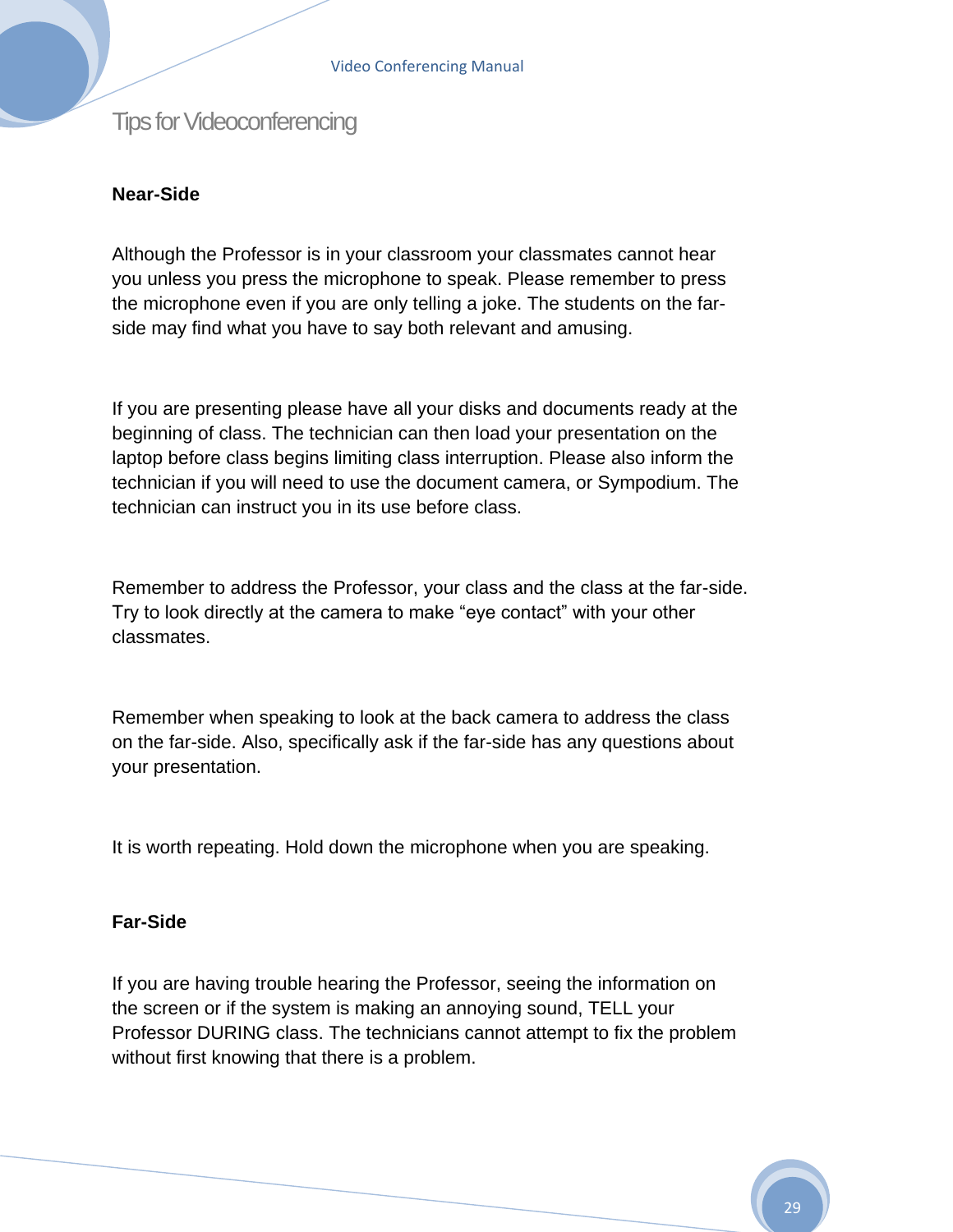The camera on the far-side has a limited side view. Please try and sit in the center of the room rather on the sides. Your Professors and classmates would like to see you.

When speaking, make sure you hold your microphone down for a few seconds before speaking and then for the entire time you are speaking. When you hold and let go of the microphone frequently the camera zooms in and out and the classroom at the Shippensburg campus does not hear all of your comments.

Alternately, don't be afraid to ask about something you missed during class because someone did not hold their microphone down when they were speaking.

Your class is being recorded so that you can review it. You will find that the technician will switch back and forth between the instructor/class and the document that is presented via the document camera or computer. The recorder can only pick up one type of input. In order to record both the Professor and the document, the technician must switch between them. The technician knows that you can see both the Professor and the document at the same time.

If you are presenting please have all your disks and documents ready at the beginning of class. The technician can then load your presentation on the computer before class begins limiting class interruption. The technician can demonstrate how to use the equipment at the Dickson Center. If you are having someone in the near-side help with your presentation, make sure you have discussed the signal for forwarding the presentation. Send the presentation via email and provide a disk to your helper to have a back-up in case either the disk or emailed presentation fails.

#### **Interactive Teaching Techniques**

Here are some tips for encouraging interaction using different teaching techniques.

[ADAPTED FROM TWELVE INTERACTIVE TECHNIQUES FOR TELECONFERENCING, UNIVERSITY OF WISCONSIN, (MONSON, 1994)]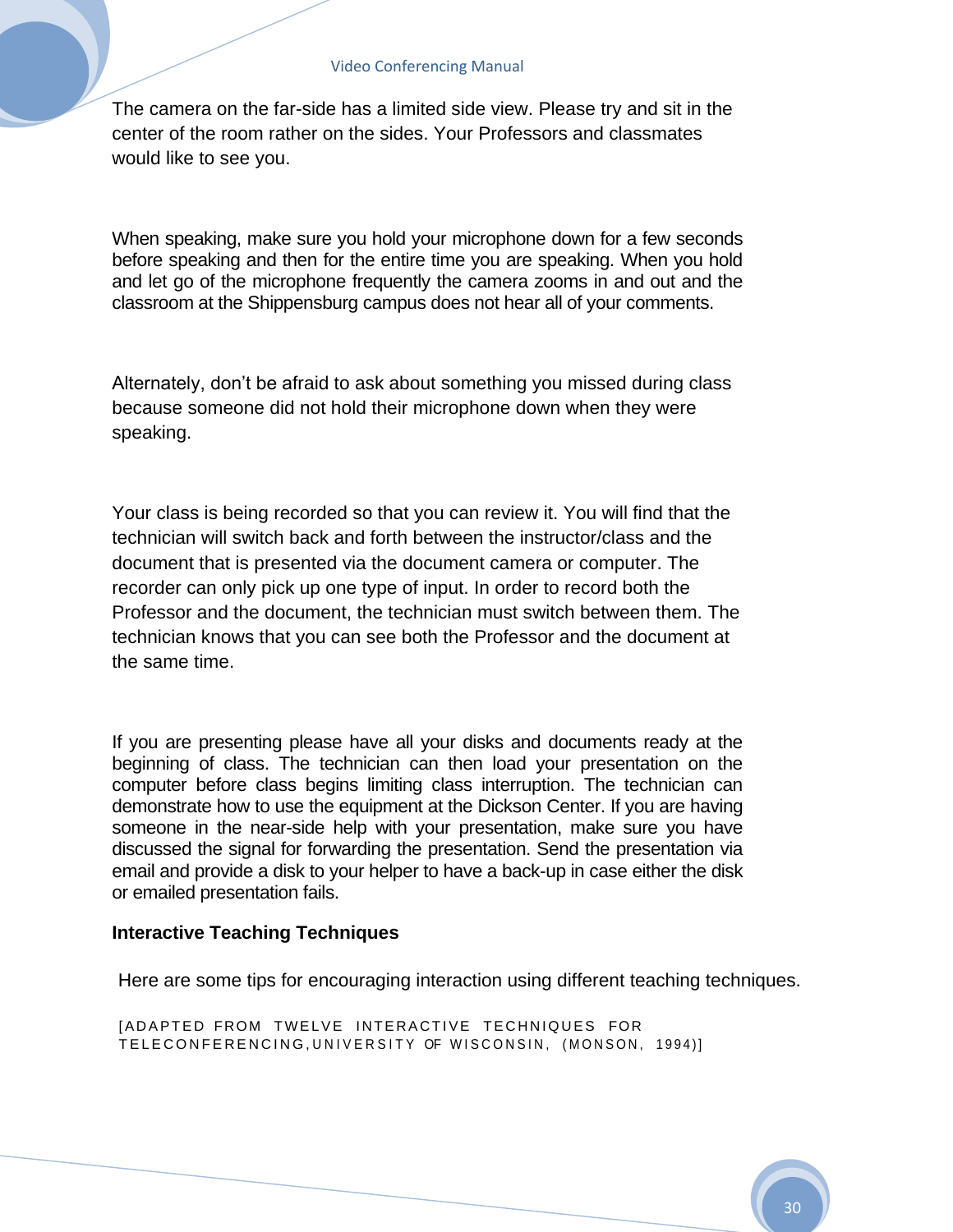| <b>Technique</b>         | Tip                                                                                                                                                                                                                                                                                                                                                                                                                                   |
|--------------------------|---------------------------------------------------------------------------------------------------------------------------------------------------------------------------------------------------------------------------------------------------------------------------------------------------------------------------------------------------------------------------------------------------------------------------------------|
|                          |                                                                                                                                                                                                                                                                                                                                                                                                                                       |
| Lecture                  | Use only when presenting s great deal of material in a<br>$\bullet$<br>short amount of time.<br>Delivery should be spontaneous and natural.<br>Pacing is extremely important.<br>٠<br>Keep it short. 10-15 minutes<br>$\bullet$<br>Alternate short segments with activities.<br>Preview-Present-Review!                                                                                                                               |
| <b>Team Teaching</b>     | Share the teaching role with two (or more) individuals.<br>٠<br>Adds versatility, usefulness, and convenience.<br>٠<br>Team up experts who agree, disagree, or balance their<br>٠<br>expertise<br>Plan class outline in advance.<br>٠<br>Clarify Roles, time limits, and presentation<br>responsibilities.<br>Assign a "leader" for each session.<br>Plan for feedback from the group.                                                |
| <b>Expert Guest</b>      | Augment curriculum with participation by experts.<br>٠<br>Provide information about your students, class<br>objectives and class format to the guest.<br>Provide students biographical and other information<br>٠<br>about the guest.<br>Act as a moderator to provide a link between the guest<br>and the students.                                                                                                                  |
| <b>Interview</b>         | Add vocal variety and pacing to generate excitement.<br>٠<br>Tailor the content to students' needs by sending<br>questions before the program<br>Limit your interview to 20 min.<br>Keep the interview fast-paced.<br>Moderate the interview by making transitions,<br>clarifications, and summaries.                                                                                                                                 |
| <b>Panel Discussions</b> | Explore "hot topics" and encourage people to identify<br>$\bullet$<br>with a view point.<br>Open the discussion with a question or statement that<br>introduces the central point of interest.<br>Have each speaker (not more then 4) begin the<br>٠<br>discussion by giving a short (2-3 minute) opening<br>statement.<br>Moderate the discussion to provide the link between<br>the panel members and students, making transitions, |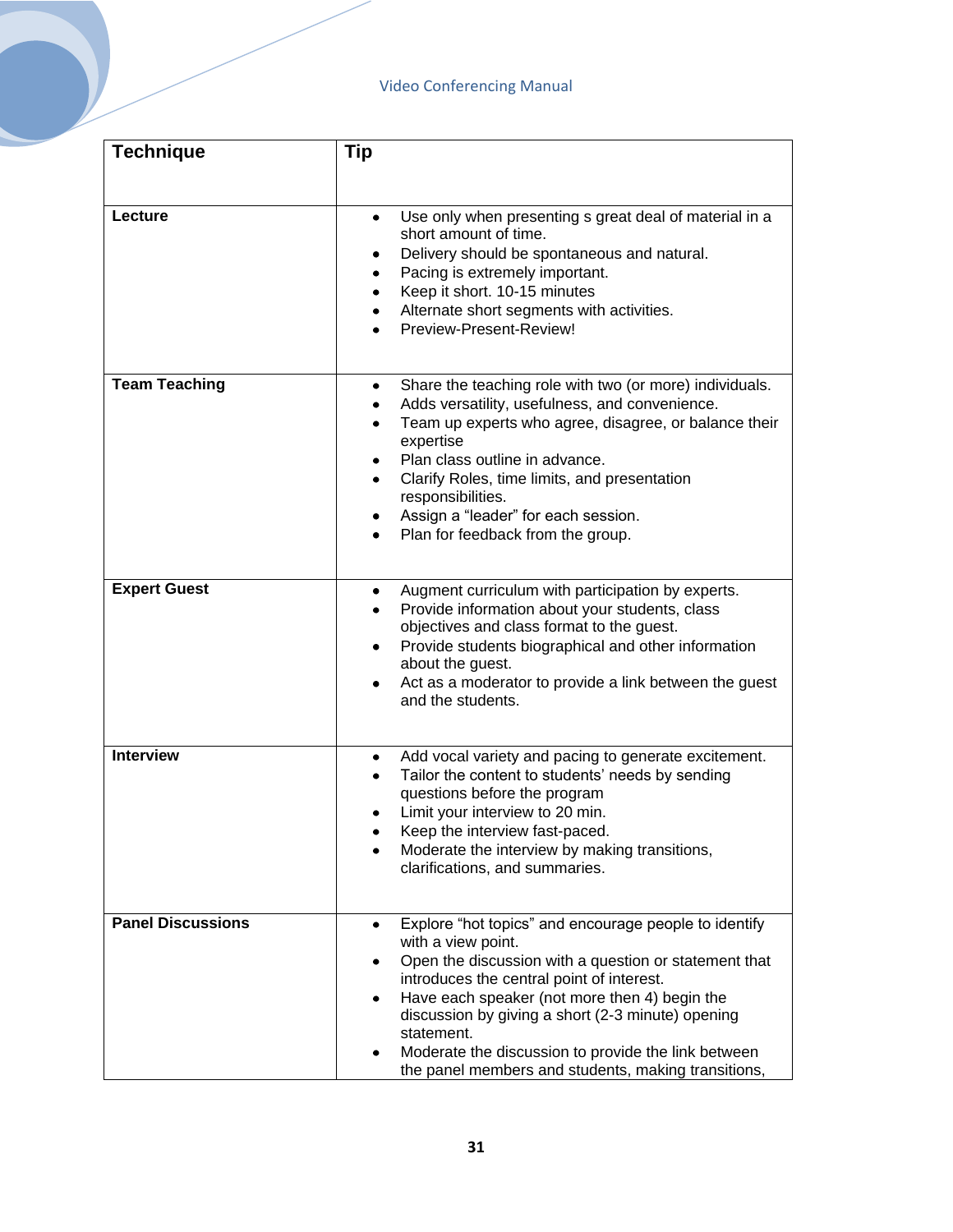|                              | drawing out comments, and summarizing the core<br>ideas.                                                                                                                                                                                                                                                                                                                                                                                  |
|------------------------------|-------------------------------------------------------------------------------------------------------------------------------------------------------------------------------------------------------------------------------------------------------------------------------------------------------------------------------------------------------------------------------------------------------------------------------------------|
| <b>Brainstorm Session</b>    | Explore a problem by pooling the ideas of the group.<br>$\bullet$<br>Encourage spontaneity and stimulate creativity<br>Promote an atmosphere of support and openness.<br>Initially, accept all ideas, evaluate none.<br>٠<br>Encourage students who don't normally contribute to<br>become actively engaged.<br>Appoint a recorder at each site to jot down ideas and<br>٠<br>synthesize comments.<br>Limit the session to 10-15 minutes. |
| <b>Question &amp; Answer</b> | Use Q&A to provide the instructor or speaker with<br>$\bullet$<br>feedback.<br>Shift the focus from speakers to the students.<br>٠<br>Review and clarify the major points.<br>٠<br>Allow time for the students to think, make decisions,<br>$\bullet$<br>phrase questions, and synthesize the material.<br>Be encouraging and willing to wait - be prepared for<br>periods of silence.                                                    |
| <b>Hands-on Activities</b>   | Encourage your students to be actively engaged in the<br>٠<br>learning process<br>Build cooperation, rapport, and teamwork among<br>٠<br>students.<br>Clarify the goals of group work sessions.<br>Provide a theoretical foundation or demonstration, and<br>then a description of practical applications.<br>Allow time for listening, questions and comments, and<br>٠<br>coordination of group activity.<br>Assign follow-up work.     |

#### **A Checklist for Preparing to Teach a Quality Videoconference Course**

When preparing to teach a regular college or university course, faculty can assume that certain things will be taken care of. Usually, the department will schedule the course, the registrar will arrange for the room and list the course, the bookstore will order the required materials, and students will register and show up on the first day of class.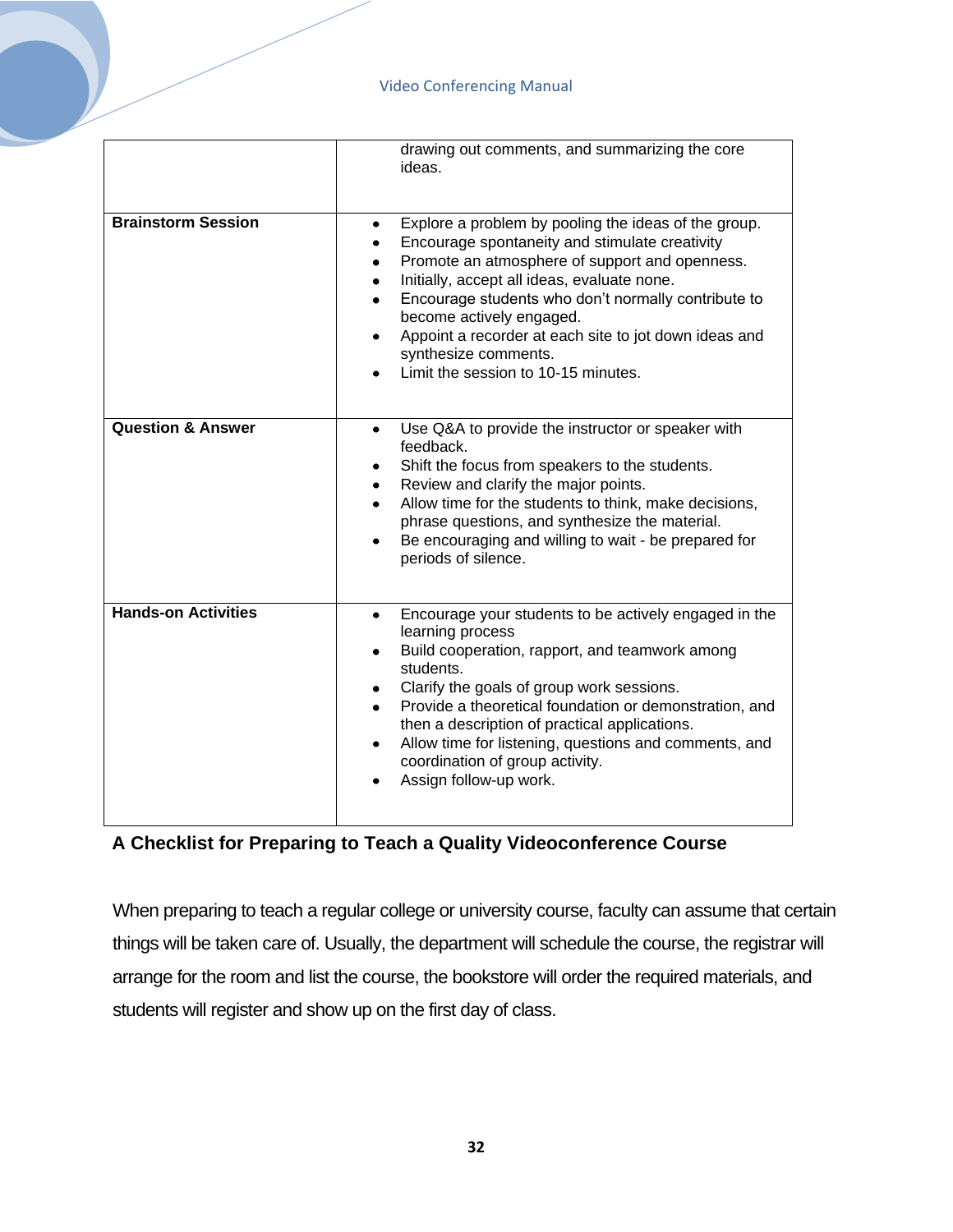You, as professor, will have prepared your lecture notes and assignments, and made sure that the proper supporting materials are available, either as handouts, in the library, or, increasingly, on the campus computer network.

Ready, set, go. . . . . . . . . . . .

. . . . . . . . Well, not so fast.

If you are teaching via videoconferencing, there are other things that need to be considered that may not yet fall within the range of responsibilities of academic support services on campus. The campus infrastructure is designed for, and works well for, traditional courses. But videoconferencing introduces new ways of teaching and learning, and you cannot assume that the old procedures will be sufficient for your new purposes. Furthermore, there are additional considerations for videoconference courses.

Some of the items on the following checklist are for others in your institution to attend to so that you will have a quality course. But, at least initially, it is your responsibility to shepherd the process through to be sure all bases are covered. At some institutions, faculty will need to do everything on this list. At others, they will need only to monitor that someone else has done them.

And remember, since you will be videoconferencing to one or more remote sites, all of these details will have to be handled at every site.

#### **What Faculty Need to Do**

#### I. **Scheduling**

- Plan offerings with faculty, chairpersons, and deans
- Monitor schedule changes and be sure all participants are notified.

#### II**. Registration**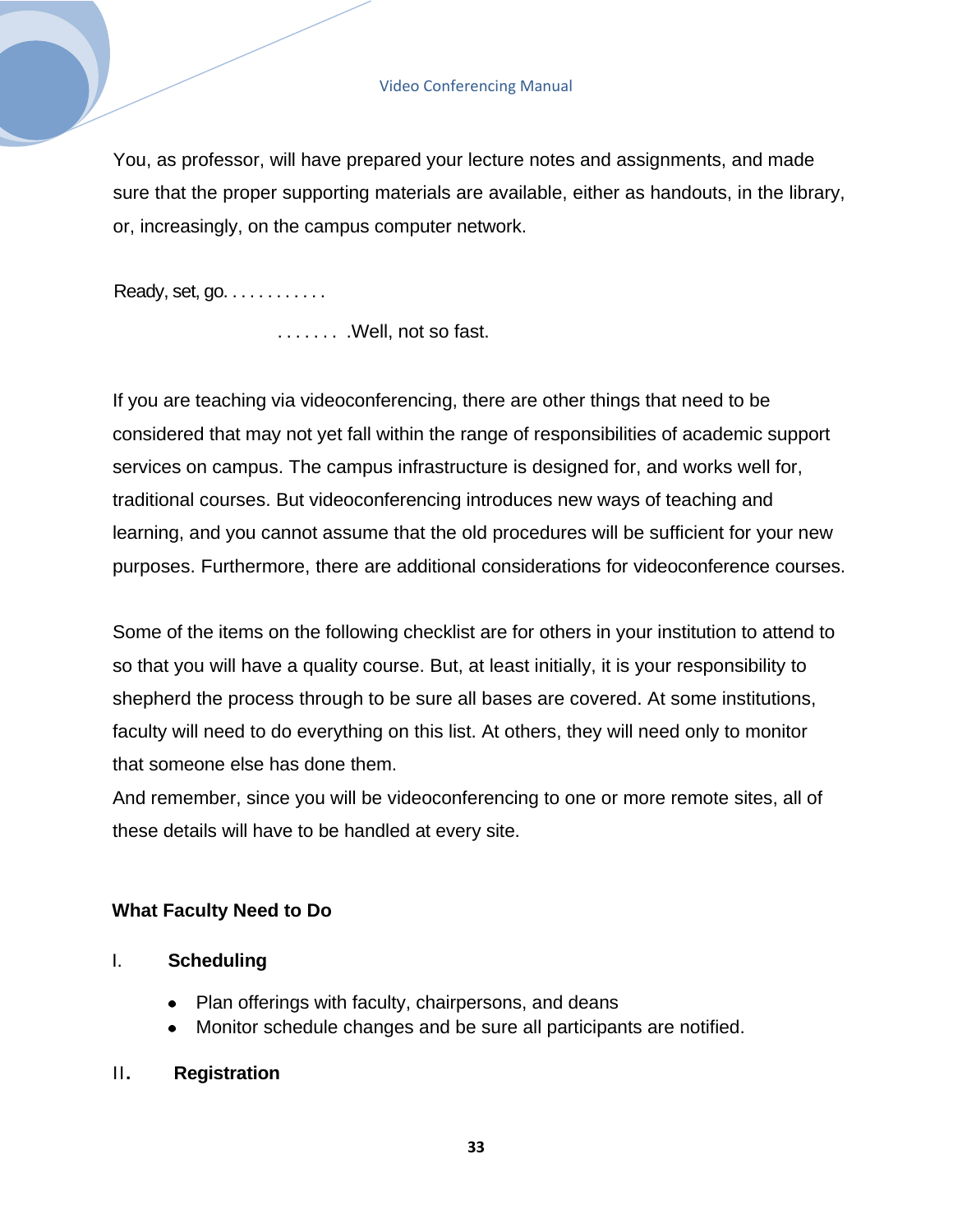• Track enrollment and registration statistics.

#### III. **Preparing to Teach**

- Before classes begin, send a welcome letter to students at all sites, including, admissions and records information, computer access and library information (see model letter at the end of this chapter)
- Explain your expectations and protocols on the course syllabus
- Order books at all sites
- Be sure library materials are available to students at all sites
- Coordinate a "mail system" for distribution of materials
- Provide fax numbers, websites, and e-mail addresses for distribution of materials

#### IV. **The First Class**

- On the first day of class, articulate your expectations and protocols for interactive teaching and learning
- Introduce all students, at local and remote sites
- Involve the students on camera immediately
- Provide appropriate training to make the students comfortable with the environment.

#### V. **Assessment and Evaluation**

- Conduct student evaluations
- Conduct faculty evaluations
- Conduct facilitator evaluations
- Analyze and report data as appropriate
- Make changes where necessary
- Reevaluate.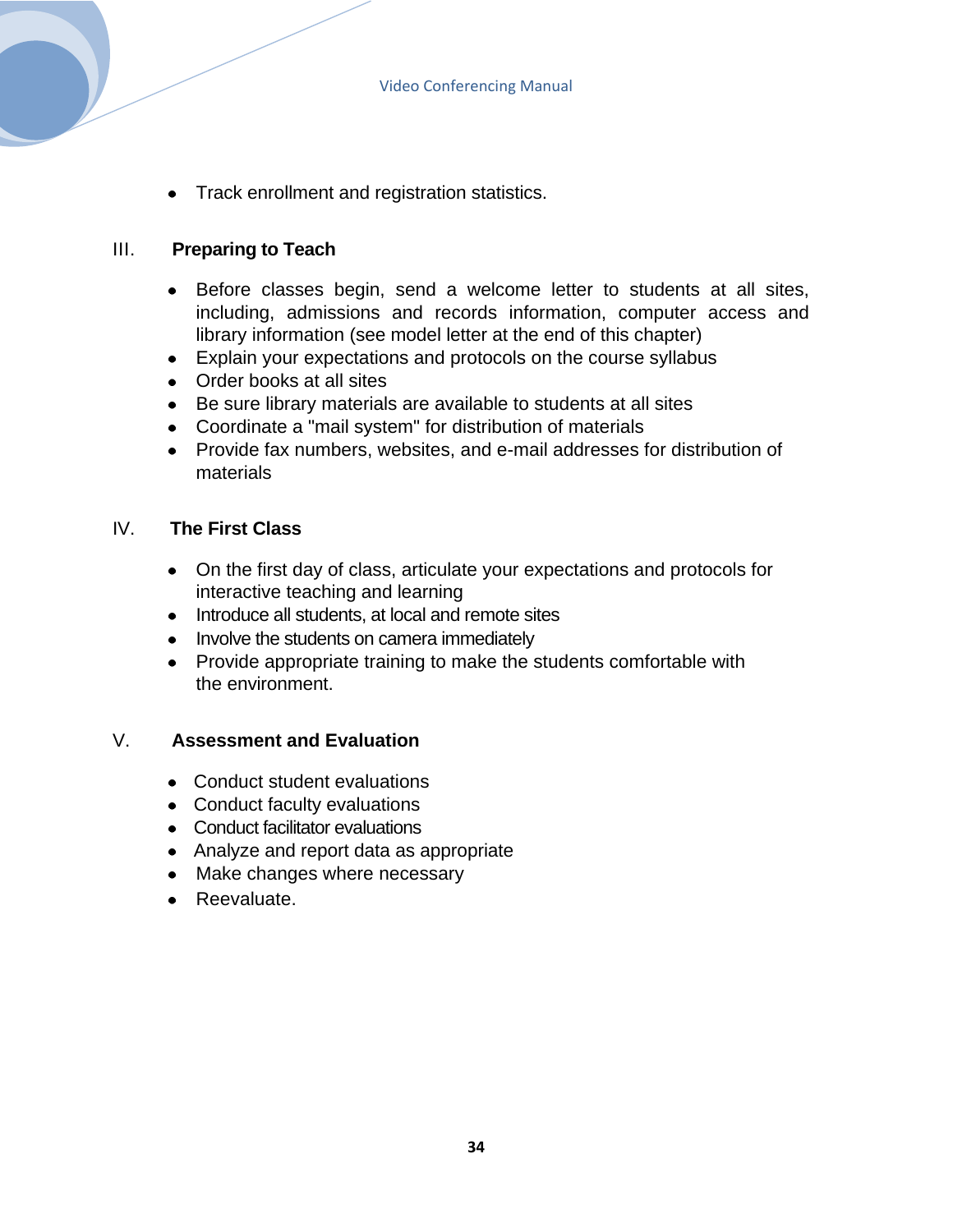# Creating Dynamic Presentations

*"One of the Internet's inventors, Vint Cerf, gets laughs from audiences by quipping, "Power corrupts and PowerPoint corrupts absolutely.""" http://www.cnn.com/2003/TECH/ptech/12/30/byrne.powerpoint.ap/*

any people disagree on the use of PowerPoint in the classroom. They argue that PowerPoint takes the spontaneity out of classroom teaching and presents information in a synopsized, linear fashion. PowerPoint presentations do not take into account a student's prior knowledge on the subject, his/her interests or backgrounds. Further, the use of PowerPoint slides encourages students to be any people disagree on the use of PowerPoint in the classroom. They argue the PowerPoint takes the spontaneity out of classroom teaching and presents information in a synopsized, linear fashion. PowerPoint presentations do believe that PowerPoint misleads students into thinking that all the information they need to know is included in the PowerPoint presentation thus, when it is provided either before or after a class on the Internet or as hand-outs in a class setting, that they do not need to pay attention and sometimes, do not need to attend class. (http://www.ntlf.com/html/sf/notevil.htm)

In fact, when used properly, PowerPoint can be a valuable tool that enhances classroom learning. Grash and Yangarber-Hicks found:

―A PowerPoint slide show aids students with a visual learning style to process information better. It also provides visual novelty that our cognitive system needs to help us pay attention for extended periods. And, by highlighting important concepts, the slide show enables learners to capture important points easily. In effect, a PowerPoint slide show has much more conceptual depth than one would  $image." (p.3).$ 

PowerPoint provides a powerful platform to aid in your presentations. You can creatively apply PowerPoint to numerous classroom applications, but it is most conducive to applications such as delivering automated instructions in lab sessions, gathering outcomes of discussions and conducting polls during class, providing tests and options for consideration during class sessions, question and answer sessions, interacting with Web sites and information, self-study sessions with feedback after the class activity, student presentations, building complex animations, and incorporating question and reflection time into your presentation (Allan Jones, ―The Use and Abuse of PowerPoint in Teaching and Learning in the Life Sciences: A Personal Overview").

As with all powerful tools, you will need to invest a certain amount of time learning how to use PowerPoint properly in order to fully realize the potential and value of the program. You will need a significant amount of time to construct your first draft of the PowerPoint presentation. You must gather and organize your notes as well as be prepared to put the information located mostly in your head in an outline form in PowerPoint. Fortunately, PowerPoint has a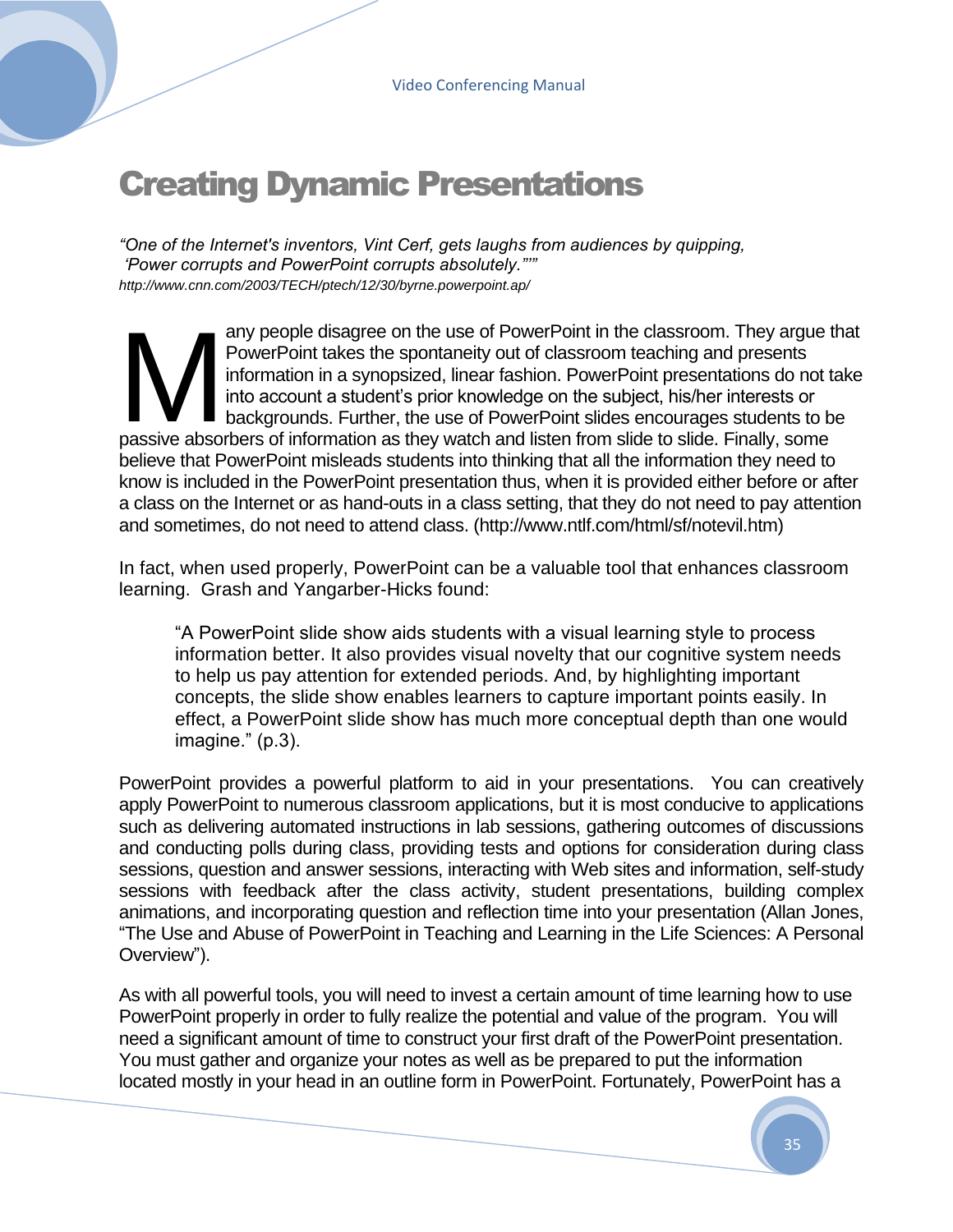smaller learning curve than comparable software packages and you should be familiar with the platform in a relatively short amount of time.

Once you have learned some of the basics of PowerPoint, you can easily use simple commands to enhance your presentations. The "b" and "w" keys turn the screen white or black so that students' attention returns to the faculty member rather than remaining on the slides.

When creating a presentation, be aware of the elements that differentiate a good presentation from a poor presentation. Try to ensure that the presentation you are giving conforms to the style of presentation that you would enjoy attending. PowerPoint provides great freedom for the presenter, but is susceptible to many technological limitations which can be avoided when the presentation is created.

Plan your presentation before you begin to build. This will expedite the creation process and ensure that the presentation includes all of the information you intend to convey without lengthy editing. Be sure to keep your presentations simple and include only necessary information. PowerPoint provides a great platform on which to build during your presentation, but becomes much less effective when you include every bit of pertinent information on every slide. Use slides as outlines to frame your lecture or discussion not as a transcription of your presentation. This will also keep your audience engaged as they cannot simply read along but must pay attention and take appropriate notes.

Use only one animation. This is also important for continuity. Different, overt animations will distract your audience from the content of the presentation. Limit yourself to two graphics per page for the same reasons. Too many graphics become distracting and inhibit the audience's comprehension of your message.

Be consistent from slide to slide with graphics and format as well as with sentence structure and verb tense. This will create continuity throughout your presentation that your audience can easily follow. Use "white" space on your slides to prevent your audience from paying more attention to the slide than to you and the material you are presenting.

Standardize the position of elements. Again, this reinforces the consistency of your presentation. By doing this, you ease the audience's comprehension of your slides. Moving important elements between slides confuses your audience and they spend time trying to find important information on the slide rather than absorbing the information presented.

Create a presentation with a clear structure. Tell them what they are going to learn, teach them, and tell them what they have learned. Limit your presentations to five key topics on 15 to 20 slides for every 50 minutes. This ensures that your audience is given ample time and reinforcement for each of your primary points.

The slides are meant to provide an outline that supports the material that you will be presenting. Remember: PowerPoint provides support for the presentation that you are giving.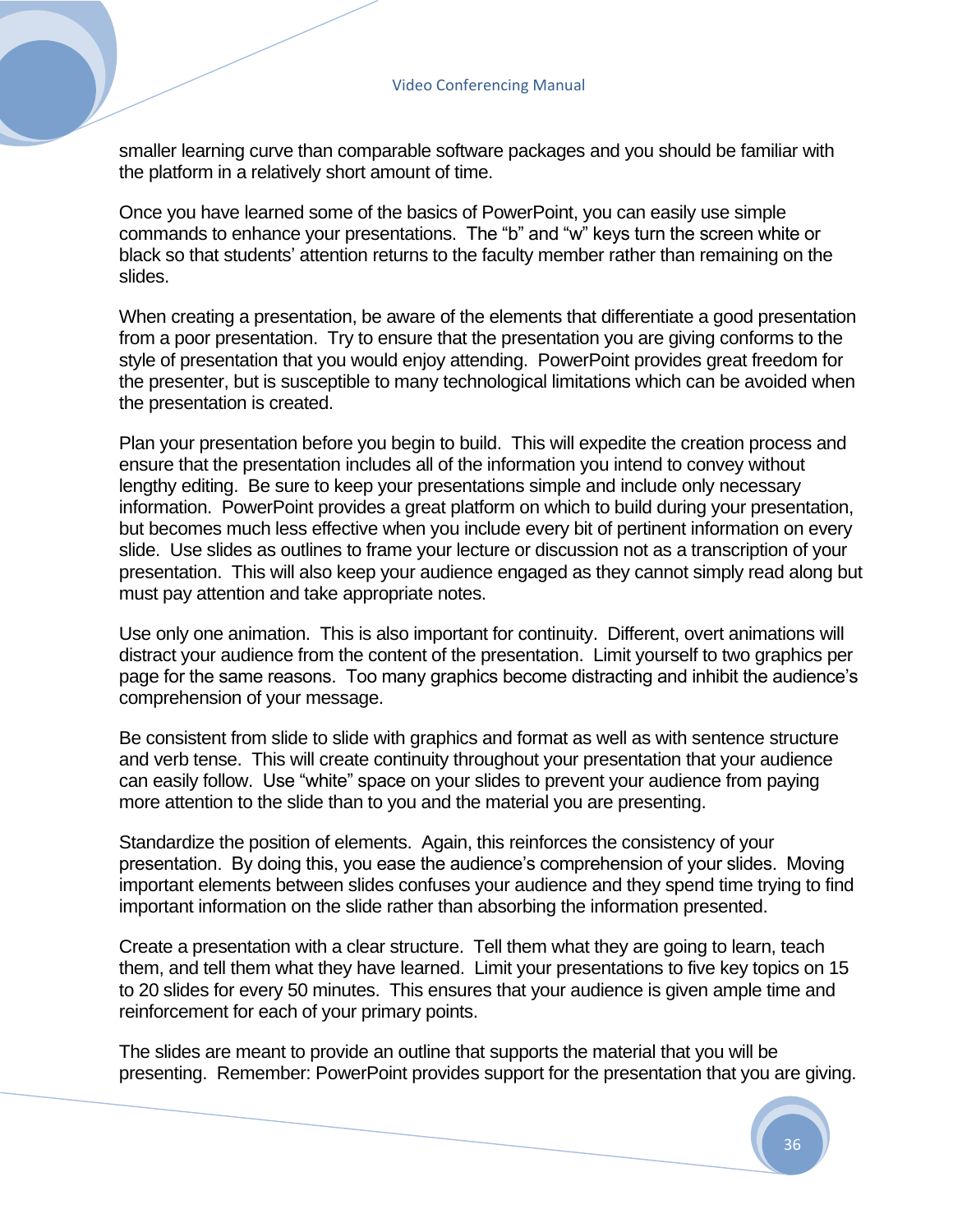Employ the Rule of Thirds. Horizontally divide your slides into three equal sections. Title your slides with brief attention getting headers in the top third, place your content in the middle third, and leave the bottom third as empty as possible. This bottom third may contain a graphic or page number, but should hold no information that may be vital to your presentation. Due to sight lines, your audience may not be able to see the bottom third of your screen. Any information contained in that portion of the slide will be obstructed by other audience member's heads or other obstacles. Use the Header and Footer option to insert repetitive information that is not crucial to the audience's comprehension.

Use bullets to separate your key points. This will draw attention to them and create a distinction between each point and the remaining content of your slides.

Bullets are at their best when they: give the audience more substance than if they are just listening to you; help guide the audience through your topics; show them the logical progression of your ideas. More concise bullets are imaginative and effectively vague.

Speak at a normal pace. Just as in any other presentation, you must allow your audience time to assimilate the information that you are providing. Hurrying your speech will confuse your audience and inhibit their comprehension.

Avoid excessive use of color, animation, transitions, and sound. These elements provide interesting additions to your presentation when used sparingly. If used in excess, they become distracting and detract from the information you are trying to convey.

Remember whom you are trying to reach. Tailor your presentation to your intended audience. PowerPoint eases this process for you as reworking slide content and order is very easy in this platform.

Customize templates to suite your needs. Microsoft templates are notoriously poor and must be altered to create effective and legible presentations. Templates that contain too many elements must also be avoided. Remember to keep your presentation simple so as not to distract your audience from the important information you are conveying.

#### **Font and Color Choice:**

Don't use underlining unless it is for a link. This convention has been perpetuated across many Internet pages and your audience will be anticipating its use in an electronic presentation.

Digital fonts should be san-serifed. Non-digital fonts should be serifed. This describes the manner in which the computer creating the presentations displays the characters and letters. Sans-serif fonts will display more accurately at different screen resolutions.

Font size also matters. A good standard to remember is that for every 10 feet away from the screen the furthest audience member is, the font should increase by  $\frac{1}{2}$  inch. The thickness of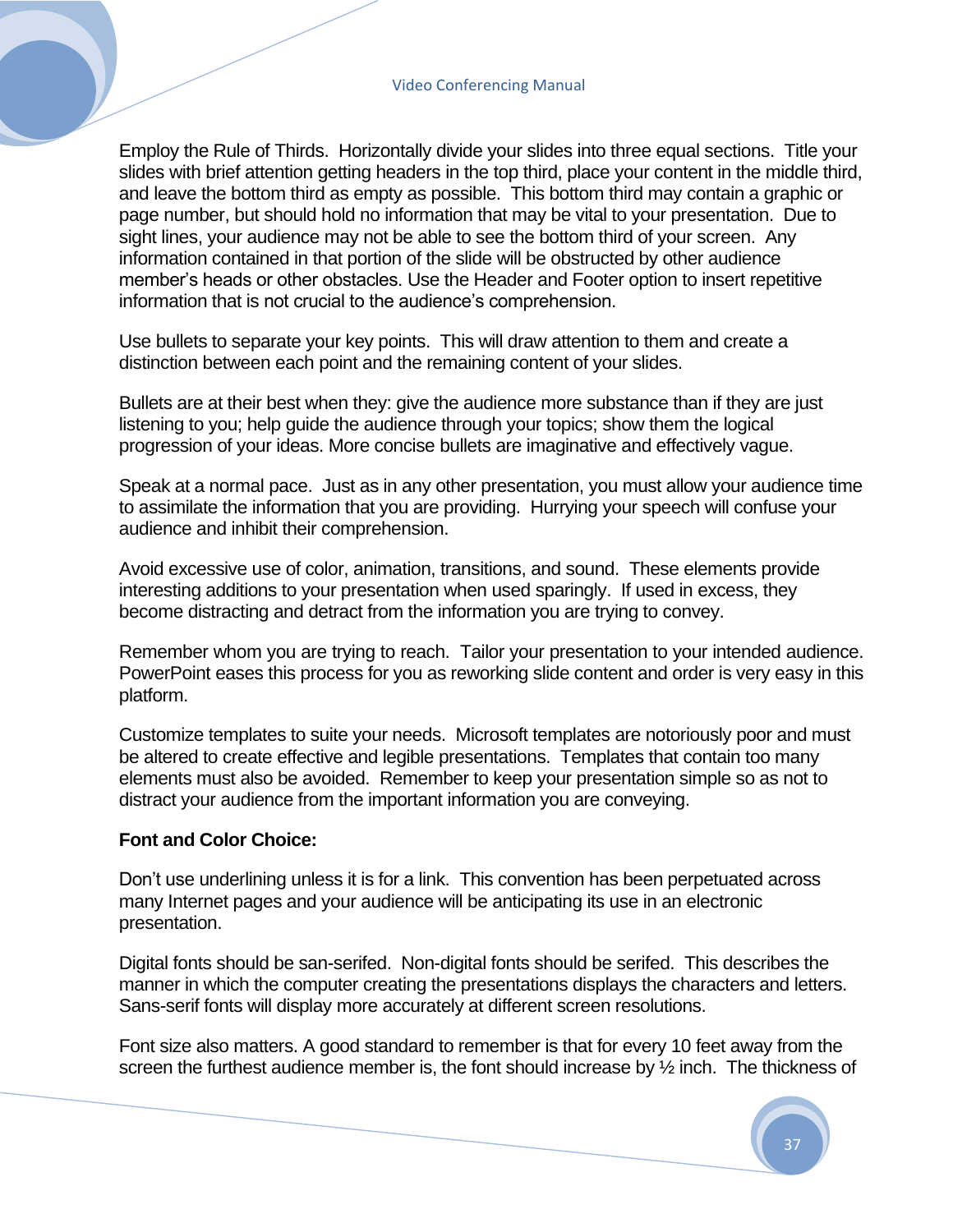the font is also important. Thin line fonts are difficult to see while extremely bold fonts reduce legibility. Moderate line fonts provide the most legible option. Do not rely on the outline feature for your font choices. Your best results will come from experimentation as you determine what is most legible to your audience. A good place to start with your fonts would be: Main heading text = Arial font, 44 point font size and body of slide text = Arial font, 28 point font size.

Do not use many different fonts on one page. Pick one for emphasis and one for text. Remember the purpose of text is to communicate. If it is hard to read, your message won't get across. Remember to use the same weight (thickness) of text for each title or subheading.

Use all caps only for emphasis. This is very distracting and the electronic equivalent of yelling at your audience. Also, in titles or headings, avoid capitalizing more than six words. This is distracting as well and de-emphasizes your point.

Be sure that your line spacing is legible as well. 1.5 is best as it provides enough separation between the lines of text that they remain legible at a distance.

Do not justify your type. This creates one solid, uniformly wide block of text and adds unneeded spaces between words. This is very difficult to read and also de-emphasizes your message.

Use a spell checker. Mistakes happen during the creation process and you may miss them in any revisions you do as well. Simply double-checking your presentation's spelling, grammar, and syntax can easily avoid embarrassing errors.

Use two text colors only. Too many colors will not work well with whatever background color you have decided to use. Multiple colors will become illegible or confusing. Avoid red and green text as they can be very difficult for your viewers who have visual impairments (Dyslexia, Color Blindness).

Choose harmonious color schemes. Analogous colors are adjacent to each other on the color wheel below and are appropriate when used as background and text colors. Complementary colors sit opposite each other on the color wheel. Complementary colors improve legibility and ease the strain on the viewer's eyes when they move between the different colors on each page.

Do not use complementary colors for text and background. They vibrate making focus difficult.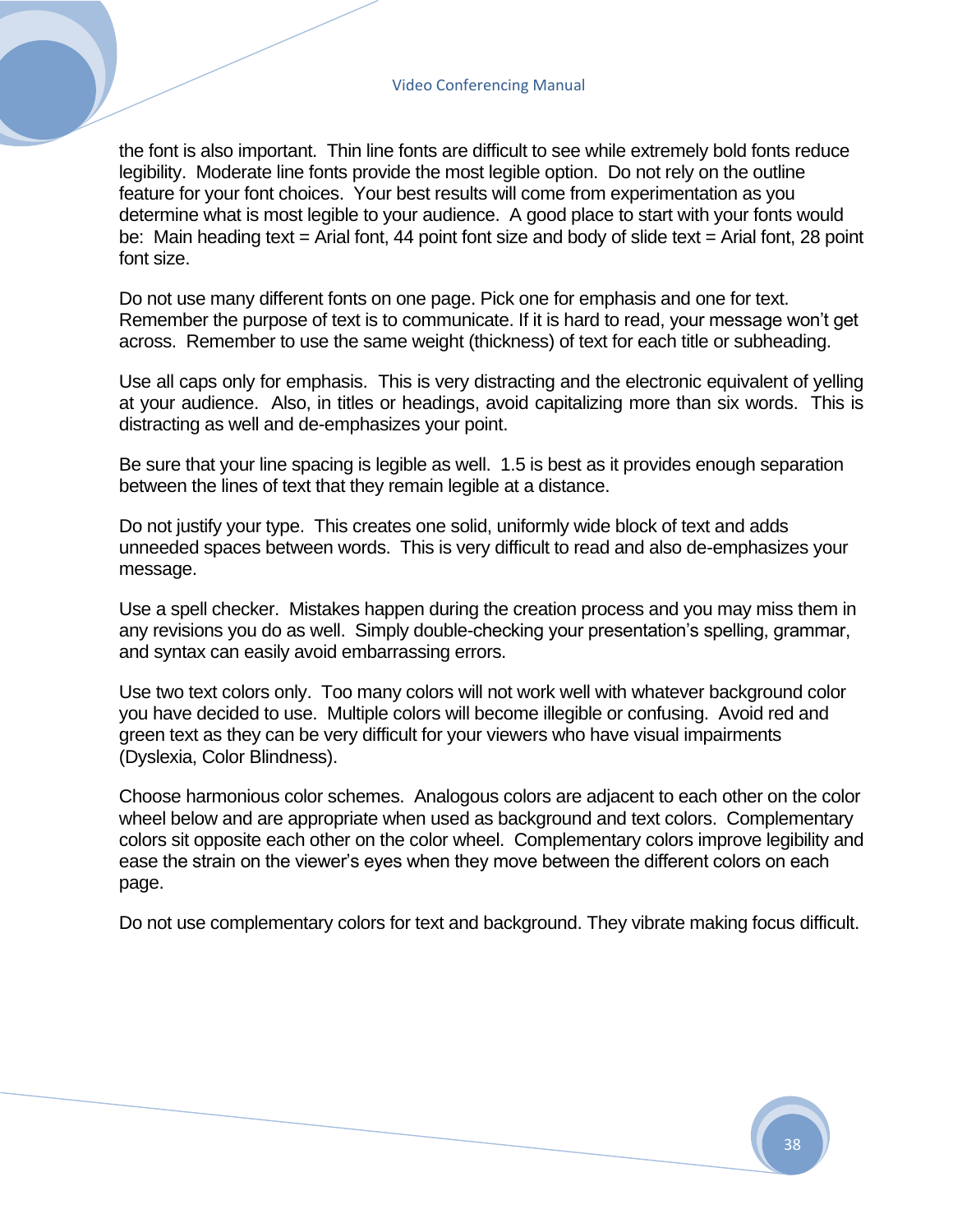

Use no more than five colors for charts and graphs. Too much color becomes distracting and difficult to interpret from a distance. Remember that some members of your audience are necessarily quite a distance from the screen and will have trouble discerning small elements in the slides as well as fine color distinctions.

#### **Four Design Principles:**

#### **Contrast:**

The basic purpose is to emphasize your message and improve intelligibility. Create an interesting page. Make sure that your pages provide some visual interest to your audience beyond the simple statement of the information. You can achieve this by varying your fonts and their styles as well as colors, sizes, shapes, and spacing.

This could be as simple as bulleted text under bold headers, but can be used to emphasize certain points and logically progress through your topics. Simple visual cues can aid in the organization of your information.

Be sure to avoid the issues we have discussed previously, but do try different layouts and color choices to encourage your audience to remain engaged in your presentation.

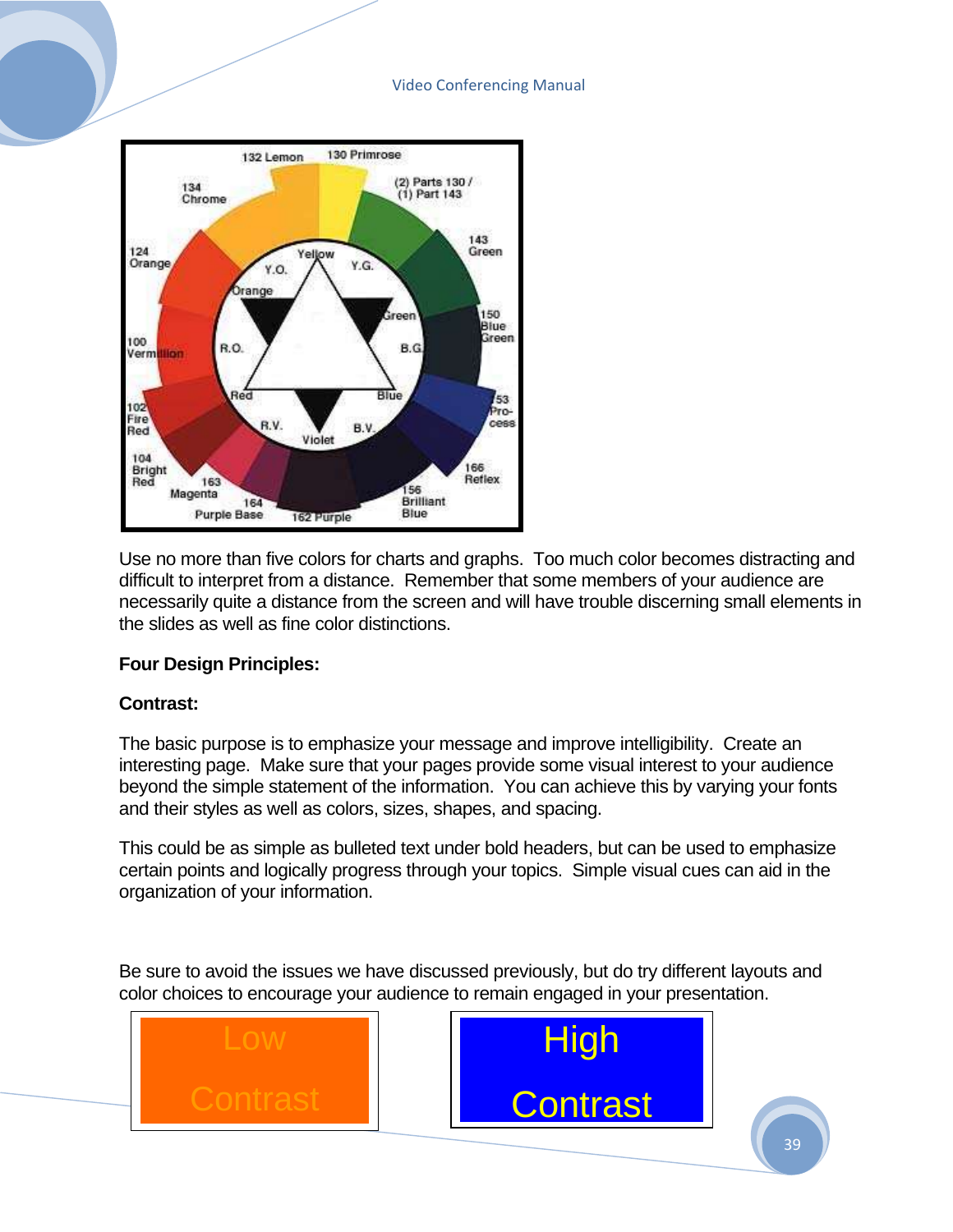#### **Repetition:**

Repeat some aspect of the design throughout the entire presentation to ensure visual continuity between your slides. Bold header fonts, repeated headers or graphics, thick line, bullets, consistent uses of color or design elements, spatial relationships between slide elements, and format are just a few examples of easily repeated elements that can unify your slides into a coherent and consistent presentation.

While repetition can add necessary continuity to your presentation, be sure that you do not over-employ this technique. Too much repetition can actually dull your presentation. Each slide must have some contrast to distinguish them from the other slides. Otherwise the presentation becomes too repetitious and what may have initially been visually stimulating becomes boring. Be conscious of the value of contrast.

#### **Alignment:**

Your slides should retain a similar layout throughout your presentation. This will easily unify and organize your slides. Strong alignment creates a sophisticated, formal look.

Be conscious of where you place your slide elements. Chose a consistent point on your slides which will provide an anchor for you to align the slides components. This will ensure the presentation's continuity and prevent jarring misalignments when switching between slides. These can be distracting and difficult to follow.

Try to avoid multiple text alignments and especially centered text. This will guarantee that your audience is not searching your slide for information rather than listening to the material you are presenting. Align your text blocks to each other to preserve consistent visual format throughout your slides.

Graphic elements should also be aligned with each other for the same reasons. The audience will be drawn to elements that are misaligned. Nothing should be placed on the page arbitrarily. Every item should have a visual connection with something else on the page in order to create a stronger, more cohesive presentation.

Even if the items are separated, when aligned they create a symmetry that appeals to your audience and encourages comprehension.

#### **Proximity:**

The physical relationships between your slides' elements can help you organize and present your information. The idea of proximity doesn't mean that everything is closer together; it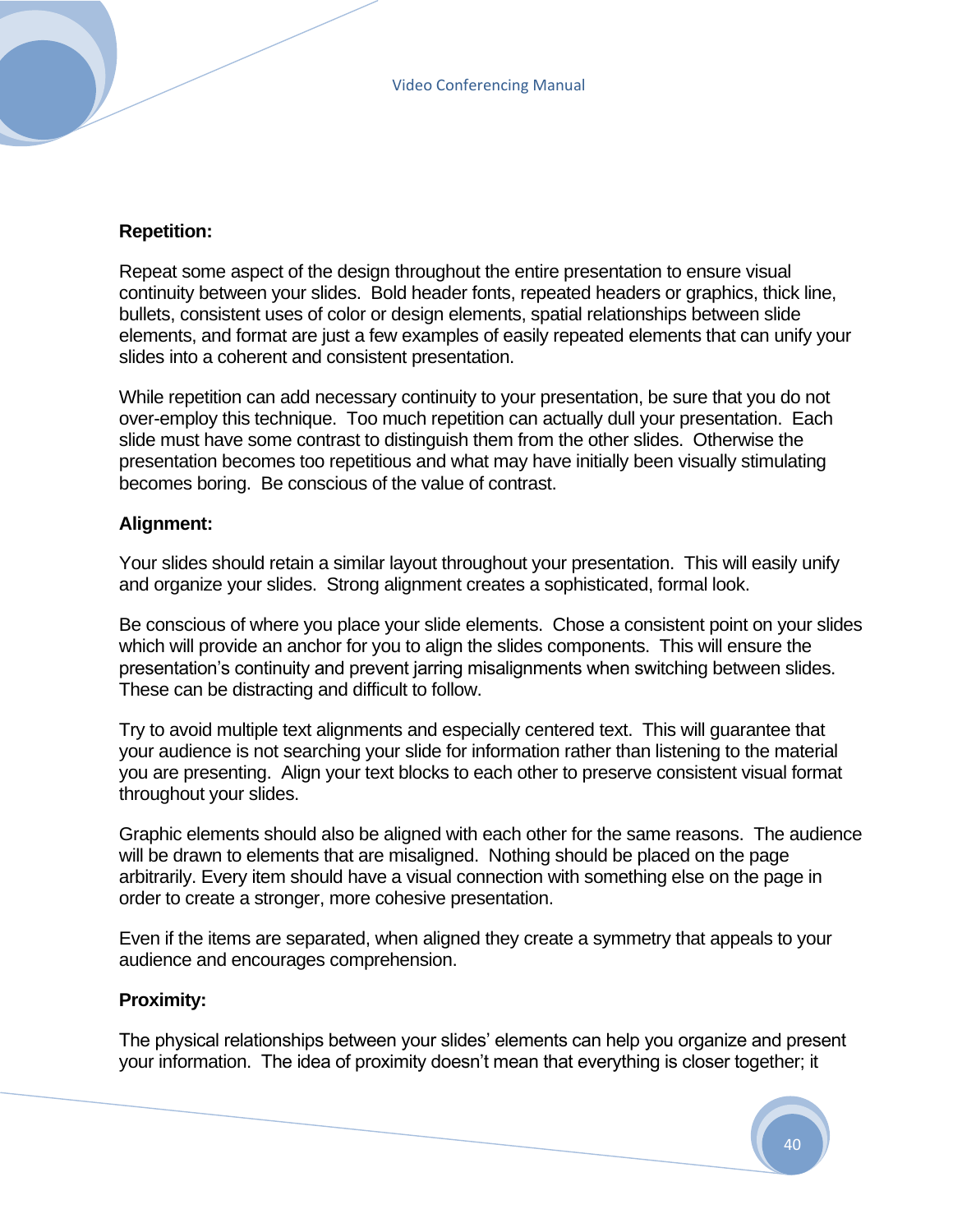means elements that are intellectually connected, that have some sort of communication relationship, should also be visually connected. The closeness or lack of closeness indicates the relationship. Proximity creates instant visual clues for your audience and implies relationships between different slide elements.

When items are in proximity to each other, they become one visual unit.

Be sure to limit each slide to a small number of separate elements to prevent the slides from becoming cluttered and illegible. Placing too many objects in the corners of the page or directly in the middle distracts the eye of the audience members and draws their attention away from the information you are presenting. Avoid leaving equal amounts of white space between elements unless each group is part of a subset. Avoid even a split second of confusion over whether a headline etc. belongs with its related material. Avoid creating relationships with elements that don't belong together.

#### **Color Symbolism:**

Colors have symbolism and meanings and can sometimes create a physical reaction. Cool colors such as blue and green are calming. Warm colors such as red, yellow, and orange cause excitement. Colors like purple mix the properties of warm and cool colors since they are derived by mixing cool and warm colors. Neutral colors such as brown, tan, beige, gray, silver, black, and white are good for backgrounds.

Red is hot. A stimulant, it's the hottest of the warm colors. Studies show that red can have a physical effect, increasing the rate of respiration and raising blood pressure. Use red to grab attention and to get people to take action. Red is power. Use red when you don't want to sink into the background. Use red to suggest speed combined with confidence and perhaps even a dash of danger.

Pink is a softer, less violent red. Pink is the sweet side of red. Both colors denote love but while red is hot passion, pink is romantic and charming. Use pink to convey playfulness (hot pink flamingoes) and tenderness (pastel pinks).

Yellow is sunshine. It is a warm color that, like red, has conflicting symbolism. On the one hand, it denotes happiness and joy, but on the other hand it's the color of cowardice and deceit. Use the color to lift spirits and project optimism. Because of the high visibility of bright yellow, it is often used for hazard signs and some emergency vehicles. Use yellow to perk up a more subdued palette of blues and grays. Use lemon yellow with orange to carry out a healthy, summery, citrus theme.

A cousin to yellow (and orange and brown) is gold. While green may be the color of money (U.S. money, that is) gold is the color of riches. Glittery gold denotes richness from money while an earthy, orange gold can suggest more emotional riches from family and friends. Orange is vibrant. As a warm color it is a stimulant inspiring the emotions and even the appetite. It denotes energy, warmth, and the sun, but orange has a bit less intensity or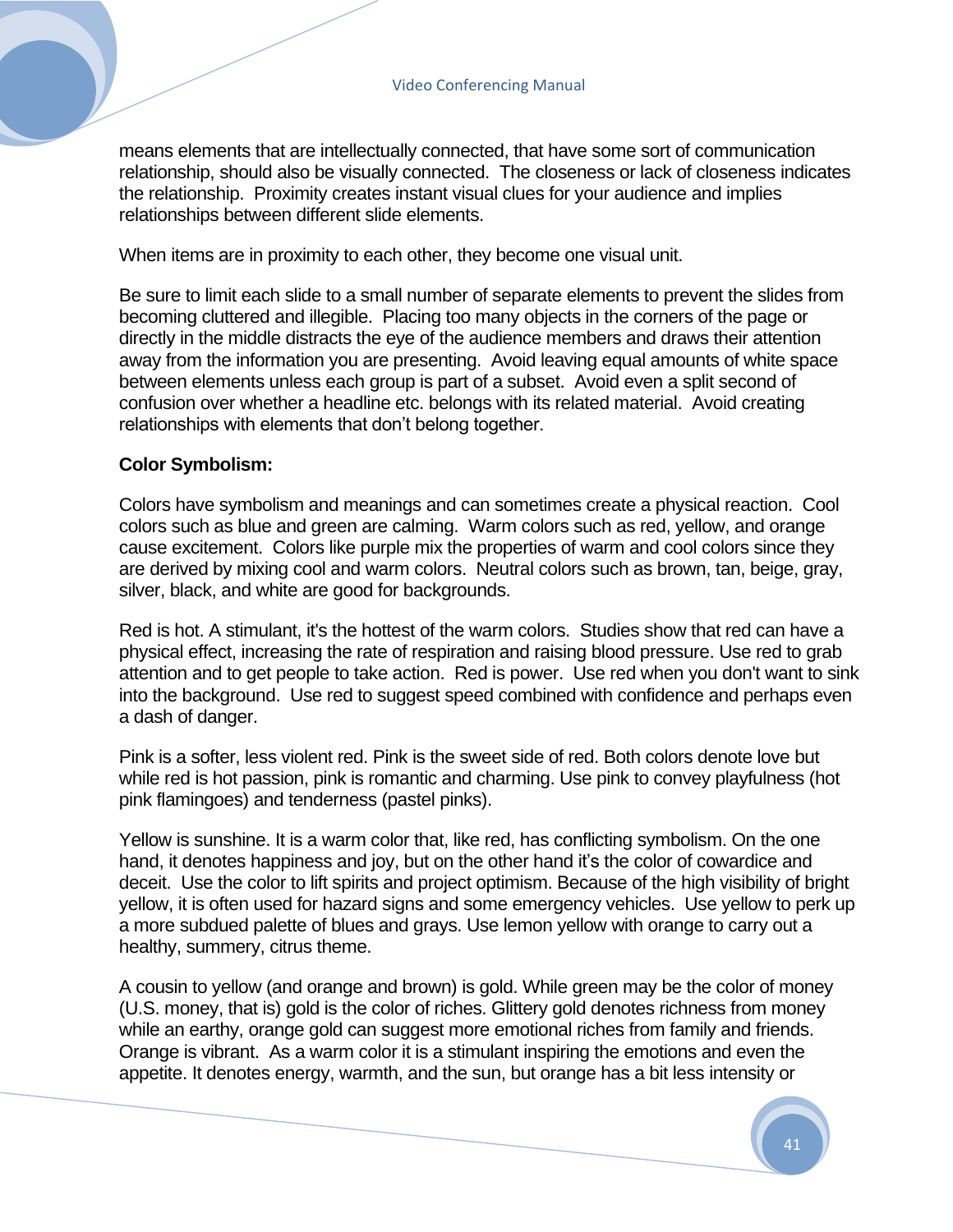aggression than red since it is calmed by the cheerfulness of yellow. If you want to get noticed without screaming, consider orange — it demands attention. The softer oranges such as peach are even friendlier. Orange brings up images of autumn leaves, pumpkins, and (in combination with Black) Halloween. Orange is also a citrus color. It can conjure up thoughts of vitamin C and good health and while orange is often synonymous with autumn; the brighter oranges are a summer color. Orange is mentally stimulating as well as sociable. Use it to get people thinking or to get them talking.

Blue is calming. Blue is a universal color. The cool, calming effect of blue makes time pass more quickly and it can help you sleep. A deep royal blue or azure conveys richness and perhaps even a touch of superiority. Navy blue is almost black. It conveys importance and confidence without being somber or sinister, hence the blue power suit of the corporate world and the blue uniforms of police officers. Long considered a 'corporate' color, blue is associated with intelligence, stability, unity, and conservatism. Combine a light and dark blue to convey trust and truthfulness — banker's colors. Mix blue with green for a natural, watery palette. Lighter sky blue and robin's egg blue, especially when combined with neutral tans or beige are environmentally friendly color combinations.

Green is life. Abundant in nature, green signifies growth, renewal, health, and environment. On the flip side, green is jealousy or envy (green-eyed monster) and inexperience. Green is a restful color. Time moves faster in a green room. With both a warming and cooling effect, green denotes balance, harmony, and stability. Green with blue produces echoes of nature. Green with tan or beige says 'organic' or 'recycled.' Green can convey quiet contemplation. Green is associated with spring and (when combined with red) Christmas.

Teal, a mix of blue and green, is a bit livelier than either color alone. It carries a touch of sophistication and richness.

Purple is royalty. A mysterious color, purple is associated with both nobility and spirituality. Deep or bright purples suggest riches while lighter purples are more romantic and delicate. Purple is associated with creativity and moodiness. A deep eggplant purple with neutral tans or beige is an earthy, conservative color combination with a touch of the mystery that purple provides. Purple has a special, almost sacred place in nature: lavender, orchid, lilac, and violet flowers are often delicate and considered precious. Purple might suggest something unique or extremely special, but with an air of mystery. This shade of purple suggests refinement. Lavender may be a good choice when you are targeting women and want to invoke feelings of nostalgia or romance.

Brown is a natural, down-to-earth neutral color. While brown conveys a wholesome earthiness, its darkest and lightest shades from chocolate brown to pale beige and goldenbrown are rich, refined, and even elegant. It is a warm color that can stimulate the appetite. Some of the positive attributes of brown are simplicity, friendliness, dependability, and health. Brown and its lighter cousins in tan, taupe, beige, or cream make excellent backgrounds helping accompanying colors appear richer, brighter. Shades of brown coupled with green are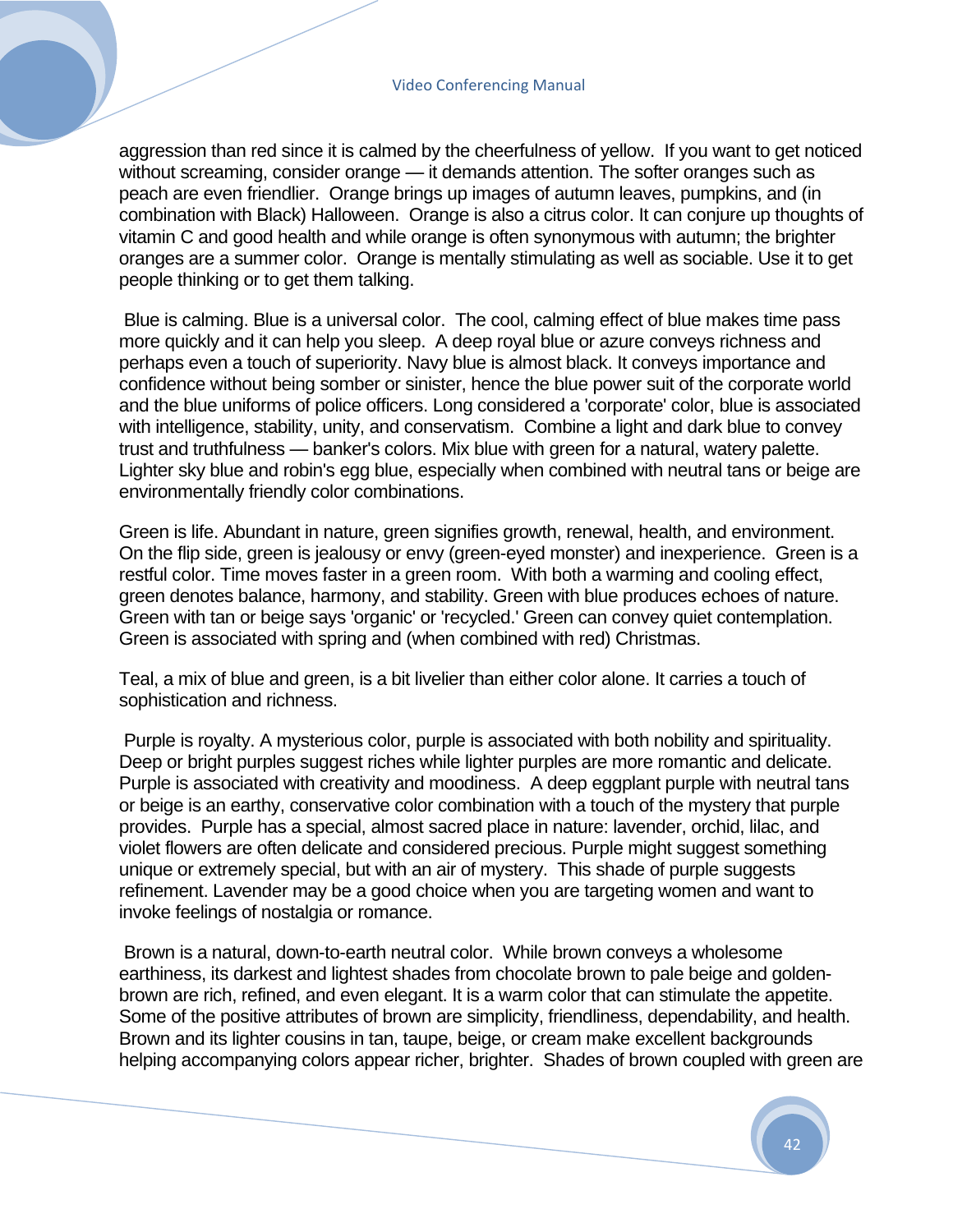an especially earthy pair, often used to convey the concept of recycling or earth-friendly products.

Beige, can take on some of the attributes of yellow or pink when touched with those shades.

Gray is a neutral, balanced color. It is a cool, conservative color that seldom evokes strong emotion although it can be seen as a cloudy or moody color.

Dark, charcoal gray carries with it some of the strength and mystery of black. It is a sophisticated color without some of the negative attributes of black.

Silver, especially shiny, metallic silver, is cool like gray, but livelier and more playful. Silver can also denote riches just as gold does. Silver can be earthy, natural or sleek, and elegant.

Taupe, a grayish brown neutral is a conservative, slightly earthy color.

Gray and silver work well with other cool colors such as blue or teal.

Black and White are opposites that share the attribute of neutrality.

Considered the negation of color, black is conservative. It can be serious and conventional. Black can also be mysterious, sexy, and sophisticated. Black is the ultimate dark color and makes lighter colors such as yellow really pop out. Photographs often look brighter against a black background.

White is purity, cleanliness, and innocence. Like black, white goes well with almost any color. In most cases, white is seen as a neutral background color. To the human eye, white is a brilliant color that can cause headaches for some. Too much white can be 'blinding.'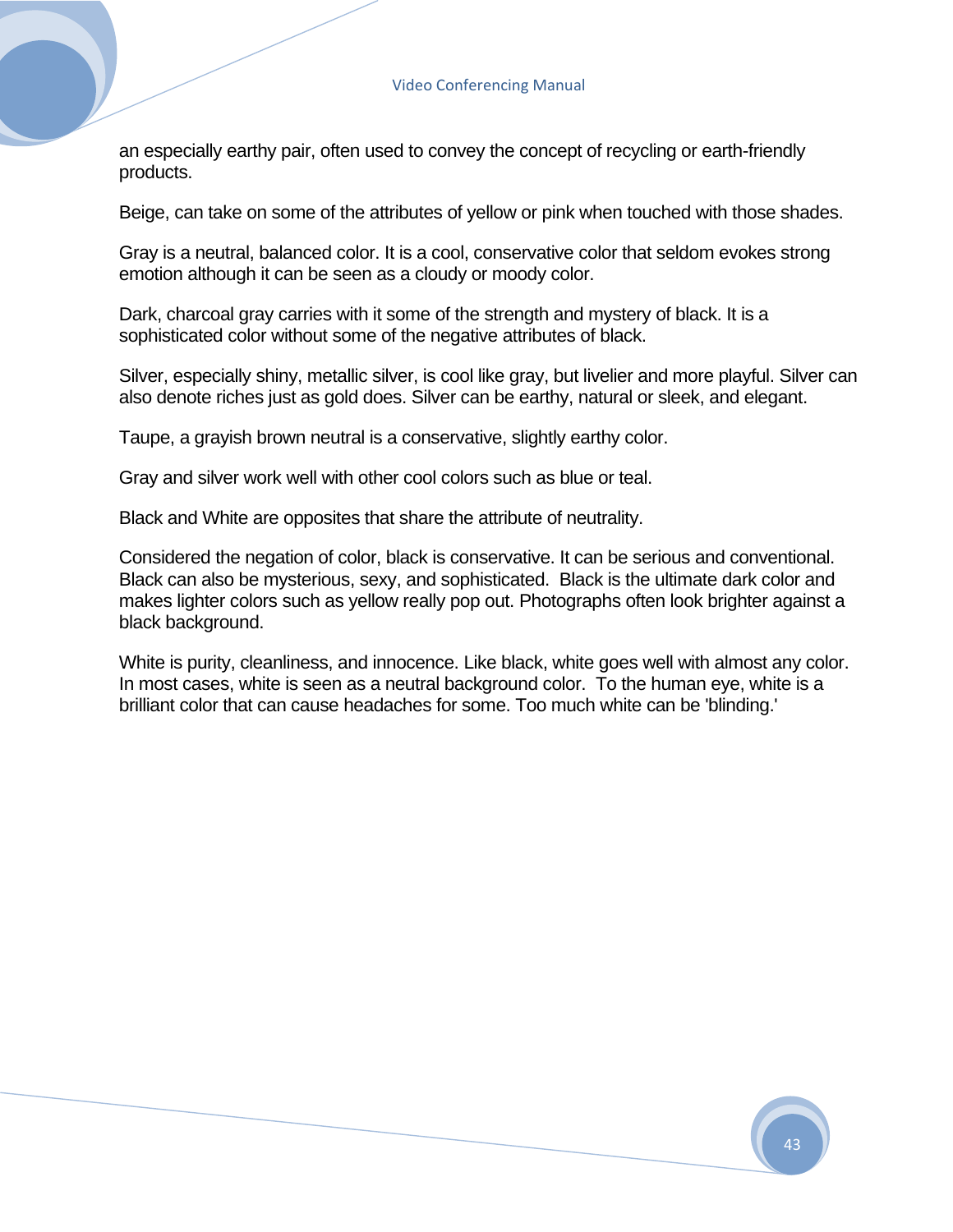### Sympodium

#### **Objectives**

Upon completion of this tutorial you will be able to:

- 1. use the Sympodium interactive screen
- 2. use the Sympodium Notebook Interface
- 3. edit objects in the notebook software
- 4. save, open, print, change the name, add and delete pages in the notebook software
- 5. use the Floating Toolbar with Excel, PowerPoint and Word.

#### Use the Sympodium Interactive Screen.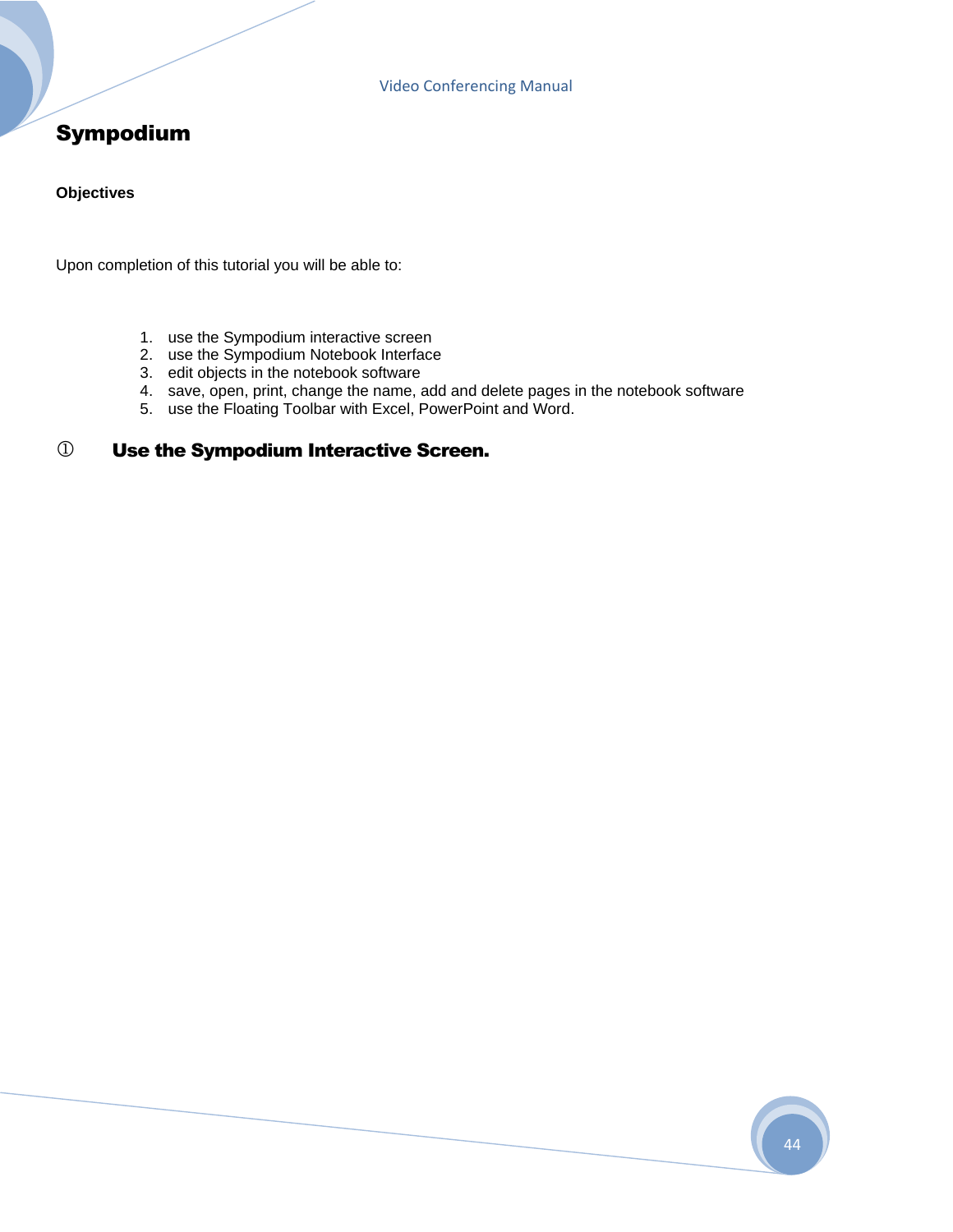





**Adjust the angle of the screen by pressing the button up and gently lifting the screen up or down.**

#### **Onscreen Display Control Buttons**

- 1. **Menu Button** shows the onscreen display menu.
- 2. **– and + Buttons** use these buttons to select an option.
- 3. **Enter Button** used to select a highlighted item.
- 4. **Power Button** turns on the screen.

#### **Function Buttons**

- 1. **Right Click Button** used to activate the right-click feature as if you were using a mouse.
- 2. **SMART Keyboard Button** activates the keyboard.
- 3. **Screen Capture Tools Button** activates the screen capture tools.
- 4. **Floating Toolbar Button** activates the floating toolbar.
- 5. **Notebook Button**  activates the Notebook Software.

#### **Pen Tool Buttons**

- 1. **Black, Blue and Red Ink Buttons** used to choose a color pen.
- 2. **Left-Click Button** use this tool to select options as you would the left-click button on a mouse.
- 3. **Eraser Button** erases the screen.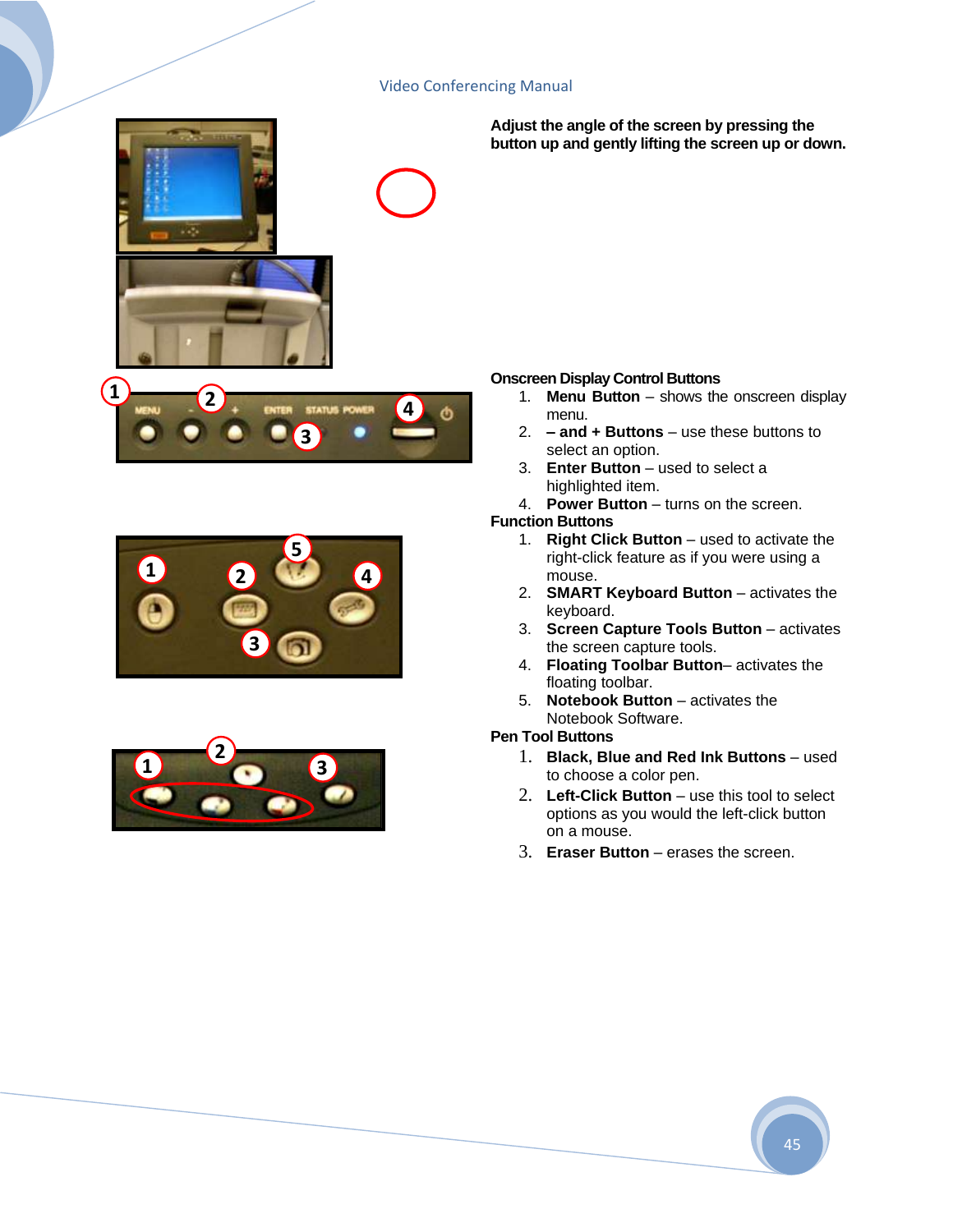#### Use the Sympodium Notebook Interface.





#### Menu Toolbar Options

|         |                            | Edit View Insert Format Draw |                      | $H_6$ |
|---------|----------------------------|------------------------------|----------------------|-------|
| New     |                            |                              | $C$ <sub>trl+N</sub> |       |
| Open    |                            |                              | $CrH + O$            |       |
| Save    |                            |                              | $Ctrl + 5$           |       |
| Save As |                            |                              |                      |       |
|         | Save Page as Template      |                              |                      |       |
|         | Export (PDF, HTML, Images) |                              |                      |       |
| Print   |                            |                              | Ctrl+P               |       |
| Exit    |                            |                              |                      |       |

| Edit John                          | <b>Insert Porn</b> |
|------------------------------------|--------------------|
| Lindo                              | OH+2               |
| <b>Hado</b>                        | Ch48               |
| OR.                                | Ctrl+X             |
| Copy                               | Ctrl+C             |
| Calify<br><b>STILL-FT</b><br>Paste | Chil+V             |
| Delete                             | Del:               |
| Select All                         | CrisA              |
| $\mathbf{u}$                       | <b>STATISTIC</b>   |
| Page Tale                          |                    |
| Clear Page                         |                    |
| Deterni pilosi                     | <b>COLLECT</b>     |

#### **File**

- open new or existing files  $\bullet$
- save your file  $\bullet$
- export files in a variety of formats
- print files or modify print settings

#### **Edit**

- undo or redo previous actions  $\bullet$
- cut, copy, paste or delete selected  $\bullet$ objects or all objects on the page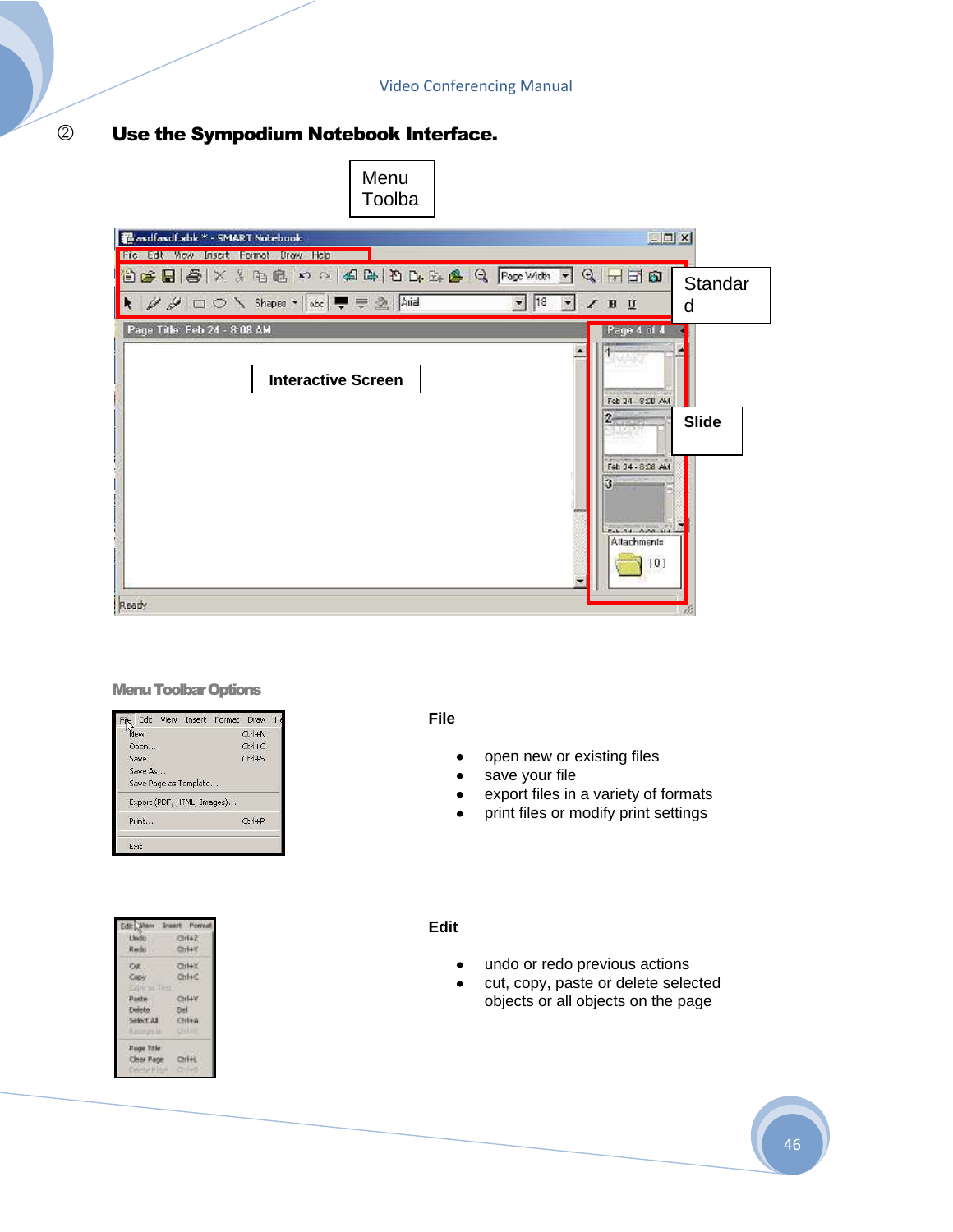| View Insert Format Draw |           |
|-------------------------|-----------|
| · Whiteboard            | 4841      |
| Page Sorter             | AR42      |
| Attachments             | Alt+3     |
| Full Screen             | Alt+Enter |
| Next Page               | PoDn-     |
| President Page - Police |           |
| Simple Toolbar Cb1+T    |           |
| Screen Capture          |           |
| Screen Shade            |           |
| Gallery                 |           |
| Zoom                    |           |

| Format Draw |                  | Help |          |
|-------------|------------------|------|----------|
| Font        |                  |      |          |
| Bold        |                  |      | $Ctr1+B$ |
| Underline   |                  |      | Ctrl+U   |
| Italic      |                  |      | Ctrl+I   |
|             | Current Color    |      |          |
| Line Width  |                  |      |          |
| Fill Color  |                  |      |          |
|             | Transparency     |      |          |
|             | Lock Position    |      |          |
|             | Background Color |      |          |

| Draw Help          |                      |
|--------------------|----------------------|
| Group              | $Ctrl + G$           |
| Ungroup            | $Ctrl + R$           |
| Order              |                      |
| • Select           | $Ctrl+1$             |
| Pen                | $Ctr1+2$             |
| Highlighter Ctrl+3 |                      |
| Eraser             | $Ctr1+4$             |
| Rectangle          | $Ctr$ H <sub>5</sub> |
| <b>Ellipse</b>     | $Ctrl + 6$           |
| Line               | $Ctrl + 7$           |
| Shapes             | $Ctr1+8$             |
| Text               | $Ctr1+9$             |

#### **View**

- change the current view  $\bullet$ (Whiteboard, Page Sorter, Attachments, Full Screen) or toolbars
- move between pages or zoom in or  $\bullet$ out
- launch the Screen Capture tool
- use the Screen Shade· launch the **Gallery**
- Insert  $\bullet$
- add blank page(s), clip art,  $\bullet$ templates or graphics files

#### **Format**

 $\bullet$ change font properties (type, size, bold, italic), color, line width, transparency, fill or background color

#### **Draw**

- create rectangles, ellipses, lines,  $\bullet$ text and other shapes
- select, reorder, group or ungroup objects
- access Pen or Highlighter tools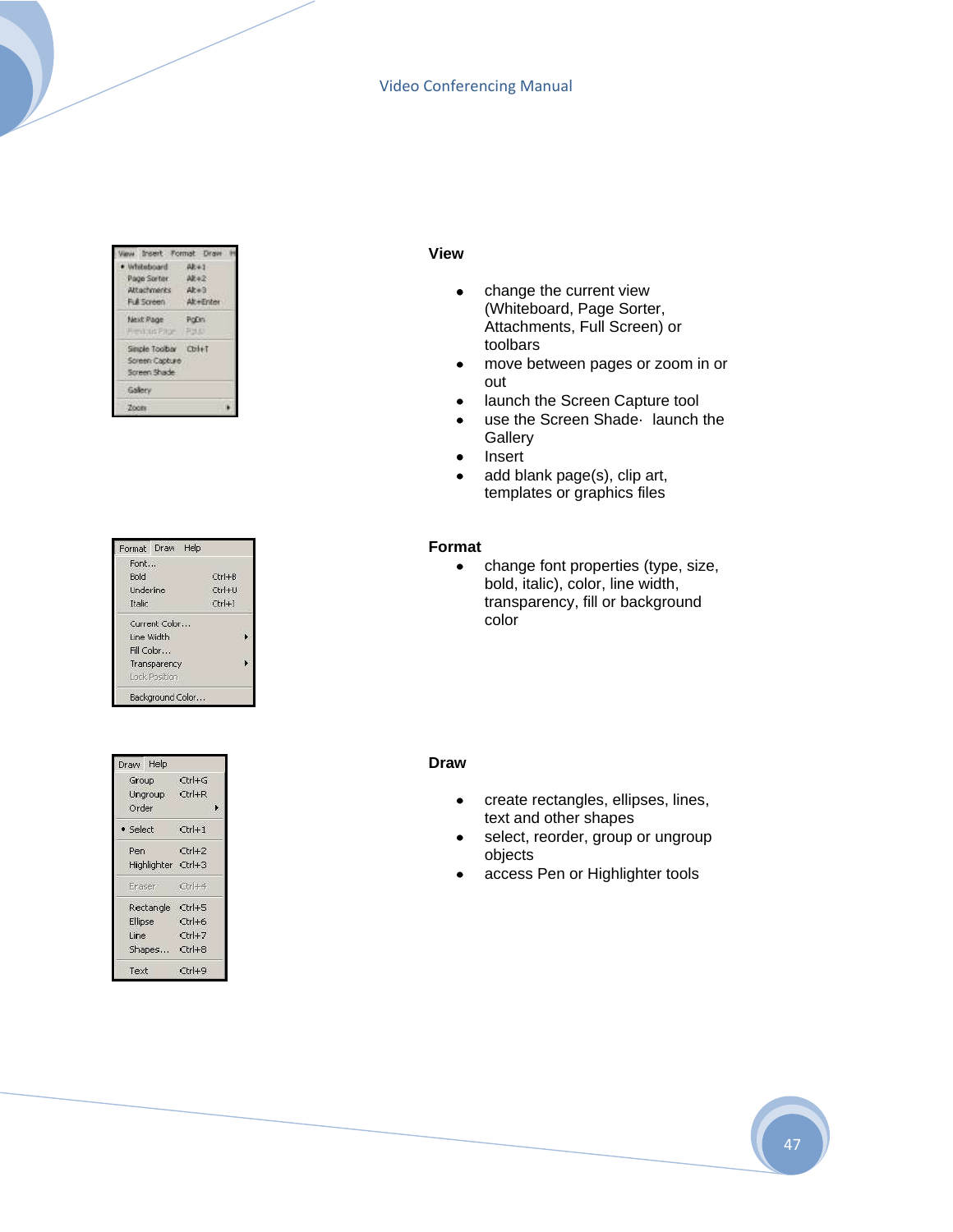| Help                 |    |
|----------------------|----|
| Contents             | F1 |
| Notebook Tutorial    |    |
| About SMART Notebook |    |

#### **Help**

access a tutorial and information  $\bullet$ about Notebook software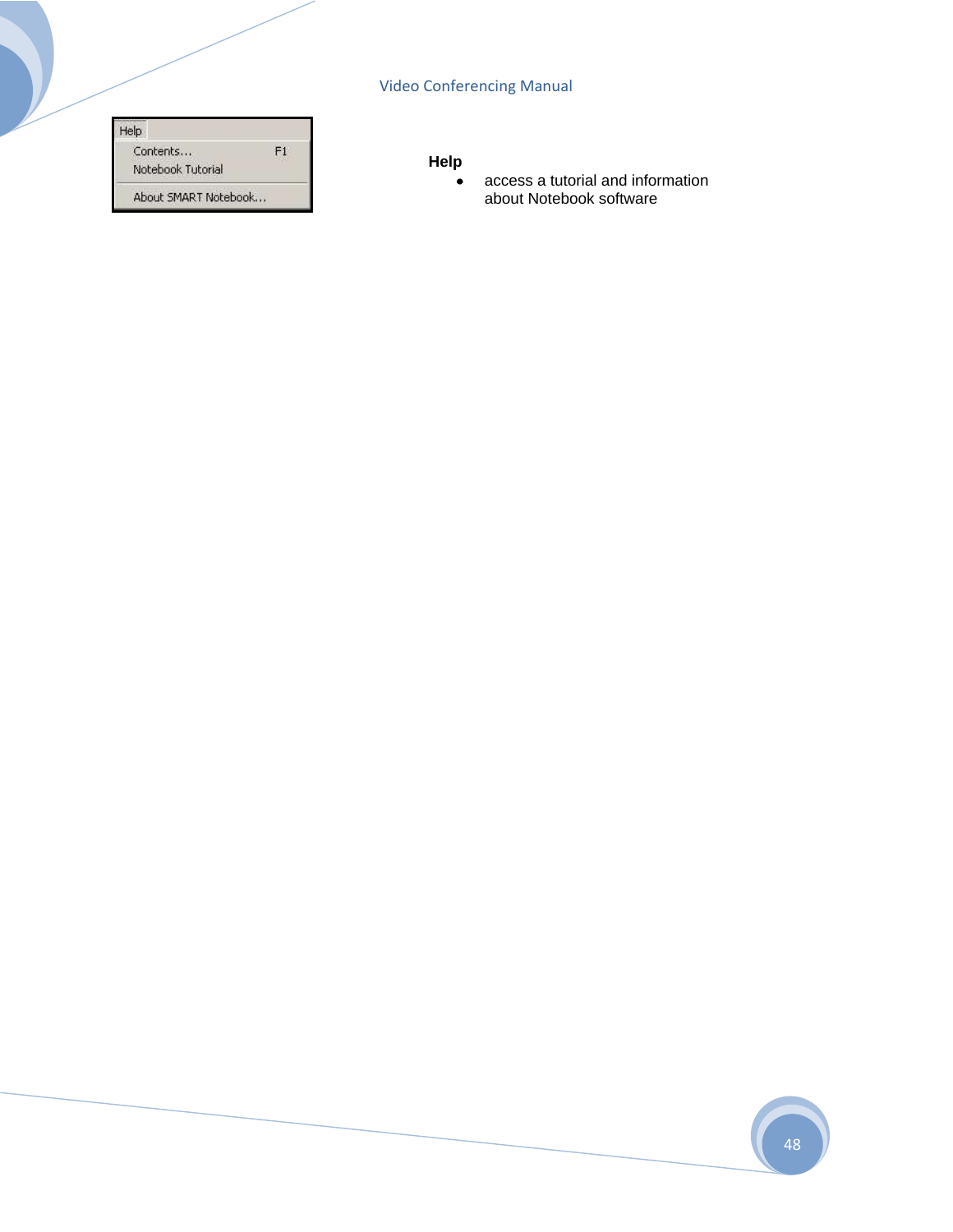#### **Edit objects in the notebook software**



#### Writing with the Pen Tool

- 1. From the Draw menu, select Pen.
- 2. Begin writing on the interface.

#### **Changing Pen Attributes**

- 1. **Change Color** Format menu > Current Color > Select color from palette.
- 2. **Change Line Width**  Format menu > Line Width > Select a number.
- 3. **Change Transparency** Format menu > Transparency > Choose a percentage.

### Using the Highlighter Tool

- 1. FROM THE DRAW MENU, SELECT, HIGHLIGHTER.
- 2. BEGIN WRITING ON THE INTERFACE.

#### **Changing Pen Attributes**

- 1. **Change Color** Format menu > Current Color > Select color from palette.
- 2. **CHANGE LINE WIDTH**  FORMAT MENU > LINE WIDTH > SELECT A NUMBER.
- 3. **CHANGE TRANSPARENCY** FORMAT MENU > TRANSPARENCY > CHOOSE A PERCENTAGE.

#### Drawing Shapes

- 1. From the Draw menu, select Rectangle, Ellipse, Line or Shape (a submenu appears > select desired shape.
- 2. Using the pen tool press the tip on the interface then drag the shape to the desired size.

#### **Changing Shape Attributes**

1. **Change Color** – Format menu > Current Color > Select color from palette.





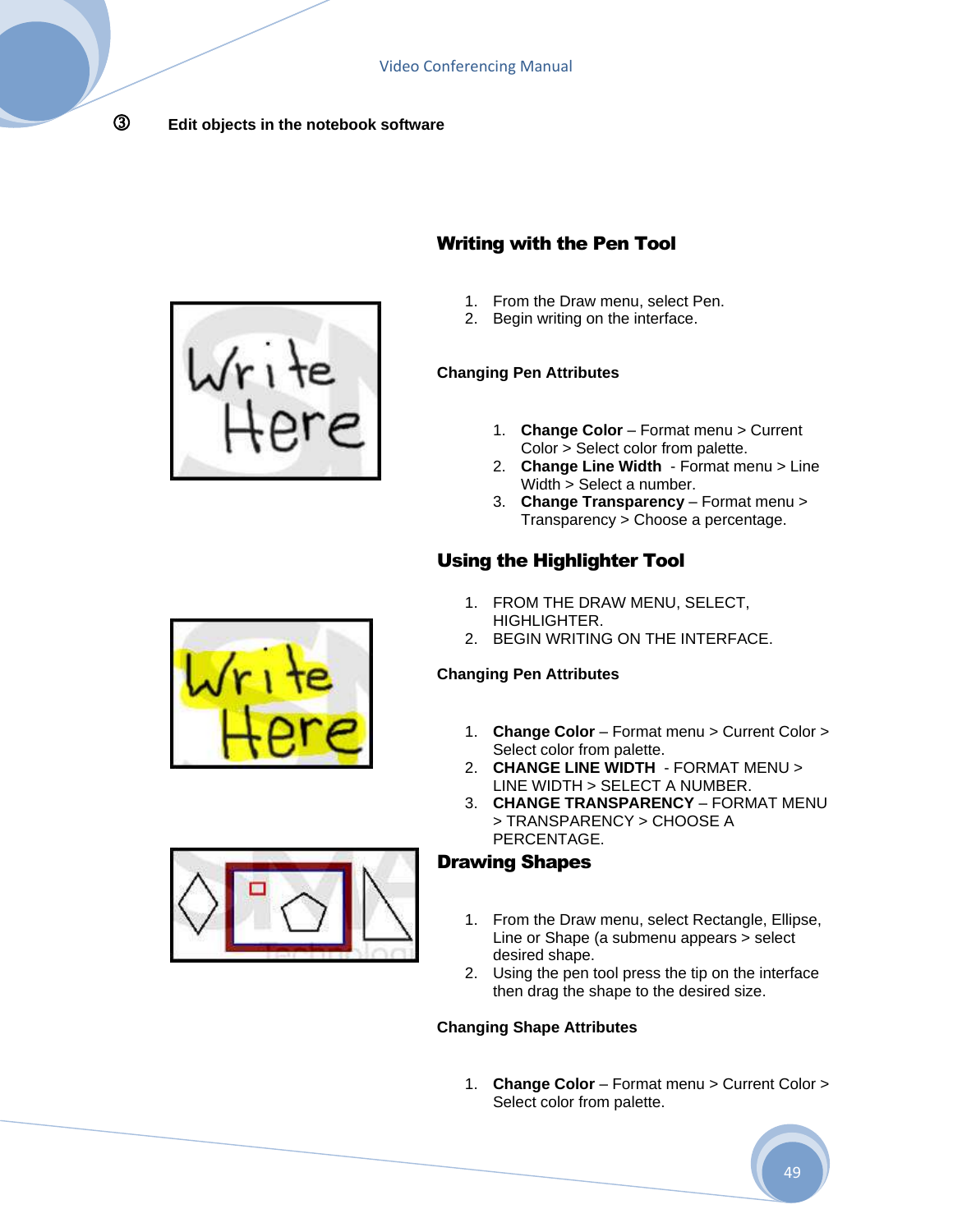

- 2. **CHANGE LINE WIDTH**  FORMAT MENU > LINE WIDTH > SELECT A NUMBER.
- 3. **Change Transparency** Format menu > Transparency > Choose a percentage.



#### **Typing in Notebook Software**

- 1. To type in the Notebook software, just begin to type.
- 2. Finished typing Press the Esc key on the keyboard or click outside the text box on the Notebook page.
- 3. Edit Text by double-clicking on the text.

#### **Changing Type Attributes**

1. **FONT** – FORMAT MENU > FONT (THE FONT DIALOG BOX OPENS – CHOOSE THE DESIRED OPTIONS.)

#### **Editing Objects (Text and Shapes)**

#### **Select a Single Object**

Click on the object.

#### **Select Multiple Objects**

Place the pen on the interactive screen and drag  $\bullet$ the pen until all of the desired objects are selected.

#### **Select All Objects**

From the Edit menu, click Select All.

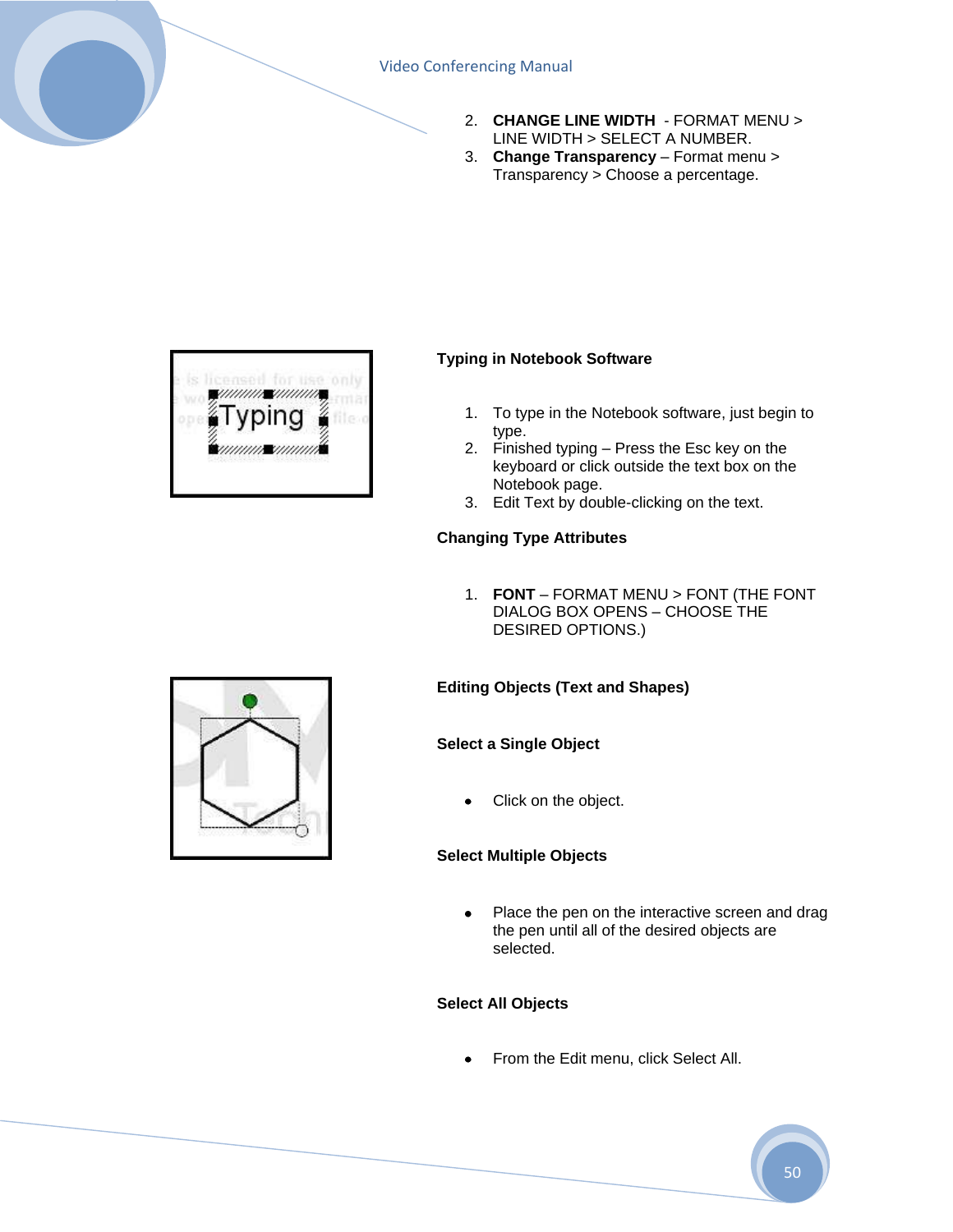

- Select the object.  $\bullet$
- Drag the object to the desired location.
- Move the object in small increments by using the arrow keys on the keyboard.

#### **Deleting and Erasing Objects**

- Select the eraser from the pen tray.
- Drag the eraser using the pen over the object(s)  $\bullet$ you want to delete.

#### **Save, open, print, change the name, add and delete pages in the notebook software.**



#### **Open an existing File**

File > Open

#### **Open a New File**

File > New

#### **Save a File**

File > Save

#### **Print a file**

File > Print

#### **Change the Name of a Page**

- 1. Click once in the Page Title box.
- 2. Enter the new title for the slide.